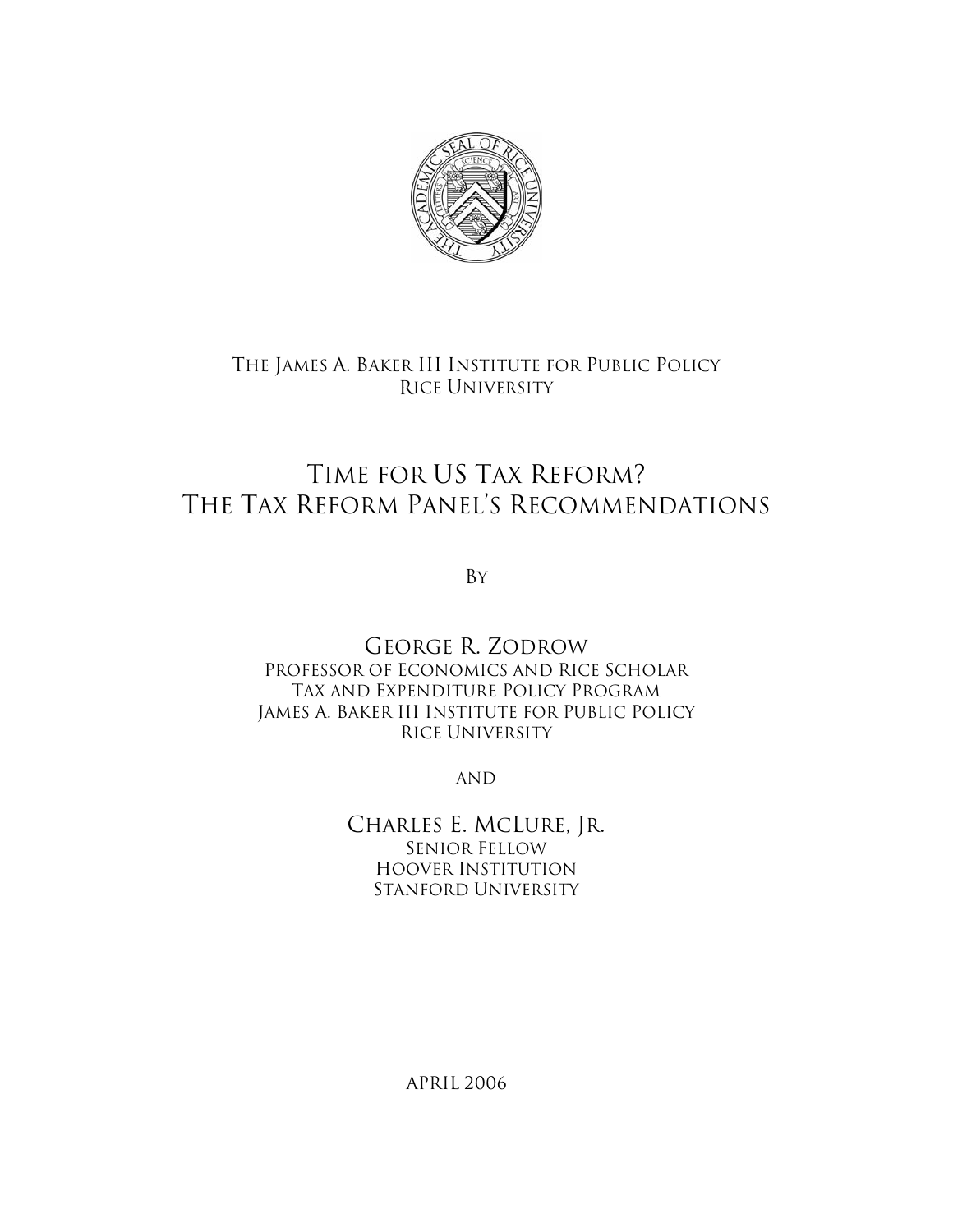THESE PAPERS WERE WRITTEN BY A RESEARCHER (OR RESEARCHERS) WHO PARTICIPATED IN A BAKER INSTITUTE RESEARCH PROJECT. WHEREVER FEASIBLE, THESE PAPERS ARE REVIEWED BY OUTSIDE EXPERTS BEFORE THEY ARE RELEASED. HOWEVER, THE RESEARCH AND VIEWS EXPRESSED IN THESE PAPERS ARE THOSE OF THE INDIVIDUAL RESEARCHER(S), AND DO NOT NECESSARILY REPRESENT THE VIEWS OF THE JAMES A. BAKER III INSTITUTE FOR PUBLIC POLICY,

THIS PAPER IS A PRELIMINARY VERSION OF AN ARTICLE THAT APPEARED IN THE BULLETIN FOR INTERNATIONAL TAXATION, VOLUME 60, ISSUE 4, PP. 134-149.

© 2006 BY THE JAMES A. BAKER III INSTITUTE FOR PUBLIC POLICY OF RICE UNIVERSITY

THIS MATERIAL MAY BE QUOTED OR REPRODUCED WITHOUT PRIOR PERMISSION, PROVIDED APPROPRIATE CREDIT IS GIVEN TO THE AUTHOR AND THE JAMES A. BAKER III INSTITUTE FOR PUBLIC POLICY.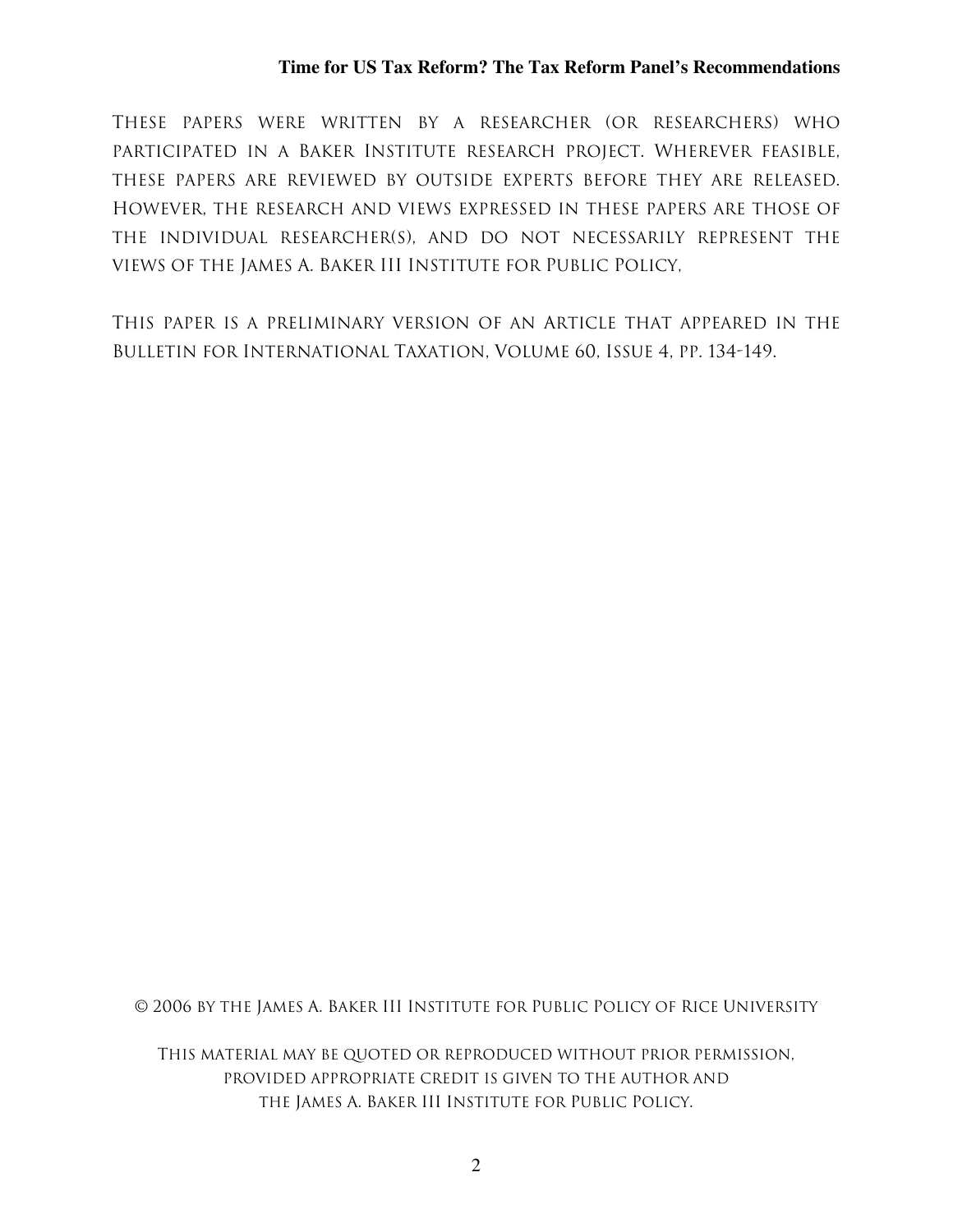# **I. Introduction**

On November 1, 2005, the President's Advisory Panel on Federal Tax Reform (hereinafter the panel) appointed by President Bush in January of that year issued its report, *Simple, Fair, and Pro-Growth: Proposals to Fix America's Tax System*<sup>1</sup> (hereinafter the report). As this title indicates, the panel attempted to craft proposals that would simplify the US income tax, be fair, and be conducive to economic growth. It also attempted to comply with the additional constraints set by President Bush of progressivity, revenue neutrality and continued encouragement of home ownership and charitable giving.

The centerpiece of the report consists of two proposals, one that would drastically reform the existing income tax and an alternative approach that would combine a consumption-based direct tax, which has the effect of exempting the return on marginal investment, with an individual level tax on financial income.<sup>2</sup> Section 5 describes and appraises these proposals. Section 2 sets the stage by giving an overview of the report. Section 3 discusses the problems the panel faced in defining revenue and distributional neutrality. Section 4 briefly discusses three options the panel did not endorse.

# **II. The Report in Brief**

 $\overline{a}$ 

<sup>1</sup> The President's Advisory Panel on Federal Tax Reform, *Simple, Fair, and Pro-Growth: Proposals to Fix America's Tax System* (Washington: US Government Printing Office, 2005). The report is available at http://www.taxreformpanel.gov/final-report/.

<sup>2</sup> We use the term "consumption-based direct tax" to denote a tax that looks like an income tax (in that it takes account of the personal circumstances of the taxpayer), but has consumption (or an economically equivalent concept) as its base, to distinguish it from both a direct tax whose base is income and indirect consumption taxes such as the value added tax and retail sales tax. The present "income tax" and both of the proposals recommended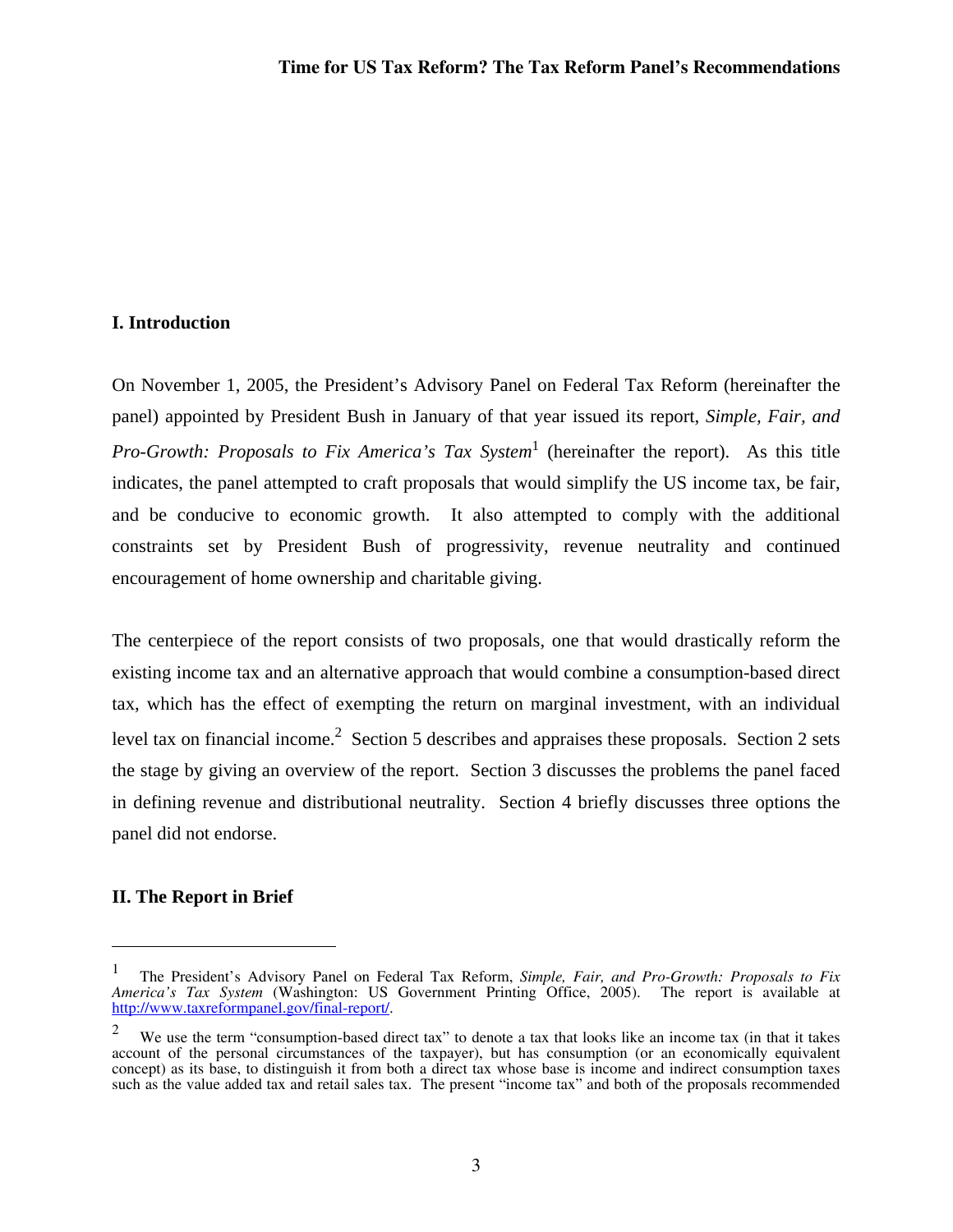# **The Presidential Directive**

The executive order issued by President Bush that created the Tax Reform Panel stated: The purpose of the Advisory Panel shall be to submit to the Secretary of the Treasury in accordance with this order a report with *revenue neutral* policy options for reforming the Federal Internal Revenue Code. These options should:

- (a) *simplify* Federal tax laws to reduce the costs and administrative burdens of compliance with such laws;
- (b) share the burdens and benefits of the Federal tax structure in an *appropriately progressive* manner while recognizing the importance of *home ownership* and *charity* in American society; and
- (c) promote long-run *economic growth* and job creation, and better encourage work effort, saving, and investment, so as to strengthen the competitiveness of the United States in the global marketplace. (Emphasis added)

As indicated earlier and explained further below, the panel took these marching orders seriously, paying special attention to the terms that have been italicized for emphasis. In particular, in order to promote economic growth, the panel focused on reducing the taxation of the returns to saving and investment. Unfortunately some of the constraints in the executive order are not selfexplanatory; this is true especially of "revenue neutral," but also of "appropriately progressive." See section 3 below.

# **Panel membership**

Although most of the nine members of the panel may not have considered themselves experts on tax policy, they did not lack relevant experience. Both Connie Mack III, the Chairman of the Tax Reform Panel, and John Breaux, the panel's Vice-Chairman, were former US Senators who had served on the Senate Finance Committee, Breaux as a member of the sub-committee on

by the panel are actually hybrids that contains features of both income and consumption taxes. See also Section 5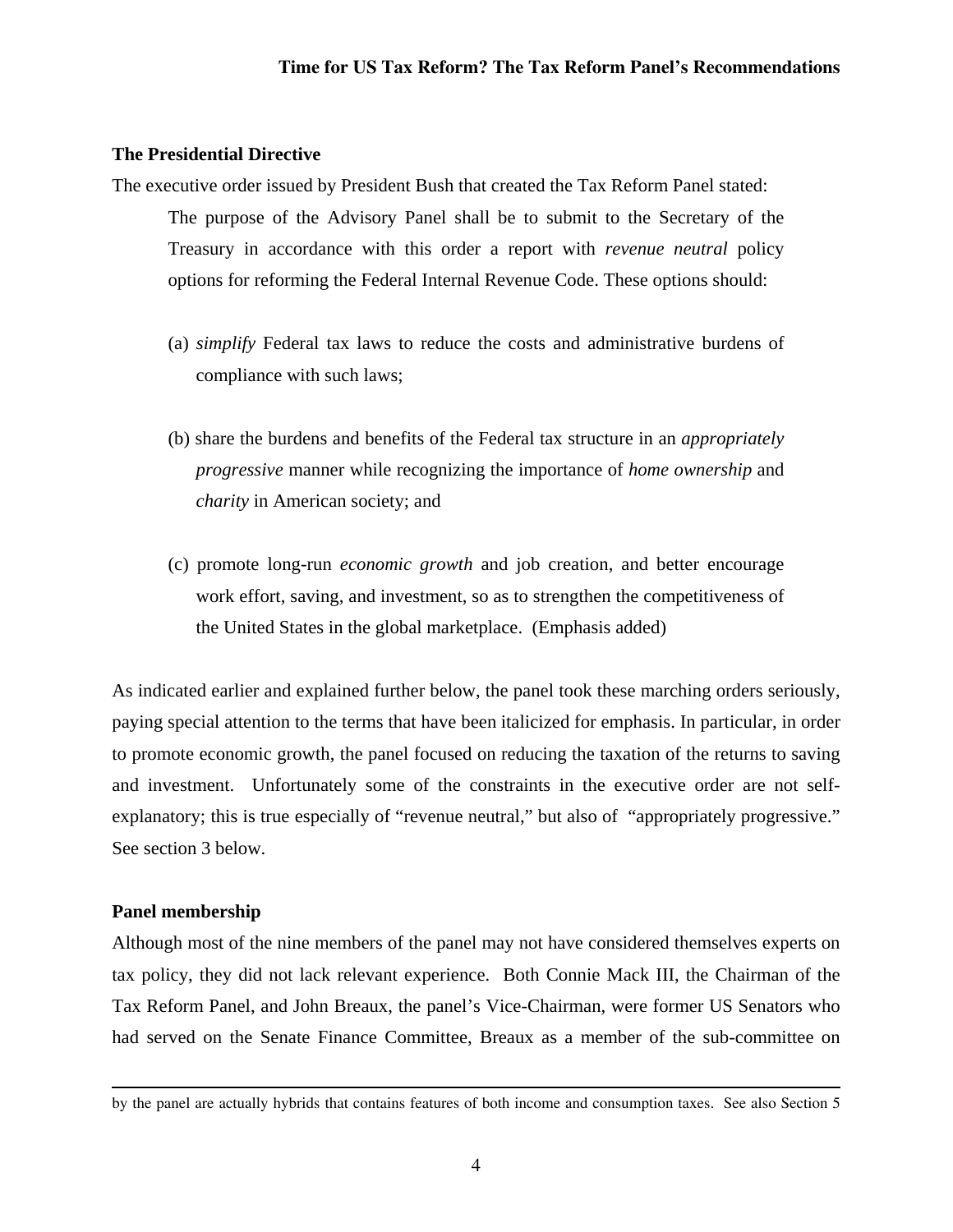Taxation and IRS (Internal Revenue Service) Oversight. A former member of the U.S. House of Representatives, William Frenzel had served on the House Ways and Means Committee. Along with the Joint (House-Senate) Committee on Taxation, the House Ways and Means Committee and the Senate Finance Committee are the "tax-writing" committees of the US Congress. Charles Rossotti had been Commissioner of Internal Revenue from 1997 to 2002.

Four of the panel members are professors, two of law and two of economics. Elizabeth Garrett, a professor of law and political science at the University of Southern California, had served as Tax and Budget Counsel to former U.S. Senator David L. Boren. Timothy Muris, a law professor at George Mason University, was Chairman of the Federal Trade Commission from 2001 to 2004. Besides being a professor of economics at the Massachusetts Institute of Technology, James Poterba directs the public economics program of the National Bureau of Economic Research. Edward Lazear, a specialist in labor economics, is a professor at the Stanford University Graduate School of Business and a Senior Fellow at the Hoover Institution. Rounding out the panel was Liz Ann Sonders, Chief Investment Strategist at Charles Schwab.

Besides its small staff, the panel relied on support from the US Department of Treasury (particularly the Office of Tax Analysis) and the Internal Revenue Service and called on a few outside consultants.3

# **Process**

The panel held 13 public meetings, at which it heard the views of some 80 witnesses. In addition, it solicited written comments on the US tax system. It issued a unanimous report, with no minority opinions or published dissents – a remarkable feat for so diverse a group dealing with such controversial topics. (It does appear, however, that in a few instances the quest for unanimity may have forced the panel not to endorse proposals that a clear majority favored, most notably the Progressive Consumption Tax discussed in Section 3.3.)

# **The problem**

and references provided there.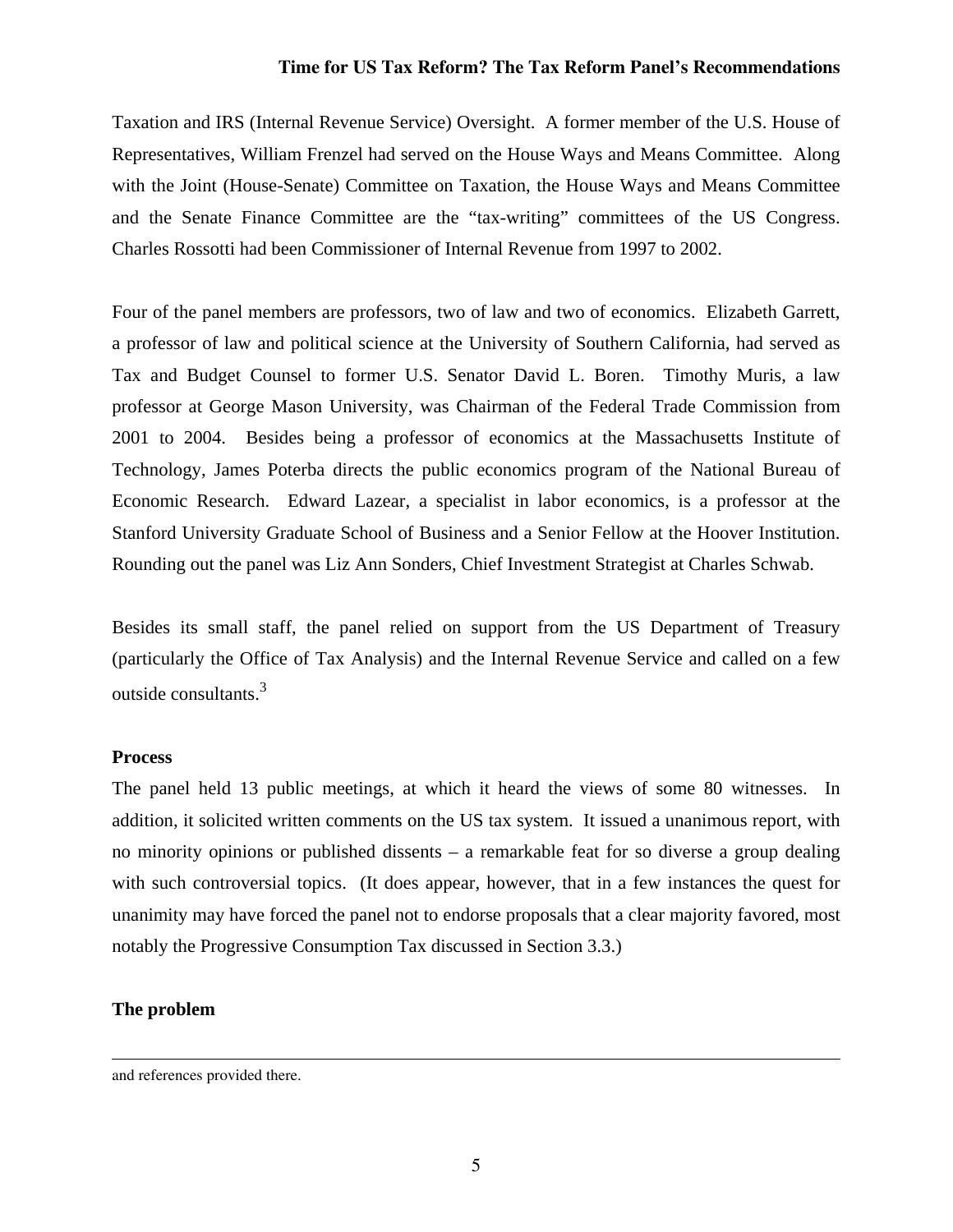As documented at length in the report, the US income tax suffers from many well-known and serious problems.

# *Complexity*

 $\overline{a}$ 

The income tax "system" is incredibly complex. The report contains a useful schematic description (p. 24) of the computation of individual income tax under the current system. It lists "exclusions" (types of income that are not included in the tax base<sup>4</sup>), deductions that are "above" the line," being taken into account in the calculation of "adjusted gross income" or AGI (primarily for business expenses, but also for certain personal expenditures<sup>5</sup>), personal exemptions for the taxpayer and dependents, which are phased out as income rises, itemized deductions<sup>6</sup> (which are partially phased out and are claimed only if they exceed the standard deduction, which depends on the "filing status" of the taxpayer<sup>7</sup>), tax rates (six "ordinary" tax rates, which depend on filing status, and special rates for dividends and capital gains), tax credits (for foreign taxes paid, but also for various expenditures thought to deserve public support $\delta$ ), and the Alternative Minimum Tax (AMT) – which requires that the taxpayer calculate liability under a parallel system that has its own base and pay the larger amount.

The panel estimates that individual taxpayers spend an enormous 3.5 billion hours doing their taxes – an average of 26 hours each – and about \$100 billion on tax preparation and compliance. Businesses spend an additional 3 billion hours and \$40 billion (p. 36). Complexity is

<sup>3</sup> In the interest of full disclosure, we note that Zodrow served as a consultant to the US Treasury Department Office of Tax Analysis and assisted in its evaluations of the economic effects of the proposals.

<sup>4</sup> These include employer contributions to health and retirement plans, returns to tax-preferred savings accounts, unrealized capital gains, interest on state and local bonds, imputed rent from owning a home and other durable goods, in-kind services, gifts, and inheritances.

<sup>5</sup> These include moving expenses, educator expenses, self-employed health insurance premium payments, student loan payments, tuition and fees, alimony paid, etc.

<sup>6</sup> These include deductions for charitable contributions, home mortgage interest, state and local taxes, medical expenses in excess of 7.5% of AGI, casualty and theft losses, and non-reimbursed employee expenses.

<sup>7</sup> The filing categories are single or married filing separately, head of household, married filing jointly or qualifying widow(er).

<sup>8</sup> In addition to the foreign tax credit, these include the child tax credit, additional child tax credit, EITC, HOPE and Lifetime Learning credit, electric vehicles credit, health coverage tax credit, adoption credit, mortgage interest credit, retirement savings contribution credit, child and dependent care credit, credit for the elderly or the disabled, and the D.C. First-Time homebuyer's credit.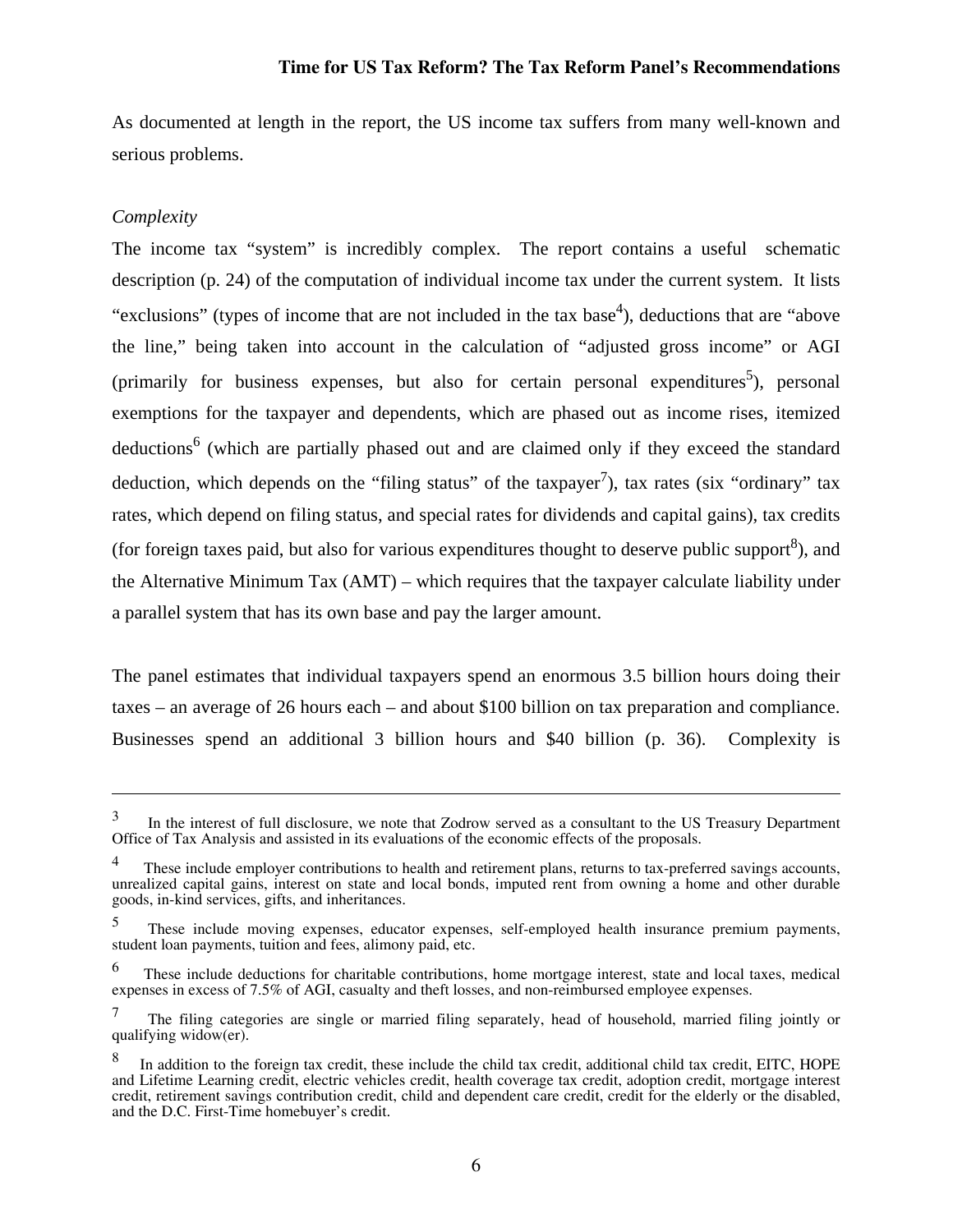particularly burdensome for low-income families, small businesses, and those who must pay the Alternative Minimum Tax. Nearly three-quarters of families claiming the Earned Income Tax Credit (EITC) use a tax preparer. (The EITC is an income support system intended to relieve poverty for working families that is administered through the tax system.) Taxpayers reporting self-employment income spend an average of 60 hours and \$363 in out-of-pocket compliance costs – some four to five times the figures for other taxpayers (pp. 2-3). Seventy-five percent of AMT taxpayers hire a professional to do their returns – a figure that is especially daunting, given the projected growth in the number of AMT taxpayers under current law (to 45 percent of taxpayers with income tax liability by 2015) (p. 10).

Besides imposing large compliance costs, the system lacks transparency, creating the perception that the system is unfair and is easily manipulated to reduce tax. The panel notes, "The profound lack of transparency means that individuals and businesses cannot easily understand their own tax obligations or be confident that others are paying their fair share." Part of both the complexity of the system and its lack of transparency for individual taxpayers can be traced to the many thresholds, eligibility requirements (many of which are based on different definitions of seemingly identical terms, such as "child"), and phase-outs in the Tax Code.

Complexity is aggravated by the volatility of the Tax Code. The panel explains (p. 4), "The tax system is a kaleidoscope of shifting credits, rates, and benefits because many of the Tax Code's most prominent features – the tax rate for ordinary income, the child tax credit, the lower tax on dividends and capital gains – may shift wildly from one year to the next, and in some cases simply expire." Since 1986, when the system was reformed by eliminating many tax preferences and lowering rates, there have been more than 100 tax-related acts of Congress that have introduced more than 15,000 changes in the Tax Code (p. 16). The resulting instability creates uncertainty and complexity for both businesses and families.

# *Inequity*

The traditional formulation of horizontal equity, "equal treatment of equals," begs the question of when two taxpayers are equal. Presumably it is thought that a family with four children is not equal to one with the same income but only two children, and that the two families thus should not pay the same tax. Similar arguments can be made for many other provisions that cause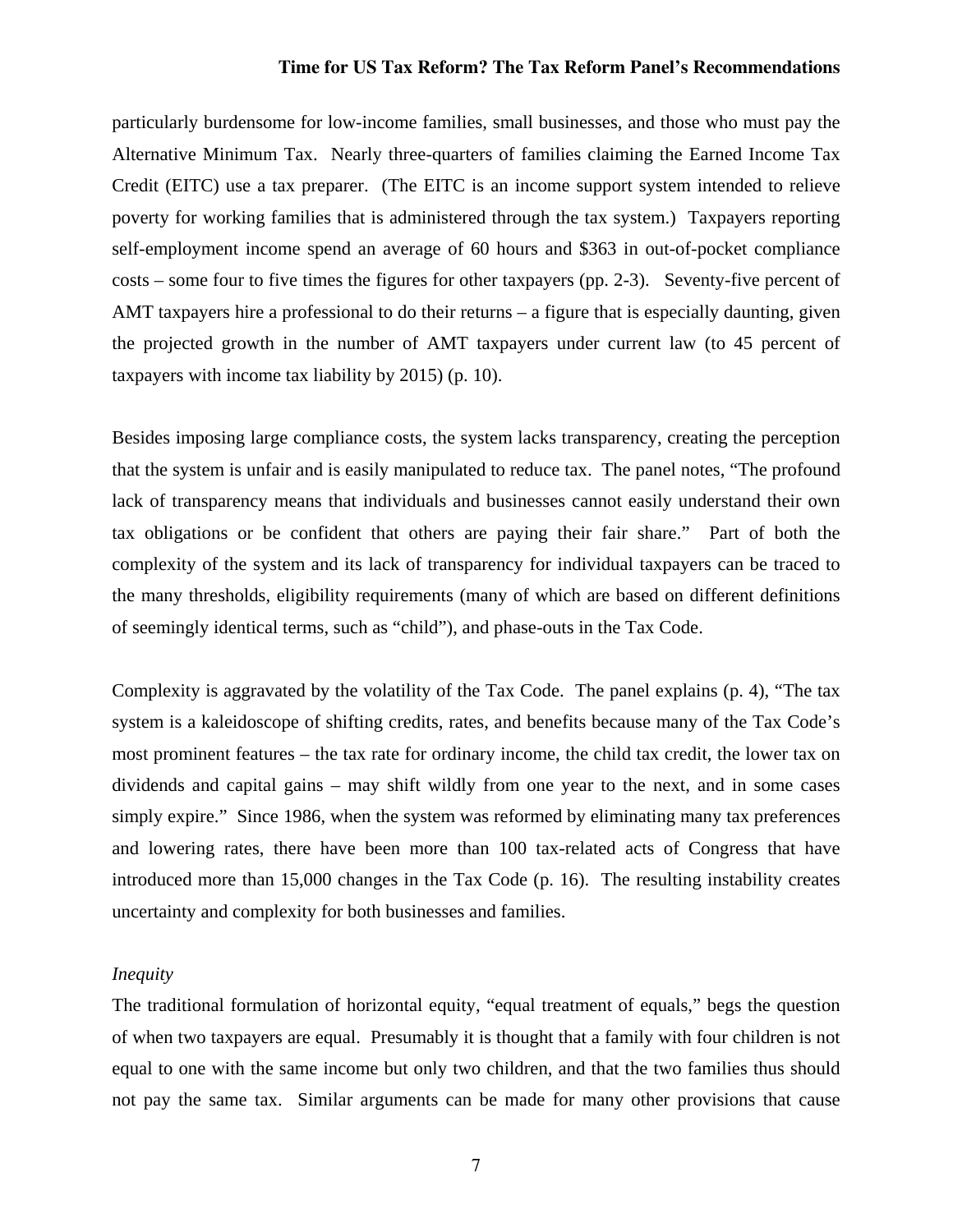taxpayers with the same income to pay different taxes. But there are glaring examples of horizontal inequity that cannot so easily be explained away. The panel noted (p. 5), "taxpayers in states with high state and local income and property taxes receive higher deductions than taxpayers who live in lower-tax states with fewer state-provided services. Taxpayers with substantial employer-provided health insurance benefits receive in-kind compensation that is not taxed, while taxpayers who buy the same health insurance on their own usually pay tax on the income used to purchase the insurance." The panel also took aim at the fact that deductions for home ownership and charitable contributions are available only for those who itemize such deductions and are worth more to individuals in relatively high tax brackets.

# *Economic Distortions*

Noting that the tendency to use the Tax Code to achieve policy goals other than raising government revenue accelerated in the 1960s (p.13), the panel said (p. xi) "Tax provisions favoring one activity over another or providing targeted tax benefits to a limited number of taxpayers ... can lead to an inefficient use of resources. A rational system would favor a broad tax base, providing special treatment only where it can be persuasively demonstrated that the effect of a deduction, exclusion, or credit justifies higher taxes paid by all taxpayers."

A particularly bizarre aspect of the current system is the pattern of marginal tax rates created by the interplay of statutory tax rates, thresholds, and phase-outs of tax benefits. The panel notes that this problem is especially pronounced for low-income individuals subject to the Earned Income Tax Credit, which provides a wage subsidy at low income levels which is phased out at higher income levels.

#### *Disincentives to Save and Invest*

Perhaps the most costly distortion of economic choices is the disincentive to save and invest that is inherent in the taxation of income, rather than consumption. A direct income-based tax is levied on both capital and labor income, regardless of whether the income is saved or consumed. By comparison, a direct consumption-based tax either allows a deduction for saving and investment (taxing all subsequent withdrawals, including both principal and interest) or exempts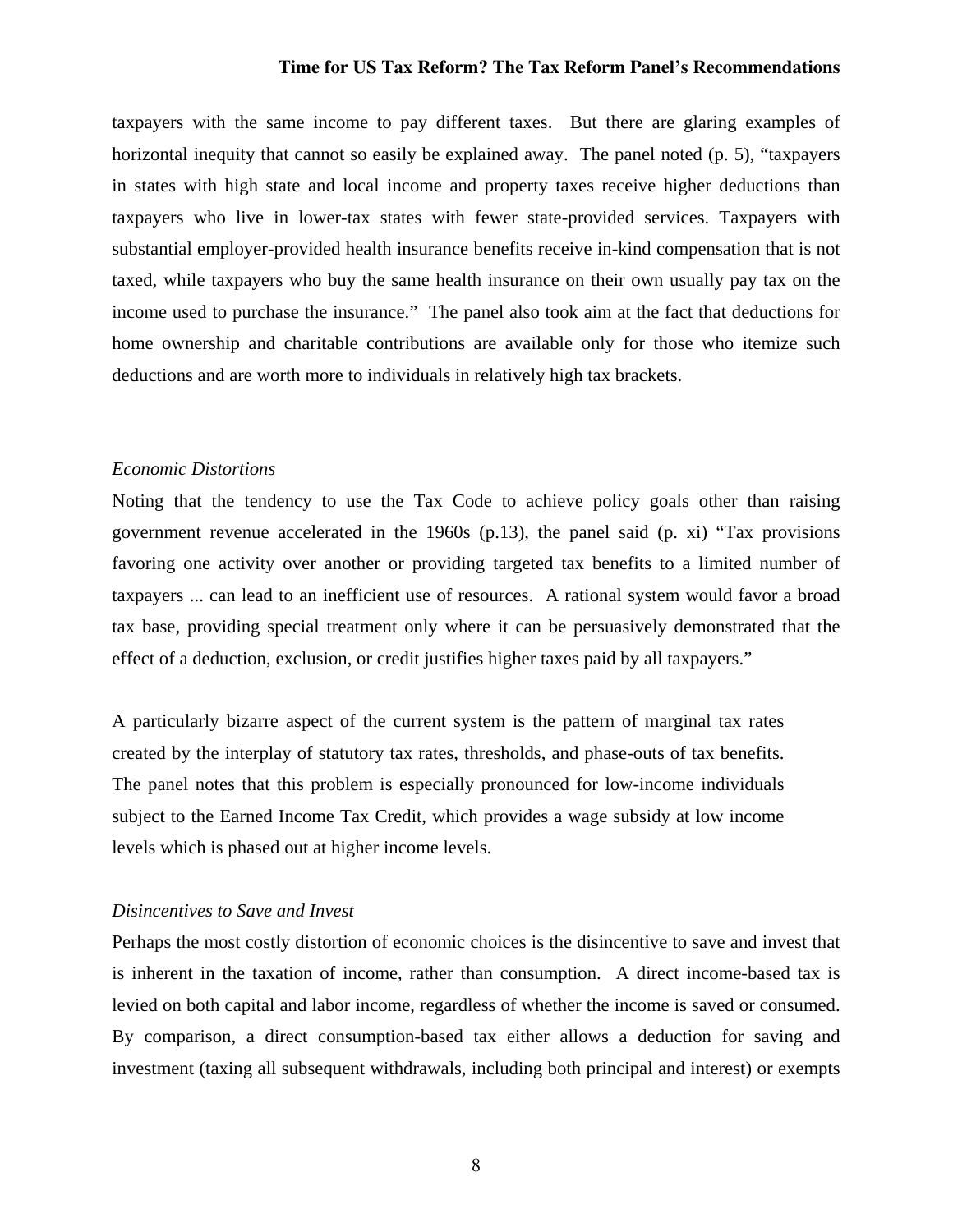the return to saving and investment.<sup>9</sup> Thus, whereas a constant rate consumption-based tax is neutral with regard to whether to consume now or later, an income-based tax penalizes future consumption. This is generally interpreted as meaning that a consumption-based tax is more conducive to saving, investment, and economic growth than an income-based tax. There is substantial evidence that shifting to a consumption-based tax could increase saving, investment, productivity, and national output.<sup>10</sup>

# **The Panel's Two Alternatives**

The panel chose the names "Simplified Income Tax" (SIT) and "Growth and Investment Tax" (GIT) to describe the two alternatives it agreed unanimously to propose for consideration. The two plans contain many common elements; most of these deal with issues other than the taxation of income from business and capital and reflect the desire to simplify the US tax system, especially for individuals. Because of the way it would treat income from business and capital, the first plan satisfies Bush's requirement that, "At least one option submitted by the Advisory Panel should use the Federal income tax as the base for its recommended reforms." The second plan adds a 15 percent individual level tax on financial income to what would otherwise be a consumption-based direct tax (because of the way it would treat income from business and capital). Section 5 provides a detailed description and evaluation of these two plans.

# **What Landed on the Cutting Room Floor**

 $\overline{a}$ 

Witnesses before the panel and the public made many recommendations, some of them bordering on the bizarre. The panel commented explicitly on three proposals, in addition to those it endorsed: a retail sales tax (RST) that would replace the entire income tax; a value added tax (VAT) that would leave the income tax (as modified by the SIT plan) in place, but replace part of its revenues; and a conceptually pure consumption-based direct tax.

<sup>9</sup> This article follows the standard practice among economists of calling both of these systems "consumptionbased," because, under certain circumstances, they result in the same present value of tax payments and consumption flows. The deduction approach is often referred to as "tax postpaid" since tax is deferred until consumption occurs, while the exemption approach is referred to as "tax prepaid" since the taxpayer foregoes a deduction for saving by paying tax upon receipt of any labor compensation. For further details, see Zodrow, George R. and Charles E. McLure, Jr., "Implementing Direct Consumption Taxes in Developing Countries," 46 *Tax Law Review,* Summer 1991, at 405.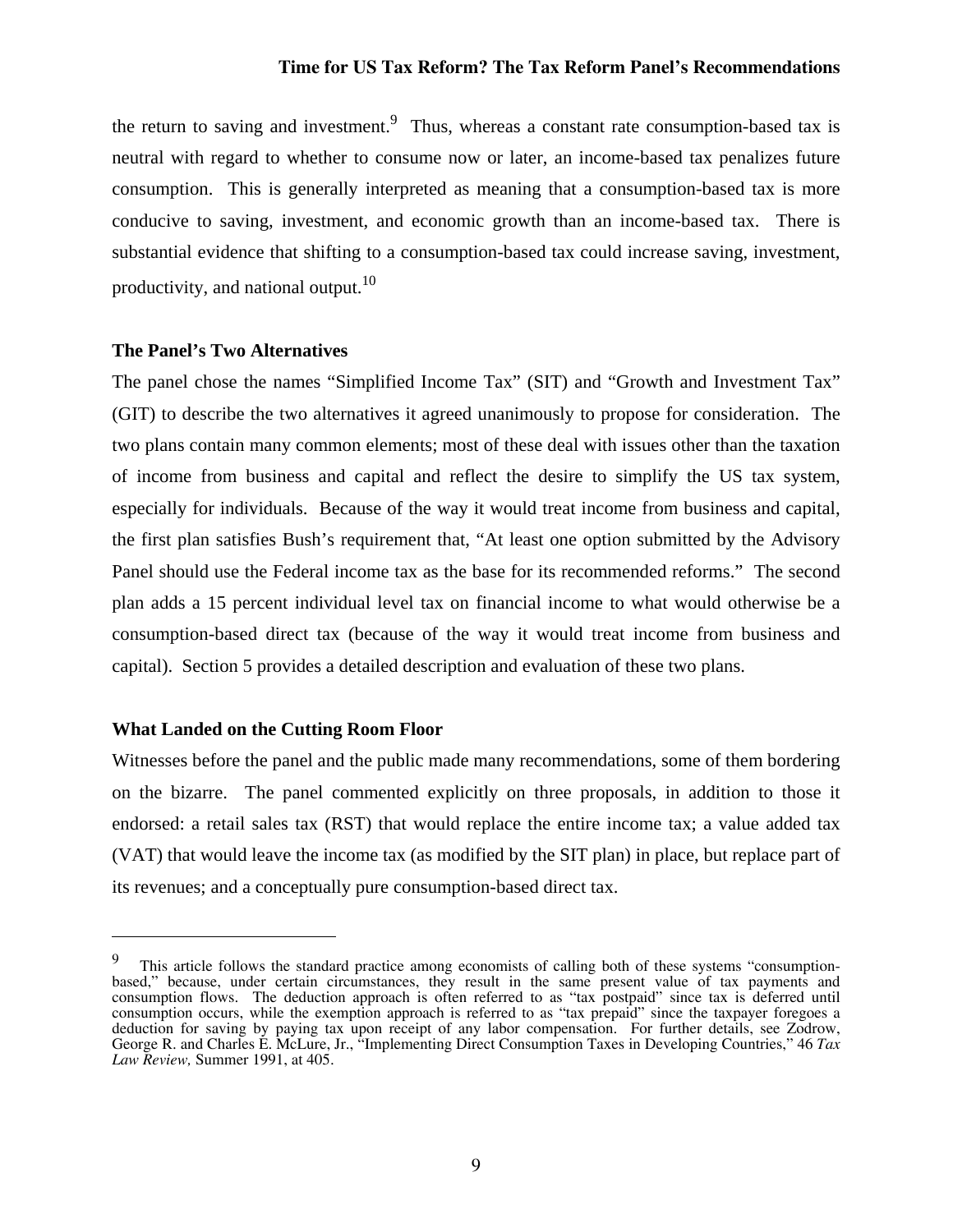# **III. Ambiguous Constraints**

 $\overline{a}$ 

Whether the panel's recommendations satisfy the constraints contained in the executive order is a highly subjective matter. Whether they would "share the burdens and benefits of the Federal tax structure in an appropriately progressive manner" obviously depends on how much progressivity one thinks is appropriate. It may seem to be relatively easy to side-step this inherently political and thus technically intractable problem by requiring that tax reform be distributionally neutral – that it not significantly change the distribution of tax burdens across income levels. That was the approach the Treasury Department took in its 1984 report that led to the Tax Reform Act of 1986.<sup>11</sup> The resulting focus on horizontal equity – equal treatment of those with equal incomes – avoided the politically explosive issue of class warfare inherent in concerns about vertical equity. Although the panel adopted the same strategy, in the current context the appropriate implementation of the strategy is not free from ambiguity. Similarly, the seemingly straightforward mandate "to submit to the Secretary of the Treasury ... a report with revenue neutral policy options" can be interpreted in numerous ways.

The source of ambiguity is the same in both instances: the benchmark against which one measures distributional and revenue neutrality is unclear. In particular, the choice of the time period for the comparison of a reformed tax structure with current law is largely arbitrary. The panel adopted the current US convention of calculating revenue neutrality with respect to a 10 year budget window. Although preferable to using a shorter time frame, even a 10-year window can easily be misleading, as it is vulnerable to manipulation by using uncertain revenue gains in the years near the end of the budget period to offset more certain short-term revenue losses, or delaying revenue losses to the "out years" beyond the budget window. The panel then assessed distributional neutrality by comparing the distribution of tax burdens across quintiles and across

<sup>10</sup> For a recent discussion of these results, see Zodrow, George R. "Should Capital Income Be Subject to Consumption-Based Taxation?" in Aaron, Henry J., Len Burman and C. Eugene Steuerle, *Taxing Capital Income* (Washington DC: Urban Institute Press, forthcoming).

<sup>11</sup> U.S. Department of the Treasury, *Tax Reform for Fairness, Simplicity, and Economic Growth* (Washington: November 1984), hereafter referred to as "Treasury I." For further discussion, see McLure, Charles E., Jr. and George R. Zodrow, "Treasury I and the Tax Reform Act of 1986: The Economics and Politics of Tax Reform," 1 *Journal of Economic Perspectives* (Summer 1987), at 37.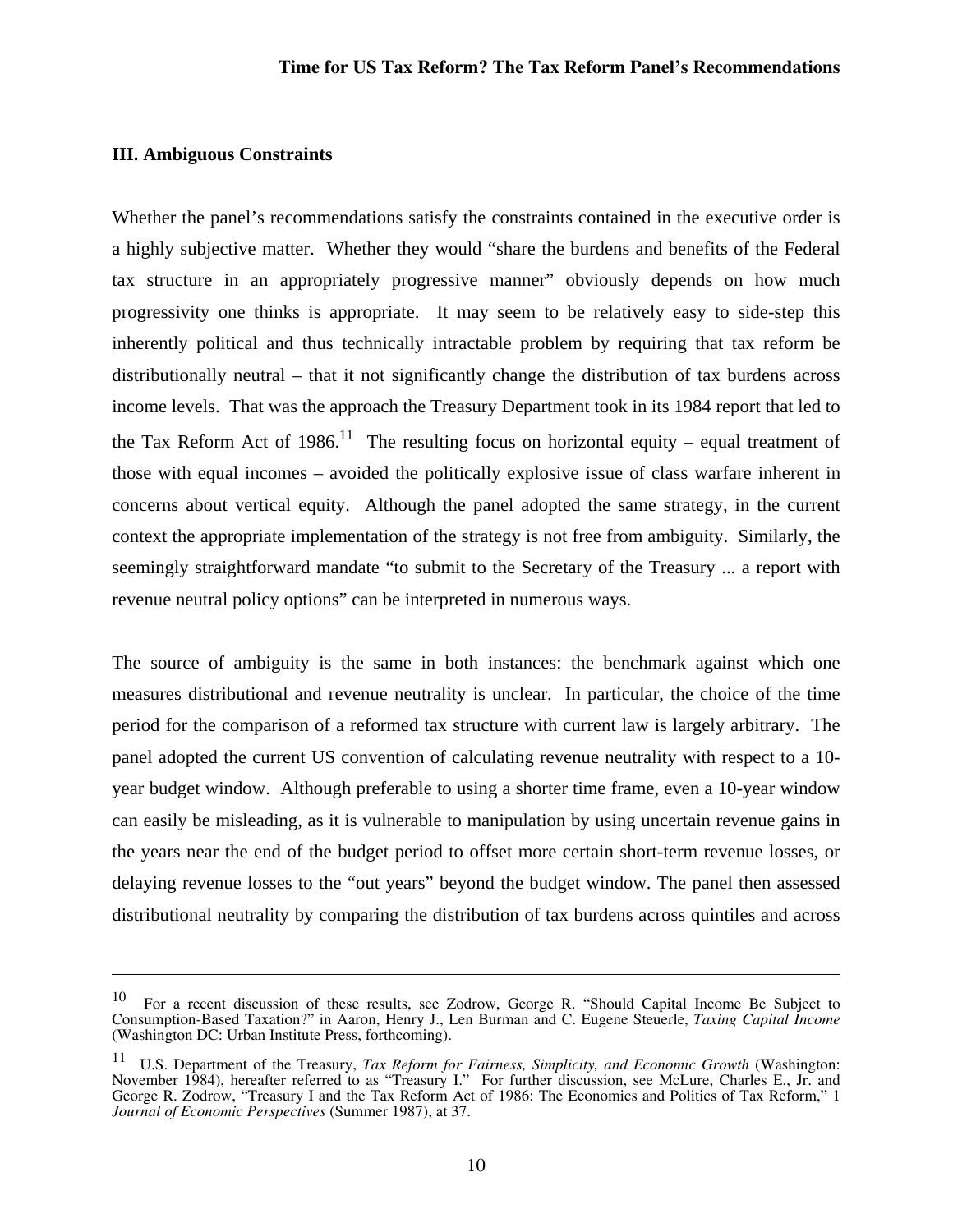income classes under its proposals with the distributions that would prevail under current law at the beginning and end of the 10-year budget window (in 2006 and 2015).

But what is current law for purposes of establishing this benchmark? First, does one assume that the "temporary" changes in law made in 2001, 2003 and 2004 are made permanent, as President Bush requested, or does one assume that the temporary changes are allowed to expire? The panel took the former approach, and further assumed that other proposals included in the policy baseline of the President's current budget, including tax-preferred lifetime saving accounts and retirement saving accounts, are enacted. These assumptions result in a rather unusual interpretation of "current law" for the purposes of generating a revenue baseline, as has been noted by numerous observers.<sup>12</sup>

Second, what does one assume happens to the alternative minimum tax? The AMT is a parallel tax that was originally enacted to prevent high-income taxpayers from escaping all obligation to pay tax, by subjecting certain statutorily defined "tax preferences" to the AMT. The taxpayer calculates tax under both the regular income tax and the AMT and pays the larger of the two. In 1986, many tax benefits enjoyed by the middle class were added to the base of the AMT. (Particularly important for present purposes is the fact that state and local taxes are not deductible under the AMT; see Section 5.2.1.3.) A relatively high exemption level initially kept the AMT from affecting most non-affluent taxpayers. But, because the exemption is not indexed for inflation, contrary to the situation under the regular income tax, the impact of the AMT increased over time, and in the early 2000s large revenue gains were estimated for the later years of the 10-year budget period over which revenues were calculated. These hypothetical revenue gains were used to offset the real up-front revenue losses resulting from various tax reductions enacted in the early years of the first Bush administration.

1

<sup>12</sup> Burman, Len and William G. Gale, "Some Good Ideas, But Show Me the Money," 3 *The Economists' Voice* 

<sup>13</sup> December 2006, http://www.bepress.com/ev/vol3/iss1/art4/; Shaviro, Daniel, "A Blueprint for Future Tax Reform? Evaluating Reform Panel's Report," 109 *Tax Notes*, 7 November 2005, at 827; Auerbach, Alan J., "The Tax Reform Panel's Report: Mission Accomplished?" 3 *The Economists' Voice,* 13 December 2006, http://www.bepress.com/ev/vol3/iss1/art5/.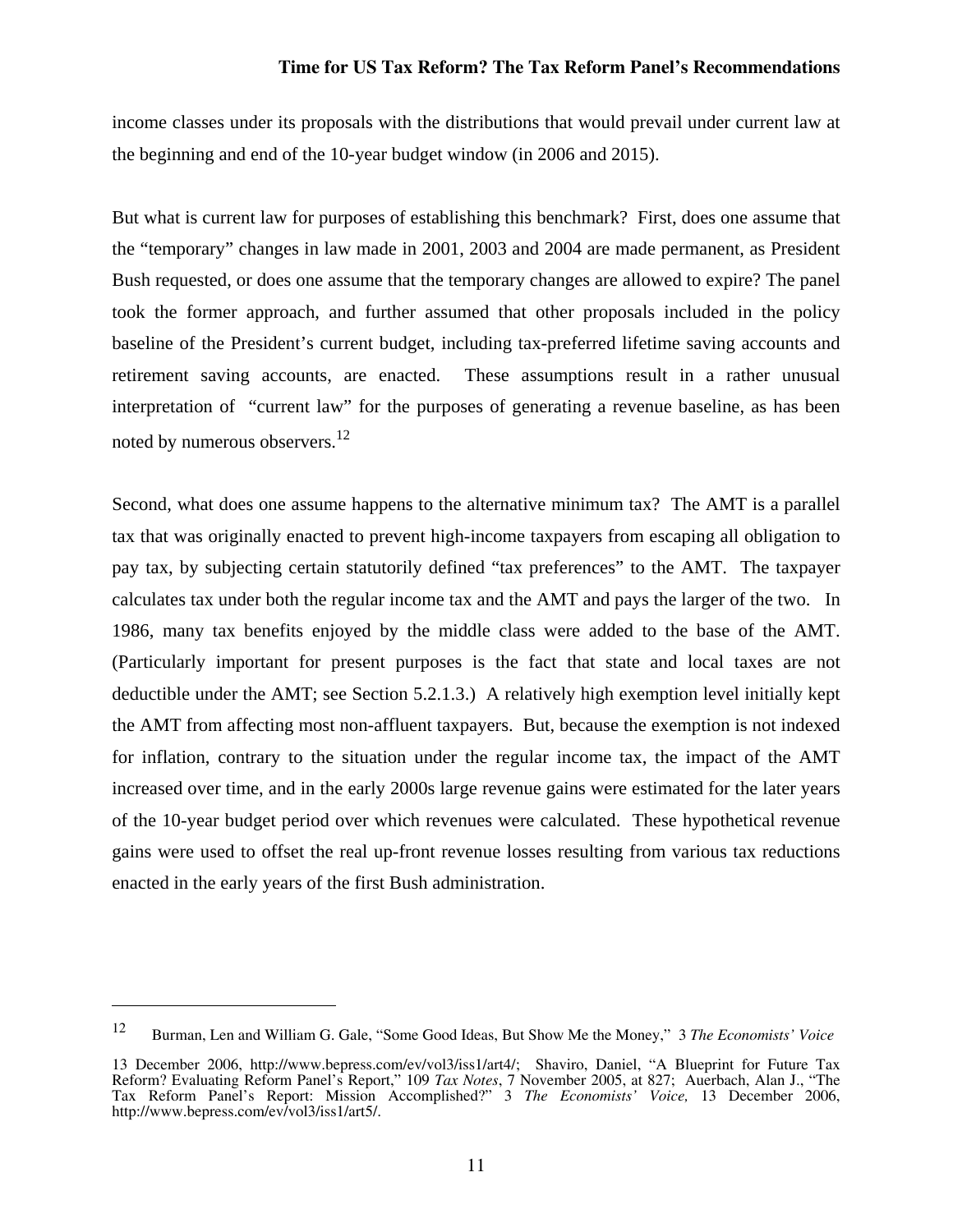While this budgetary sleight of hand worked for a while, the chickens have now come home to roost. The exemption has been increased only minimally – from \$40,000 in 1982 to only \$45,000 in 2006 – relative to an inflation-adjusted figure of \$82,000. As a result, the AMT has morphed into a tax that now hits an increasing number of lower-income taxpayers, many of whom may not even know it exists until they are hit with penalties and interest for failing to pay it.<sup>13</sup> The panel estimates (p. 10) that, if left unchanged, the AMT will affect 21.6 million taxpayers in 2006, compared to four million in 2005, and 52 million (or 45 percent of all taxpayers with income) in 2015. Particularly important is the fact that it will take away much of the benefits of the deductions for state and local taxes and home mortgage interest – implying that the panel's recommendations for curtailing these benefits, to be described below, do not represent as dramatic a change from current law as it might appear (assuming the AMT is neither fixed nor patched).

There is widespread agreement that the AMT should be fixed permanently, by narrowing its base or indexing the exemption, but the political will to make the necessary changes has been lacking. After all, fixing the AMT would substantially reduce estimated AMT revenues in future years; thus, to maintain revenues, other taxes would need to be raised. Instead, the AMT has repeatedly been "patched" by temporarily raising the exemption level, in order to reduce its short-term impact on middle-class taxpayers, without admitting that revenue gains in future years, when the exemption reverts to its lower pre-fix level, are illusory. (It is because of the patch that only four million taxpayers will pay AMT in 2005.) So, in making comparisons of the distribution of tax burdens and revenues under current law and the panel's proposals, does one assume that the AMT continues to be "temporarily" patched or that it is fixed permanently – or does one assume neither? In this case, the panel calculated its benchmark under the assumption that the AMT is not fixed (and does not continue to be patched). Since it proposed to eliminate the AMT under both of its proposals as part of its focus on tax simplification, the resulting revenue losses had to be recovered by other elements of the two plans – a point to which we shall return later.

 $\overline{a}$ 

<sup>13</sup> Burman, Leonard, William G. Gale and Jeff Rohaly, "The Expanding Reach of the Individual Alternative Minimum Tax,"17 *Journal of Economic Perspectives*, Spring 2003, at 173.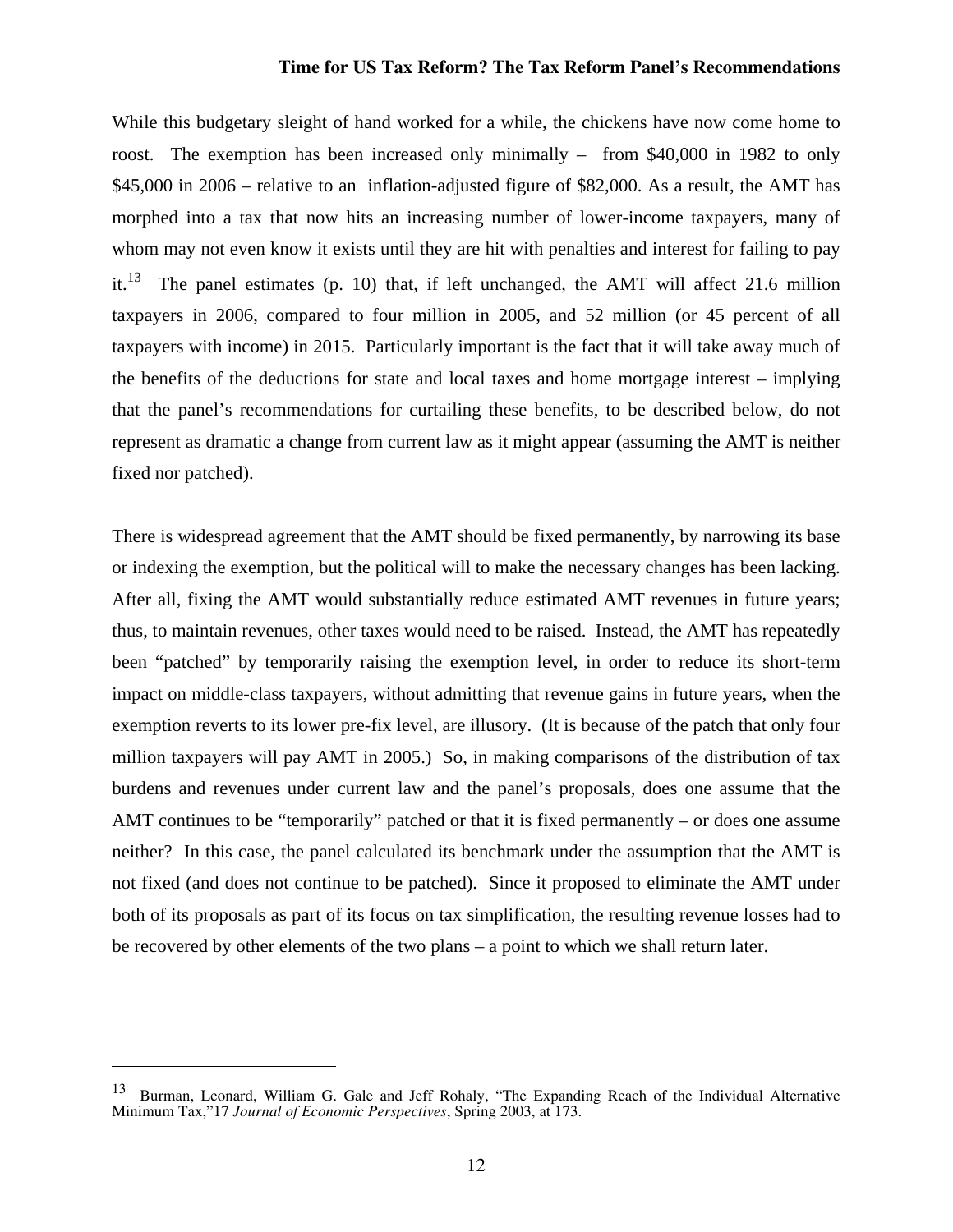The resulting "revenue neutral" baseline implies large deficits in the absence of correspondingly large reductions in projected future expenditures. The significance of the resulting revenue problem is a contentious issue, with some observers arguing that the US faces a fiscal problem of unprecedented proportions,  $14$  while others conclude that much if not all of the problem will be resolved if the US is successful in the admittedly difficult task of maintaining government expenditures at historical levels.<sup>15</sup> In any case, it seems unreasonable to expect the tax reform panel to resolve this issue, and indeed the panel downplays revenue issues – to the point that its report includes no revenue tables.<sup>16</sup>

Nevertheless, the prospect that future tax rates may have to increase has important implications for an evaluation of the panel's recommendations. Beyond the obvious point that any base broadening tax reform package will be more difficult to enact if it is widely perceived that it will result in less rate reduction than projected, the positive effects of reform on saving and investment will be mitigated if firms and individuals expect higher tax rates in the future. In particular, although all firms are allowed to expense purchases of depreciable assets under the GIT, the benefits of such generous treatment will be muted if the resulting future income is subject to tax rates higher than the rate at the time of expensing. The same point applies for individual saving in tax postpaid savings plans. Any deficit-induced increase in future interest rates would also diminish the favorable effects of tax reform on investment.

The choice of the baseline also has important implications for distributional neutrality. The 2001, 2003 and 2004 changes substantially reduced the progressivity of the income tax, a result that is largely inevitable for any tax cuts, given that the bottom half of taxpayers in the US pay only

1

<sup>14</sup> Auerbach, Alan J., William G. Gale and Peter Orszag, "Sources of the Long-Term Gap," 103 *Tax Notes*, 24 May 2004, at 1049; Rivlin, Alice M. And Isabel Sawhill, *Restoring Fiscal Sanity 2005* (Washington DC: Brookings Institution Press, 2005).

<sup>15</sup> Boskin, Michael J., "A Broader Perspective on the Tax Reform Debate," 3 *The Economists' Voice,* 12 December 2006, http://www.bepress.com/ev/vol3/iss1/art1/; Feldstein, Martin S., "Here are the Facts," *Wall Street Journal*, 12 February 2004; Diamond, John W., "Dynamic Effects of Extending the 2001 and 2003 Income Tax Cuts," 12 *International Tax and Public Finance*, March 2005, at 165.

<sup>16</sup> In addition, the panel's proposal to inflation index the income threshold for income taxation of social security benefits would be a significant revenue loser, especially in the years outside the 10-year budget window.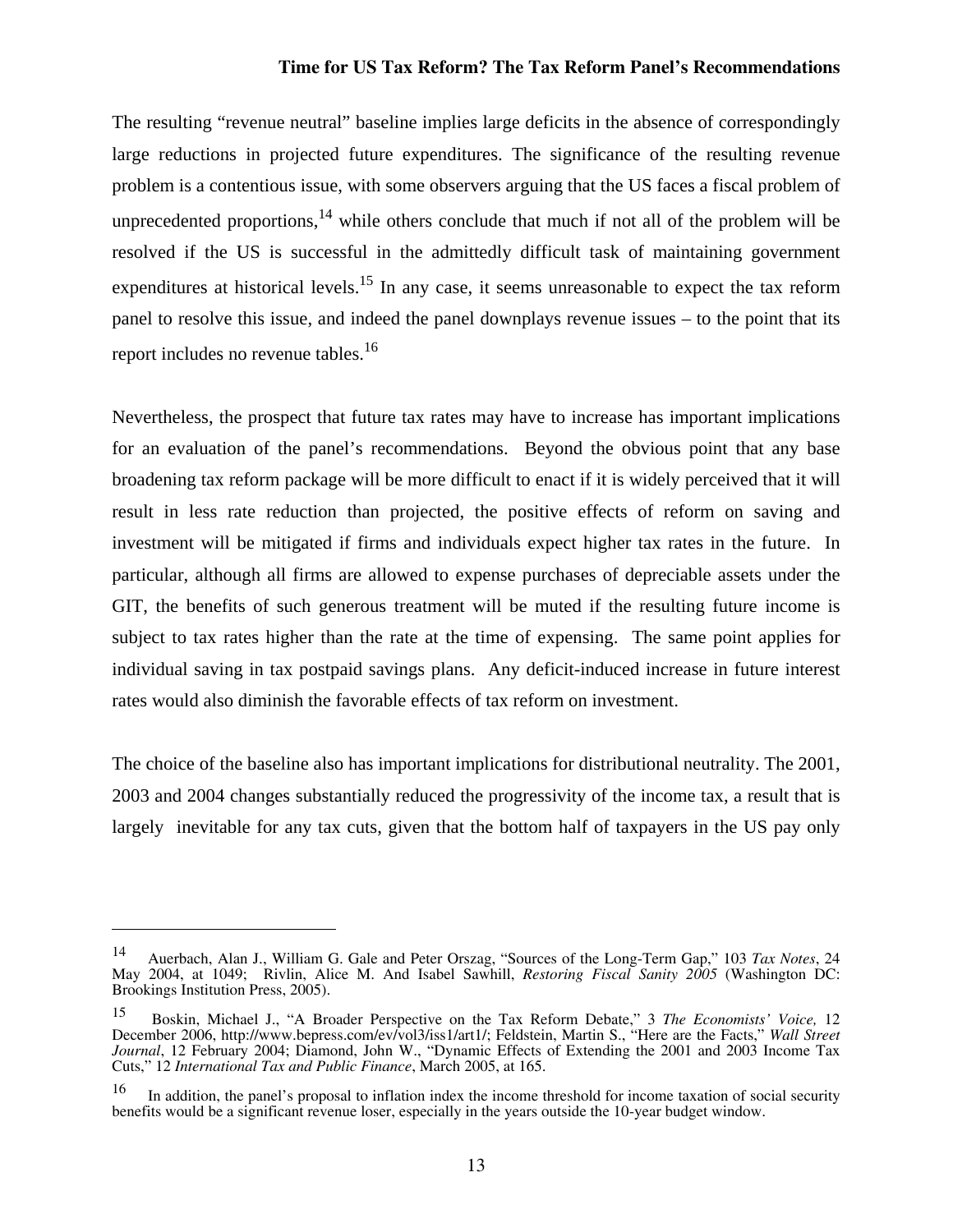3% of total personal income taxes.<sup>17</sup> As a result, the post-reform distribution of tax burdens under a "distributionally neutral" tax reform would be substantially more progressive if the earlier reforms had been assumed to expire than if they are assumed to be made permanent. In addition, the effects of implementing the panel's recommendations are more favorable to upper middle-income taxpayers under the assumed benchmark than they would be if the AMT were assumed to be fixed as part of the baseline.

#### **IV. Roads Not Taken**

The panel considered three tax reform options, in addition to the two proposals examined in the next section -- a national retail sales tax (RST) that would replace the entire income tax, a value added tax (VAT) that would replace part of income tax revenues, and a pure consumption-based direct tax that would replace the income tax. It explicitly rejected the RST, but considered the other two options worthy of further consideration.

# **National Retail Sales Tax**

A Houston-based conservative group has recently advocated replacing all federal income taxes (as well as the payroll tax) with a retail sales tax, which it characterizes as the Fair Tax.18 Recognizing that, by itself, a RST would impose an unacceptable burden on low-income families, advocates of the Fair Tax have proposed packaging the RST with a "prebate," a lumpsum payment to all families intended to offset the burden of the RST on low-income families. Proponents of the plan have not stressed its distributional effects at the opposite end of the income distribution – substantial reductions in tax burdens, broadly similar to those that would occur under a Flat Tax. The panel notes that under the RST the share of total taxes paid by the five percent of families with the highest incomes would fall from 58.6 percent to 37.4 percent.<sup>19</sup> It would seem difficult to characterize the resulting system as "appropriately progressive."

<u>.</u>

<sup>&</sup>lt;sup>17</sup> A separate and important issue, which we do not address in this paper, is whether it is desirable in a democracy to have half of the population paying very little in federal taxes, other than payroll taxes used to finance Social Security and Medicare benefits. For a discussion of this issue, see Boskin, Michael J., "A Broader Perspective on the Tax Reform Debate," supra note 15.

<sup>18</sup> See www.fairtax.org.

<sup>&</sup>lt;sup>19</sup> Note, however, that the panel's calculation does not include replacing the payroll tax with the RST plus prebate, as recommended by advocates of the Fair Tax.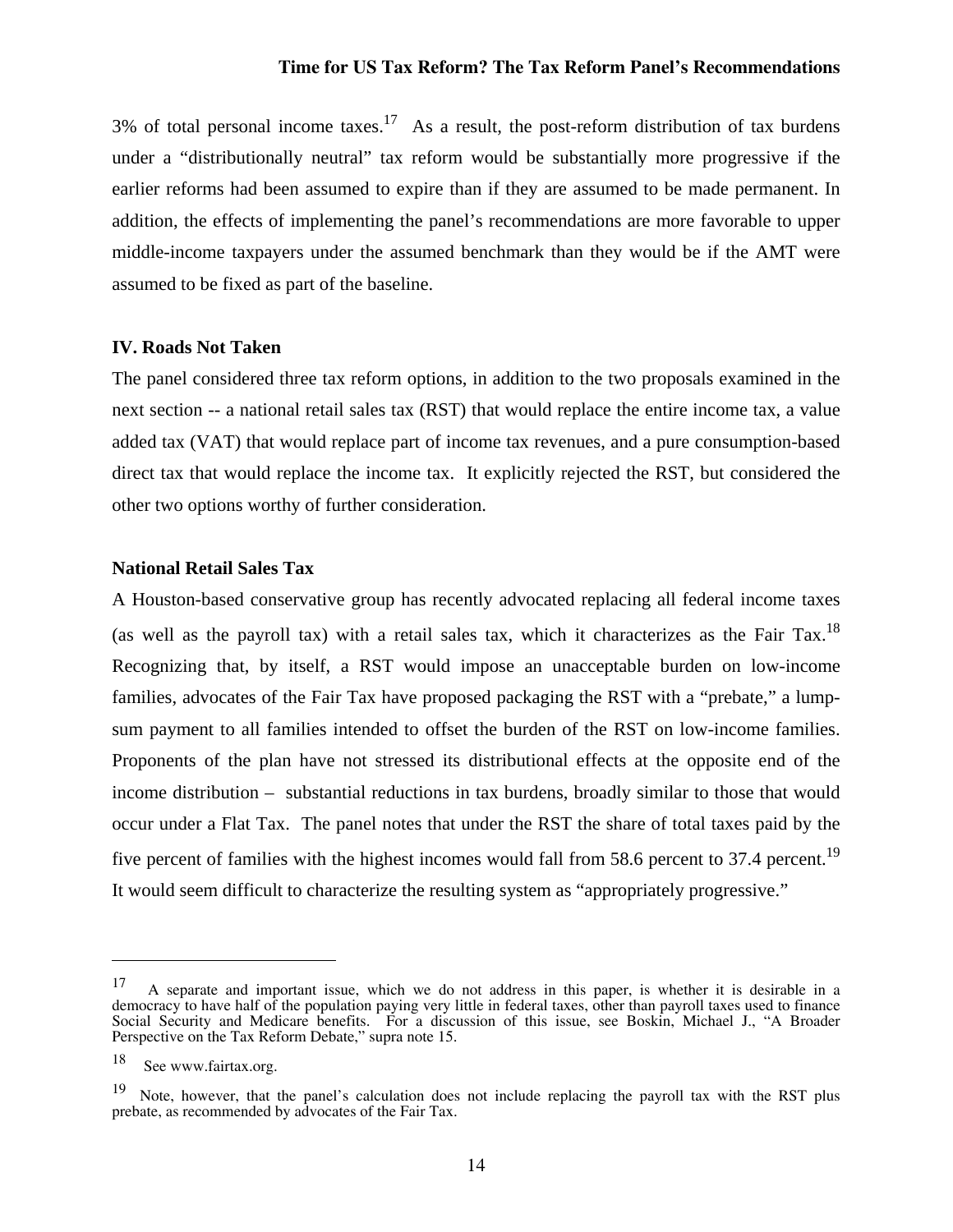In rejecting the RST as a viable reform option, the panel noted these problems:

- 1. In the absence of the prebate, the replacement RST would violate the requirement that tax reform options be "appropriately progressive."
- 2. A prebate program designed to offset the burden on low-income families would cost an estimated \$600-780 billion annually, making it by far the largest entitlement program in history.
- 3. The required sales tax rate would be at least 34 percent far higher than state sales tax rates and VAT rates found in Europe – and probably much higher, once statutory base erosion and evasion are considered.
- 4. The federal administrative burden would be similar to that of the income tax.
- 5. If states continued to levy income taxes, taxpayers would experience little simplification, and complexity might actually increase as states could no longer rely on the administrative efforts of the federal Internal Revenue Service.
- 6. A targeted cash grant program, in which payments were phased out as income rose, would require calculations of income similar to those under the income tax.

# **Value Added Tax**

The panel examined the possibility of introducing a 15 percent credit-method VAT, using the revenues to reduce the top income tax rate, levied on the SIT base, to 15 percent. It could not, however, reach agreement on whether to recommend this option. Some panel members were concerned with the increased administrative and compliance costs of adding a VAT to the fiscal arsenal, and some feared that the VAT would be a "money machine," fueling the growth of government (p. 192).

There are, of course, many ways to combine a VAT and income tax reduction in a revenueneutral proposal. Perhaps the most visible plan is that offered by Michael Graetz.<sup>20</sup> In it, the personal exemption for income tax purposes would be raised to \$100,000, thereby eliminating the need for 80 percent of taxpayers to file tax returns. The panel examined a variant that would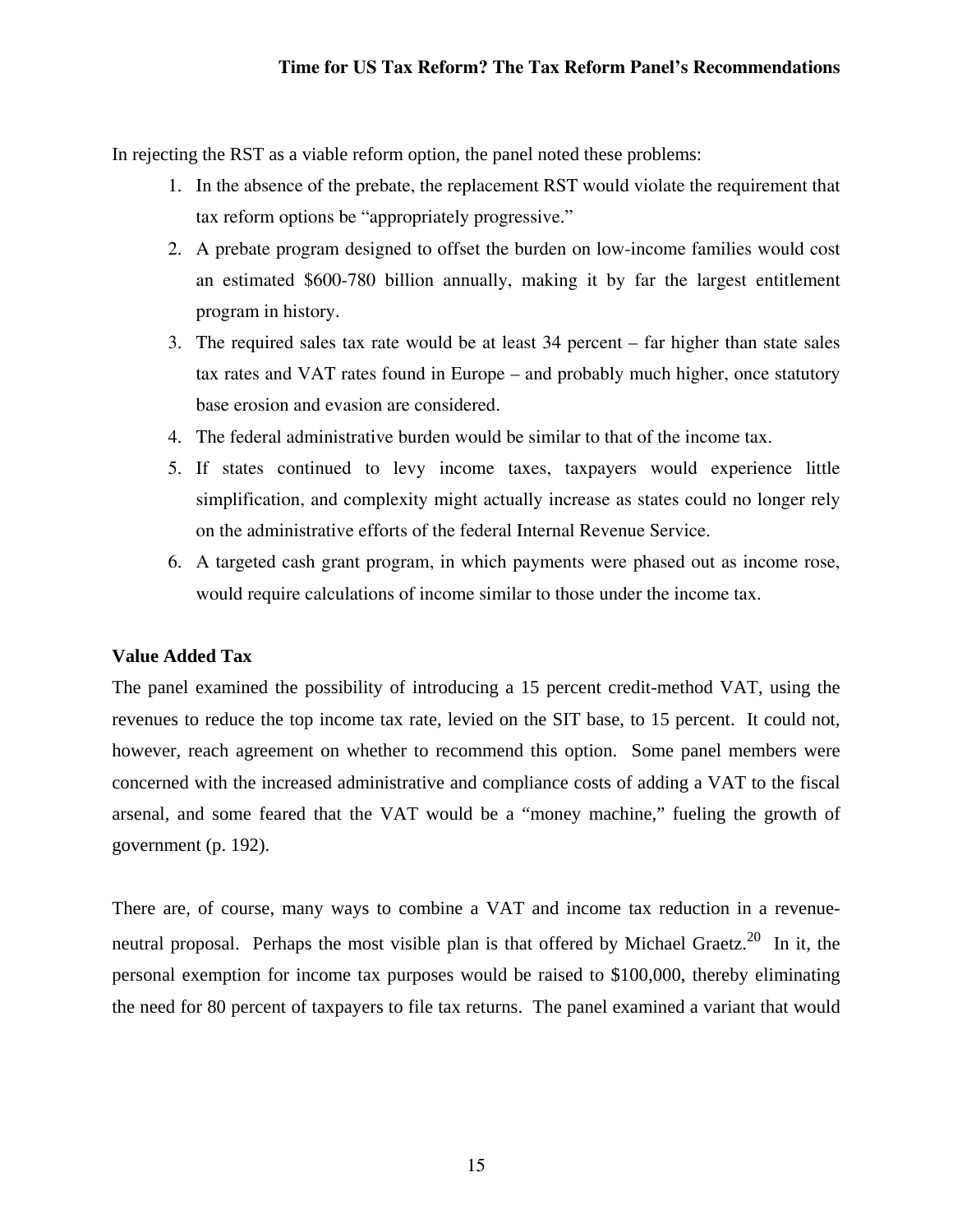utilize the Family Credit and the Work Credit to eliminate income tax on low-income families. The panel notes that the plan it developed would not actually be distributionally neutral. One can surmise that it decided not to devote additional resources to examining options that it would not propose, for reasons stated above.

# **The Progressive Consumption Tax (X-Tax)**

1

Many tax experts, especially economists, favor the so-called X-Tax developed by the late David Bradford.<sup>21</sup> In a nutshell, it is a progressive-rate version of the Hall-Rabushka Flat Tax.<sup>22</sup> Both the Flat Tax and the X-Tax would impose distinct taxes on the labor income of individuals and on business income. The Bradford X-Tax employs graduated rates on individual income, in order to avoid the drastic reductions in tax paid by high-income taxpayers under the Flat Tax.

The base of the Flat Tax and the X-Tax differ markedly from the base of a conventional income tax. Lay observers probably pay most attention to the elimination of virtually all non-business deductions, but that is not what is distinct about the base. Rather a) immediate deduction is allowed for all business expenditures, b) all financial income (e.g., dividends, interest, and capital gains) is exempt, and c) interest is non-deductible. As noted earlier, this constellation of provisions is tantamount to exempting all marginal income from business and capital and is economically equivalent to taxing consumption, rather than income.

The panel considered recommending the X-Tax, which it characterized as a Progressive Consumption Tax (hereafter, PCT), noting its considerable advantages, relative to the GIT: greater incentives for saving and investment and greater simplification, both resulting from elimination of tax on financial income at the household level (pp. 182-85). Yet the panel did not endorse this option, apparently because one or more panel members could not stomach the idea

<sup>20</sup> Graetz, Michael J. *The U.S. Income Tax: What It Is, How It Got That Way, and Where We Go From Here* (New York: Norton, 1999); Graetz, Michael J. "100 Million Unnecessary Returns: A Fresh Start for the U.S. Tax System," 112 *Yale Law Journal*, pp. 261-310.

<sup>21</sup> See Bradford, David F., *Untangling the Income Tax* (Cambridge MA: Harvard University Press, 1986) and Bradford, David F., "A Tax System for the Twenty-First Century," in Alan J. Auerbach and Kevin A. Hassett (eds.), *Fundamental Tax Reform* (Washington D.C.: AEI Press, 2005), pp. 11-33.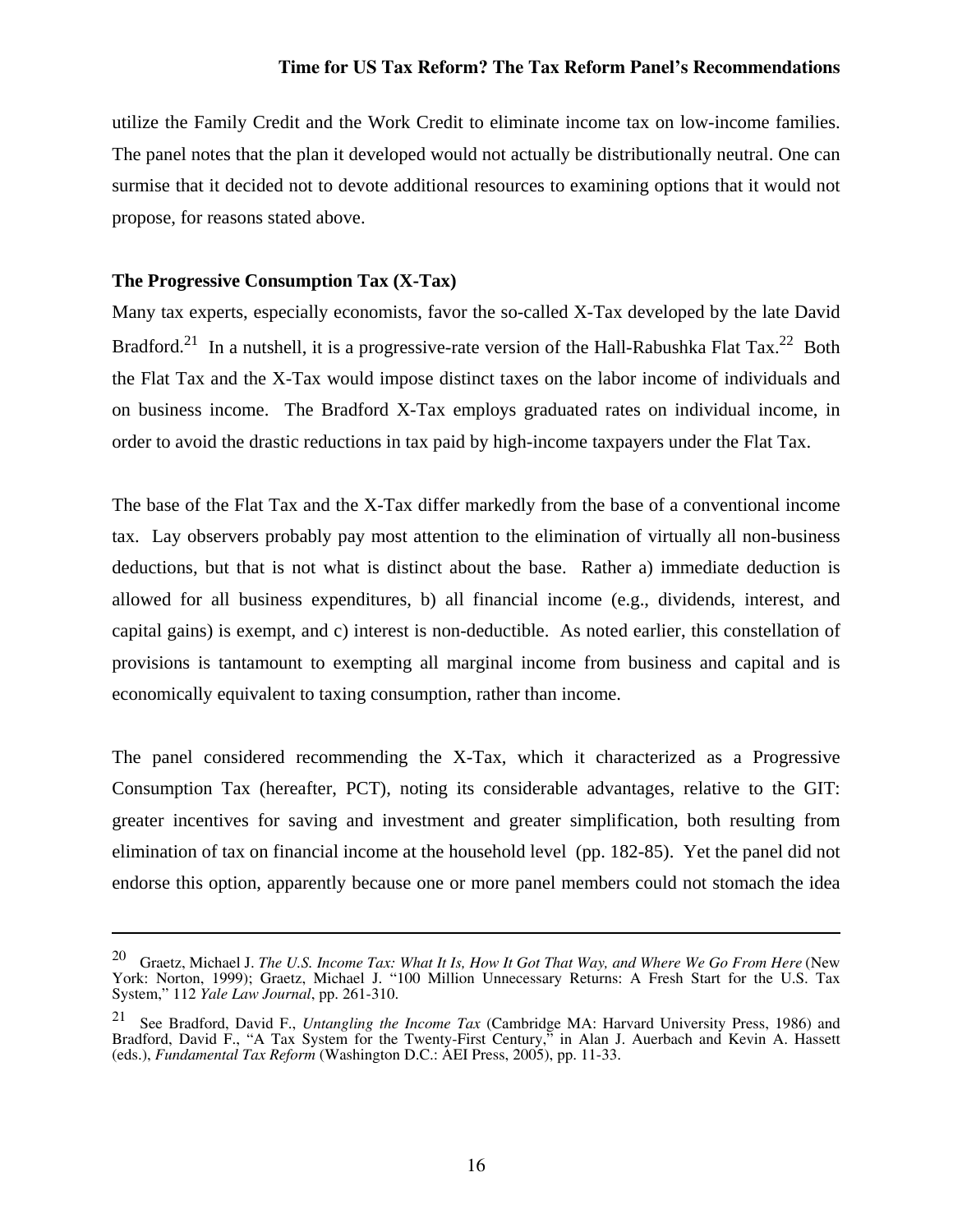of exempting capital income – this despite the fact, recognized in the report, that supernormal returns to business investment are taxed under the X-Tax and the returns to risk-taking are treated similarly under an income tax and the X-Tax. (See also the next section.)

It may be worthwhile to comment on one commonly overlooked pattern reported by the panel, since it may bode ill for future consideration of the X-Tax. For most of the options examined by the panel, the numbers of "winners" and "losers" (those with lower or higher tax burdens) in each income group are about the same. This is, however, not the case for the PCT; at the top of the income distribution there are far more losers than winners. Although the panel says, "It is unclear why this occurs," the conclusion it alludes to  $(p. 187)$  – that for many high-income individuals the benefits of consumption tax treatment of capital income do not offset the costs of a relatively high tax rate – seems correct. That is, the PCT creates gains that are highly concentrated among the relatively few households with large amounts of income from business and financial assets, at the expense of the larger number of high-income households who have relatively little business and financial income, but would pay higher taxes on their non-capital income.

#### **V. The Two Reform Alternatives**

1

We describe and comment on the specific features of the two plans proposed by the panel in this section, focusing on the main structural changes recommended in the report. Further information on the details of the report, as well as commentary on its provisions, are provided in a series of recent articles in *Tax Notes* and the *Economists' Voice*<sup>23</sup>; we draw on all of these excellent sources in our discussion.

<sup>22</sup> See Hall, Robert and Alvin Rabushka, *The Flat Tax* (Stanford CA: Hoover Institution Press, 1995) and Hall, Robert, "Guidelines for Tax Reform: The Simple, Progressive Value-Added Consumption Tax," in Auerbach, Alan J. and Kevin A. Hassett (eds.), *Toward Fundamental Tax Reform* (Washington DC: AEI Press, 2005), at 70. .

<sup>23</sup> Burman, Len and William G. Gale, "A Preliminary Evaluation of the Tax Reform Panel's Report," 109 *Tax Notes* 5 December 2005, at 1349; Deloitte Tax LLP, Tax Policy Services Group, "Deloitte Reviews Tax Reform Panel Report," 109 *Tax Notes*, 14 November 2005, at 955; Shaviro, Daniel, "A Blueprint for Future Tax Reform? Evaluating Reform Panel's Report," supra note 12; Sheppard, Lee A., "A Look at the U. S. Tax Reform Plan's International Provisions," 40 *Tax Notes International,* 21 November 2005, at 675; Auerbach, Alan J., "The Tax Reform Panel's Report: Mission Accomplished?" supra note 12; Boskin, Michael J., "A Broader Perspective on the Tax Reform Debate," supra note 15; Burman, Len and William G. Gale, "Some Good Ideas, But Show Me the Money," supra note 12; Edward P. Lazear and James M. Poterba, "Reforming Taxes to Promote Economic Growth," 3 *The Economists' Voice,* 13 December 2006, http://www.bepress.com/ev/vol3/iss1/art3/; Graetz,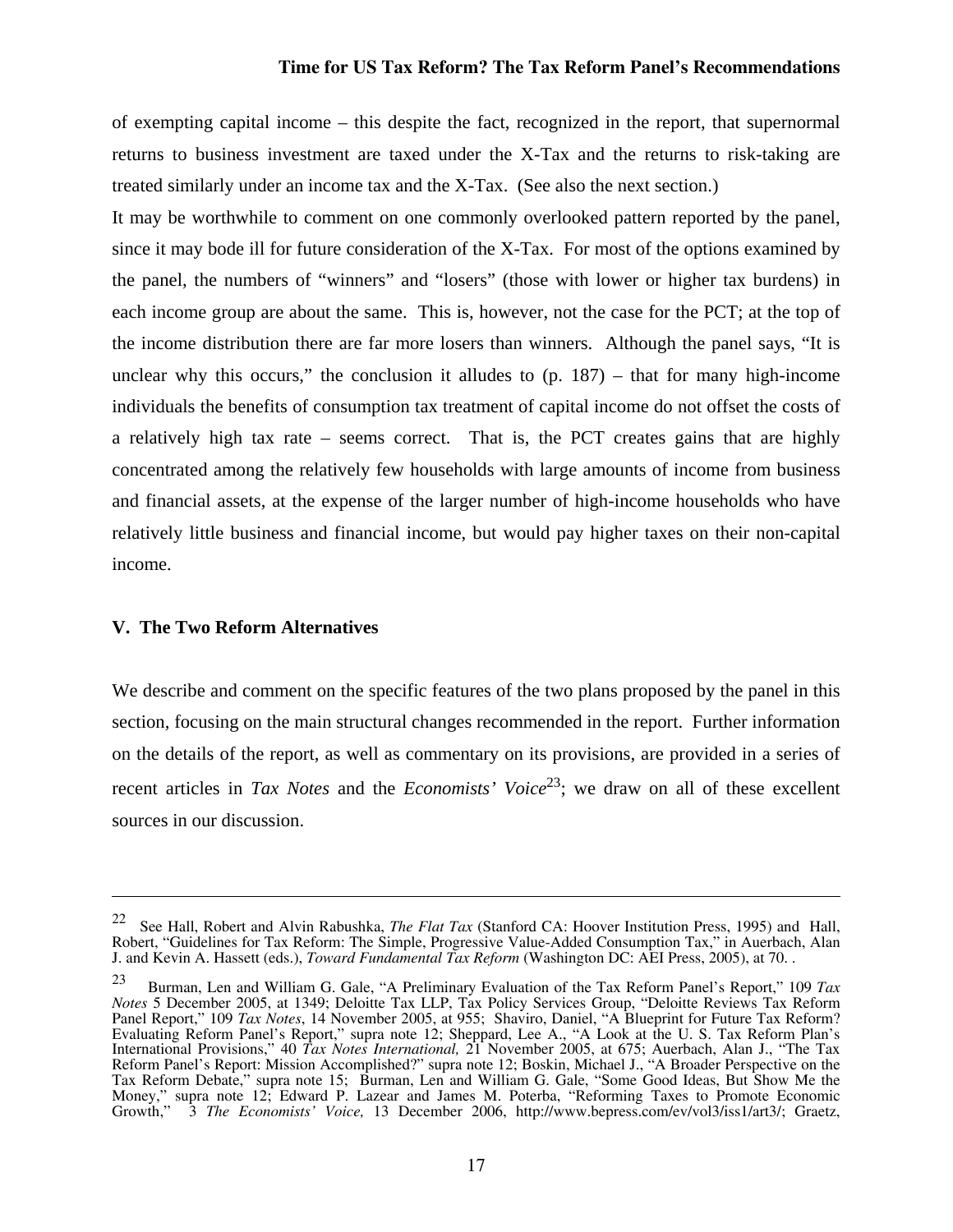#### **Overview**

As described above, the panel recommended two alternative tax reform proposals. The structure of both these proposals could be described as reflecting the current status of debate regarding the relative desirability of income-based and consumption-based direct taxes. Specifically, there is widespread agreement that an "ideal" or comprehensive accrual-based tax on real economic income is not administrable, and less but still considerable agreement that the taxation of the normal returns to capital that is inherent under an income tax is relatively undesirable. On the other hand, many observers are unconvinced that a movement to a true consumption tax such as the X-Tax is desirable or could be implemented in practice, citing uncertainty about the magnitudes of efficiency gains and improvements in administrative and compliance simplicity, as well as concerns about the distributional implications of such a reform and transitional problems.<sup>24</sup> Reflecting this lack of consensus, the panel was unwilling to recommend either a true consumption-based tax or even a movement toward a more comprehensive income tax. Instead, the panel recommended replacing the current hybrid income-consumption tax system with one of two alternative hybrid systems. The first, the Simplified Income Tax, is a reformed income tax system that nevertheless includes a wide variety of consumption tax features. The second, the Growth and Investment Tax, is best described as a consumption-based system supplemented with a layer of capital income taxation at the individual level. Thus, adoption of either of the panel's recommendations would move the US tax system closer, but not all the way, to a system of direct taxation based on consumption.

#### **Common Elements of the Two Plans**

The two plans have many elements in common, especially in their proposed tax treatments of individuals. We focus on these common elements in this subsection, and then examine the unique aspects of the two plans in the following two subsections.

Michael J., "Tax Reform: Time for a Plan C?" 3 *The Economists' Voice,* 12 December 2006, http://www.bepress.com/ev/vol3/iss1/art2/.

<sup>24</sup> For recent collections of articles that reflect the current status of the debate on these issues, see Zodrow, George R. and Peter Mieszkowski, *U. S. Tax Reform in the 21st Century* (Cambridge UK: Cambridge University Press, 2002), and Aaron, Henry J., Len Burman and C. Eugene Steuerle, *Taxing Capital Income* (Washington DC: Urban Institute Press, forthcoming).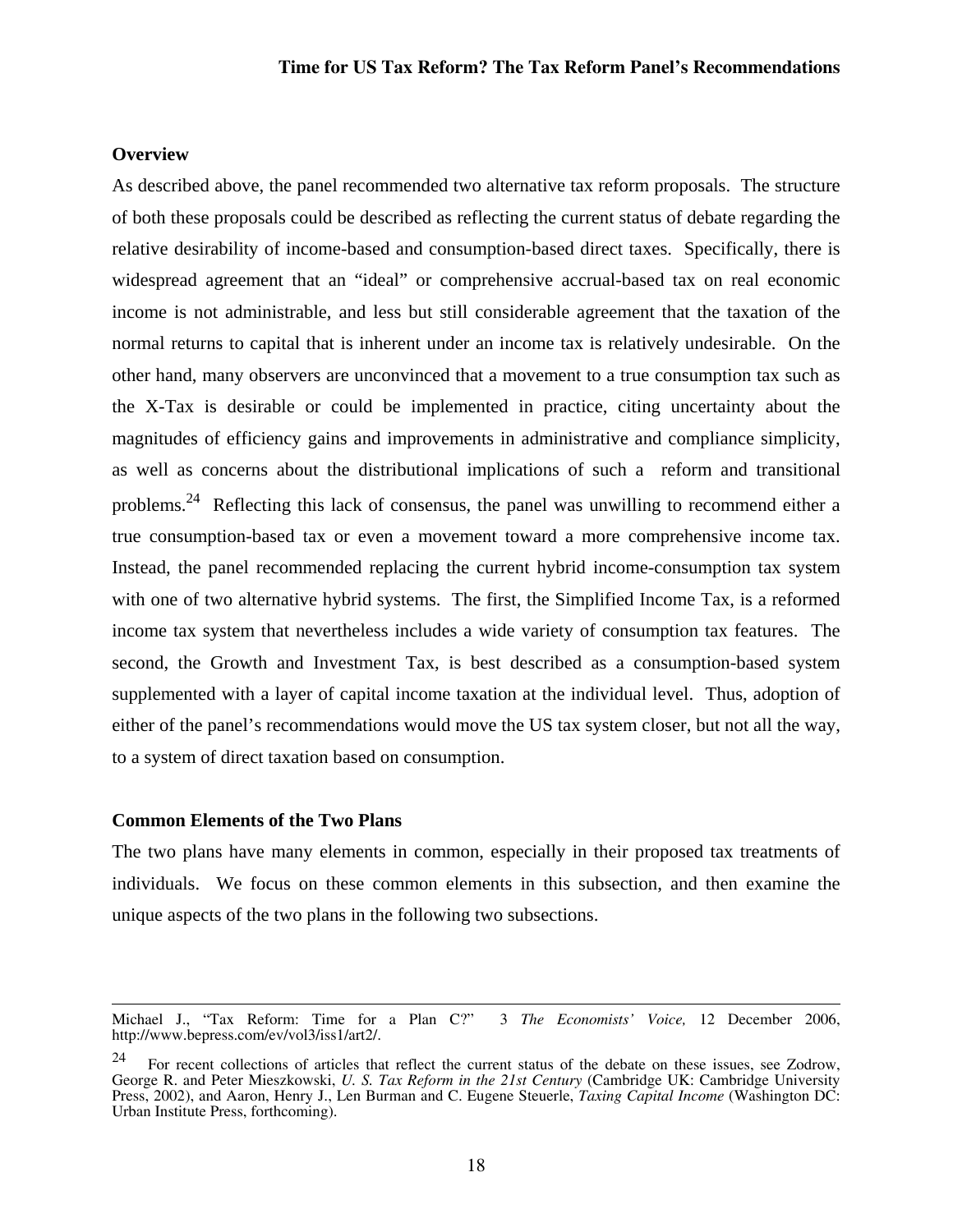#### *Taxation of Individuals*

The proposals for individual level taxation are very similar under the two plans, as in both cases the panel recommends a traditional base-broadening, rate-lowering approach. Unfortunately, at least in terms of generating political support for the proposals, much of the tax reduction takes the relatively invisible form of the elimination of the tax increases that would occur if the individual alternative minimum tax is neither fixed permanently nor patched indefinitely. Nevertheless, both plans also provide for some individual tax rate reductions, with the maximum tax rate declining from its current level of 35 percent to 33 percent under the SIT and to 30 percent under the GIT. The revenue losses attributable to these rate reductions and the elimination of the individual AMT are offset by eliminating or curtailing various deductions, exemptions and exclusions under current law. In providing its rationales for these measures, the panel focuses on several themes.

First, it emphasizes the need to simplify the tax system, especially for individuals, even at the expense of reducing somewhat the accuracy of the measurement of real economic income or reducing the efficiency or equity of the tax system. Second, the panel stresses the need to focus the tax system on revenue collection by eliminating various tax provisions designed to implement social policies. Third, for those social policies implemented through the tax system deemed sufficiently important to be retained, the panel focuses on rationalizing and carefully targeting the relevant tax incentives and on ensuring that they are available in some form to all taxpayers; in particular, itemized deductions would be eliminated entirely, and any credits or deductions would be available to all taxpayers (rather than just to those who itemize deductions, as under current law). Fourth, the panel strives to eliminate marriage penalties from the tax system (e.g., by setting all tax rate thresholds for married couples equal to twice those for single taxpayers). Finally, the panel stresses that the tax system should promote economic growth, primarily by reducing the tax burden on the income from saving and investment, and should minimize economic inefficiencies by reducing tax-induced distortions of individual decisions as much as possible.

# Deductions for Home Mortgage Interest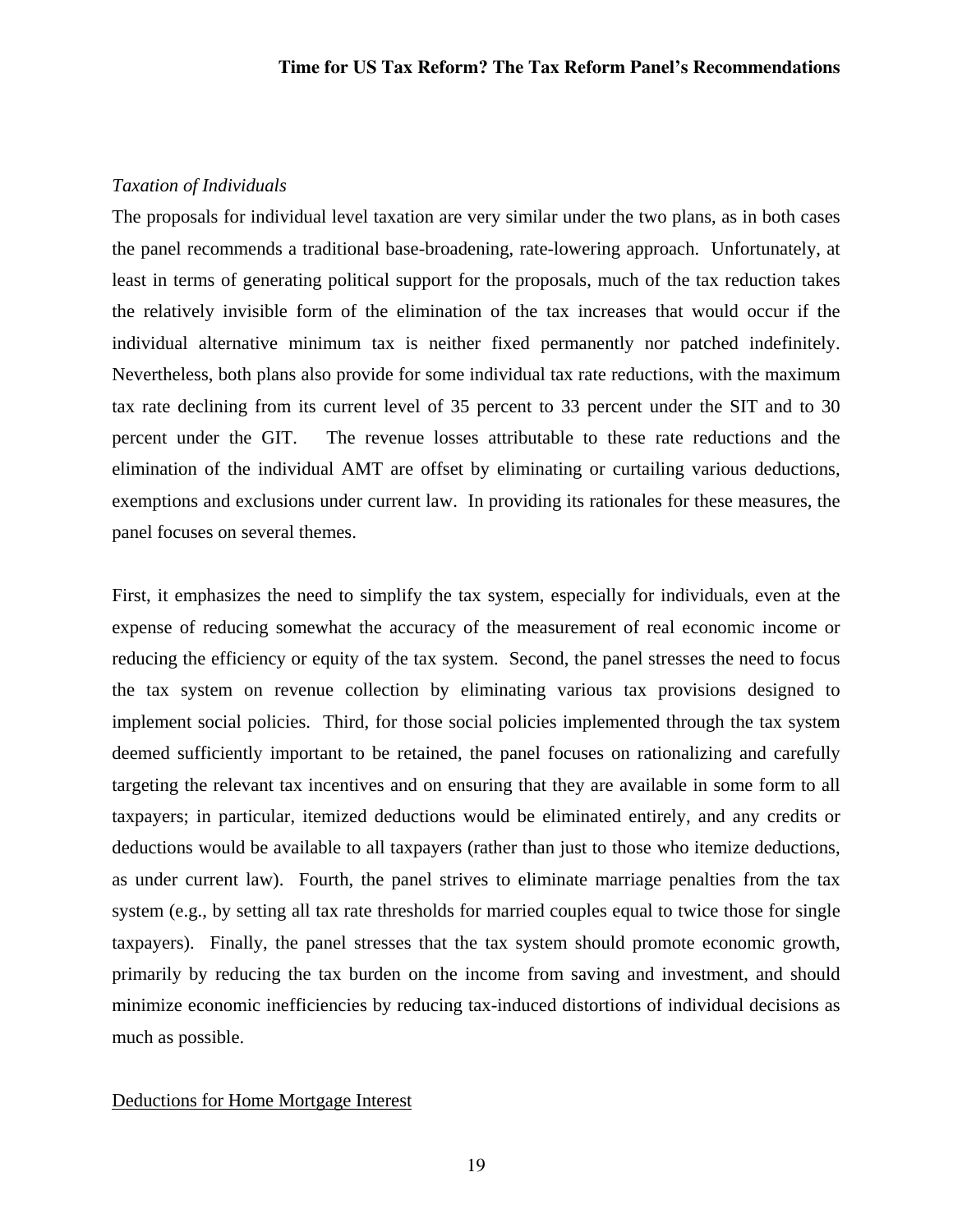The panel's general approach is illustrated clearly with its proposed treatment of the home mortgage interest deduction. Under current law, home mortgage interest on loans of up to \$1 million incurred to buy or remodel a home is fully deductible, including interest on loans for second homes; in addition, interest on home equity loans is deductible on loans up to \$100,000. By comparison, under an ideal comprehensive income tax, home mortgage interest would be deductible only if the return to an investment in owner-occupied housing – the imputed rent earned by the homeowner – were taxable. In the absence of such taxation, deductibility of home mortgage interest results in a subsidy to debt-financed purchases of owner-occupied housing. The rationale for such generous treatment is typically that home ownership generates significant positive externalities, as owner-occupiers are more likely than renters to maintain their properties and thus enhance neighborhood property values, and that home ownership gives people a greater stake in their communities and promotes better political decision making and long run stability.

Nevertheless, as noted in the panel's report, the extent of home ownership in the US differs little from that in other countries in which home mortgage interest is not deductible. In fact, this result is not surprising, given the nature of the subsidy to home ownership implicit in the deductibility of home mortgage interest, which provides little if any tax incentives for most firsttime home purchasers, but significant incentives for the purchase of large homes and second homes. Specifically, home mortgage interest deductibility under the income tax is often characterized as an "upside down subsidy." For most first-time home purchasers, deductibility is of little or no value, either because they do not itemize deductions, or because the excess of the deduction for home mortgage interest over the standard deduction is relatively small and these taxpayers are generally subject to low marginal tax rates. Deductibility is moderately valuable for lower- and middle income home purchasers, who face marginal tax rates of 15 or 25 percent, but is most valuable for high-income individuals, who face the top marginal tax rates of 33 or 35 percent, are most likely to invest in large homes and second homes, and are most likely to engage in tax arbitrage by borrowing against their homes to invest in tax-preferred assets.

The panel's recommendations attack these problems head-on. The home mortgage interest deduction would be converted to a tax credit, available to all taxpayers rather than just itemizers, equal to 15% of interest paid on loans below location-specific caps based on the Federal Housing Administration regional loan limits, which varied from \$227,147 to \$411,704 in 2004.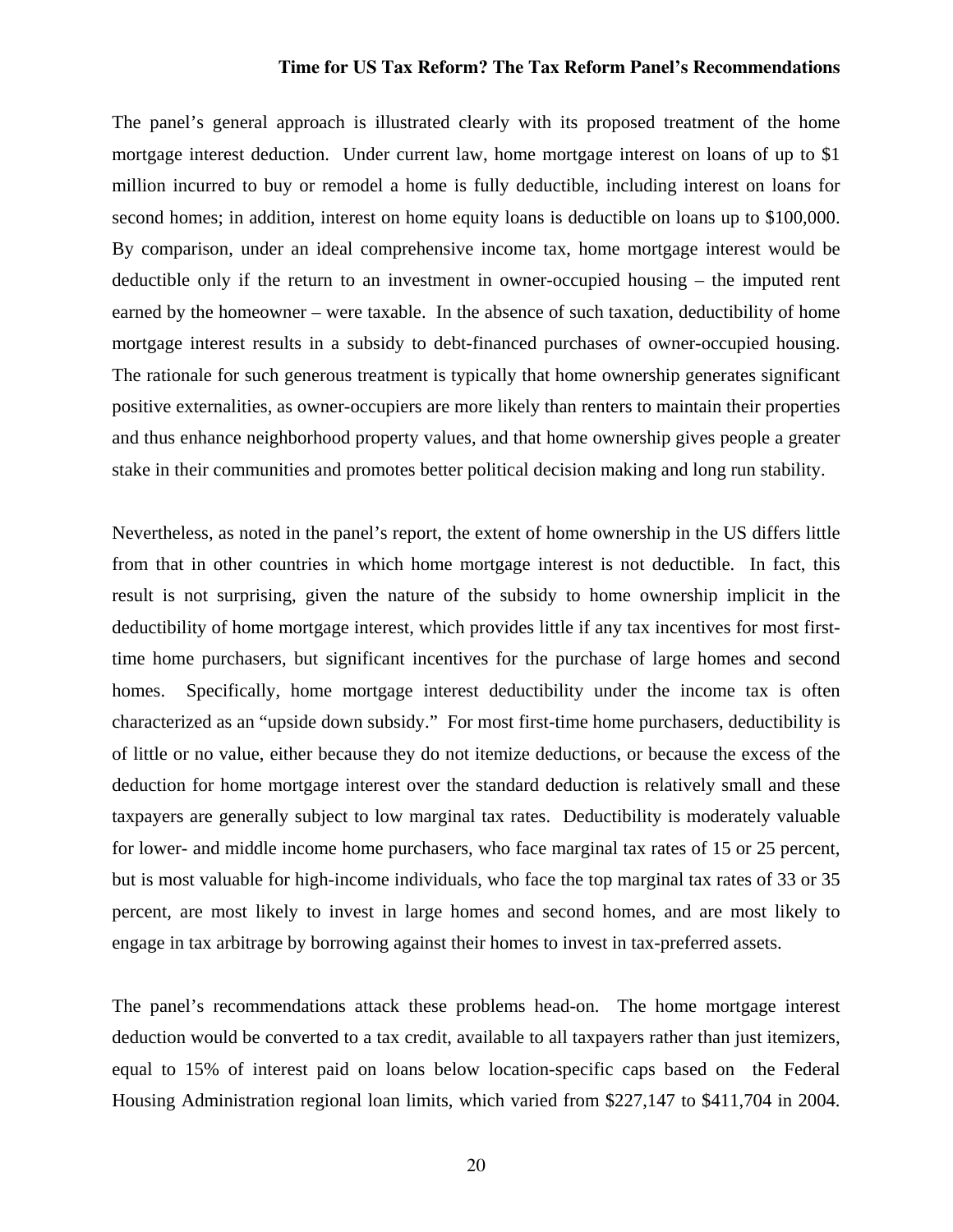In addition, interest on mortgages for second homes and on home-equity loans would no longer be deductible. Thus, as long recommended by many reformers, the tax incentive would be more uniform across taxpayers, as it would vary with neither filing status (itemizer or non-itemizer) nor with the marginal tax rate; the net result would be that the tax incentive for home ownership would be much more targeted toward first-time home purchasers, but would provide little incentive for the purchase of large homes or second homes. Note that these provisions, which primarily hurt high income taxpayers, would help mitigate the distributional implications of tax rate reductions that primarily benefit such taxpayers. Finally, the proposed treatment would likely reduce the large existing tax bias favoring investment, especially if financed with debt, in owner-occupied housing over nonresidential investment, and would thus improve the efficiency of resource allocation in the US. However, this effect would be muted because the new credit would be available to all individuals rather than just to itemizers as under current law; indeed, the report estimates that 88% of mortgagors would be eligible for the new tax credit, in comparison to the 54% of mortgagors who currently benefit from the home mortgage interest deduction.

Thus, although the proposed treatment of home mortgage interest is sure to create a political firestorm, the economic arguments that support such treatment, at least in the long run, are compelling (and the benefits of the current deduction, which are heavily concentrated among high income itemizers, would in any case be significantly reduced under the AMT under current law). The transition from the current system is, however, more troublesome, as the new limits on interest deductibility, especially when coupled with the elimination of deductibility for state and local property taxes (to be discussed below), would in all likelihood cause capital losses on existing homes, especially expensive homes in high income areas.

The magnitude of these losses should not be overstated, as they would be offset by a variety of factors, including increases in demand due to any reform-induced reductions in interest rates, reductions in new construction, the propensity for owners to temporarily remove existing houses from the market in response to temporary price declines, the conversion of owner-occupied houses to rental housing, short run technology and capacity constraints that limit profitable investment in other sectors, and the fact that the panel proposes increasing the amount of capital gain on owner-occupied housing that is exempt from tax (e.g., for married taxpayers, to an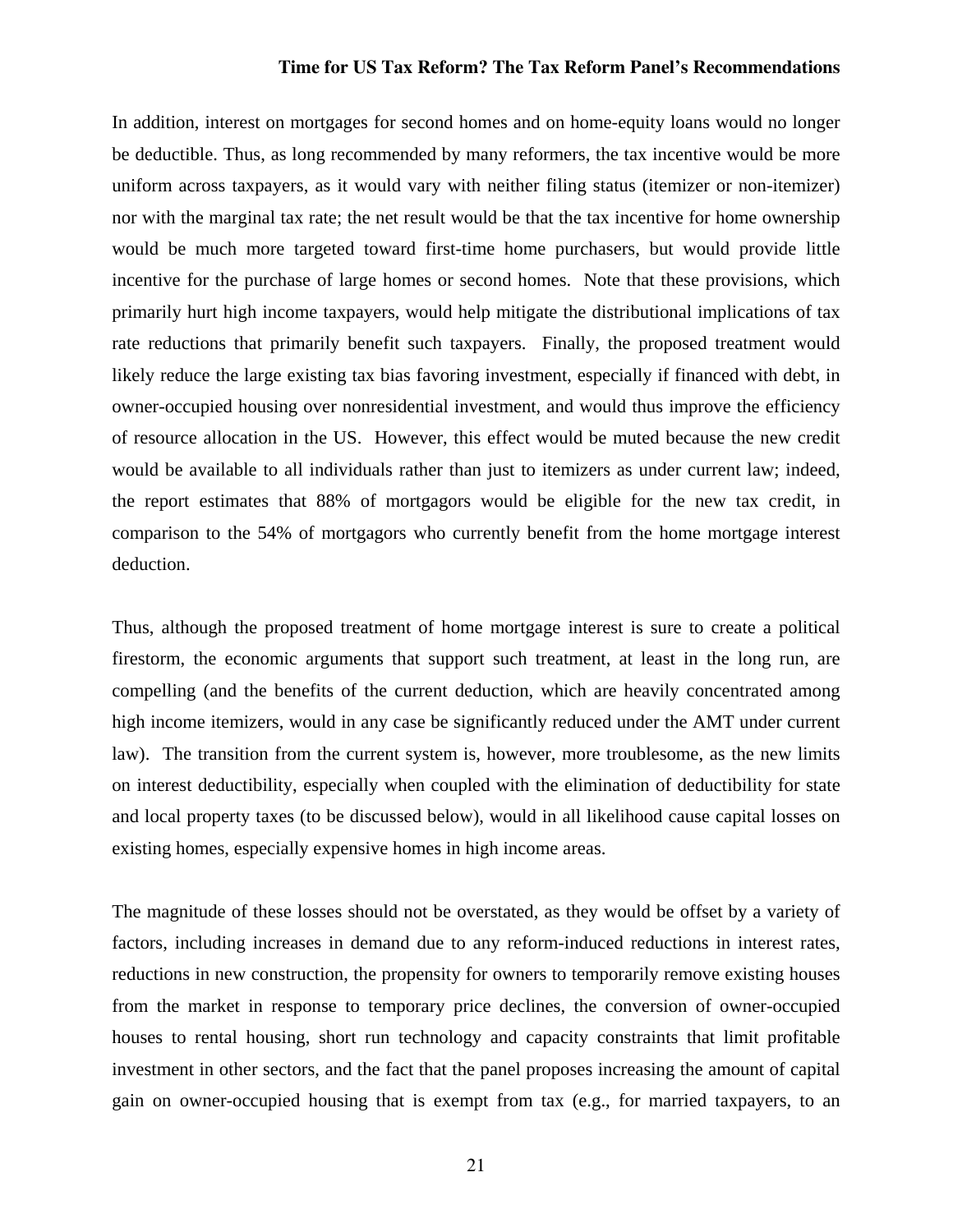inflation-indexed level of  $$600,000$  from the current unindexed level of  $$500,000$ .<sup>25</sup> In addition, note that owners of lower income housing might experience capital gains due to reform-induced increases in demand for their properties, and the recent increases in housing prices in many areas of the country suggest that tax reform would cause many homeowners to experience reductions in accrued capital gains rather than capital losses. Nevertheless, some transitional relief seems appropriate, and this need is recognized by the panel, which recommends a five-year phase-in period for the replacement of home mortgage interest deductibility with the new 15% credit. Many would consider this transition regime draconian, even for first homes, as illustrated by the effect on the tax saving from mortgage interest on a one million dollar, 6 percent mortgage by a taxpayer subject to the top marginal tax rate of 35 percent, where the tax saving would drop over five years from \$21,000 to a maximum of barely \$3,700 (ignoring for purposes of this calculation increases over time in the cap on interest eligible for the 15% credit). If deemed necessary, the transition period could be extended.

Finally, the regional differences in the loan caps are sensible in the context of alleviating the transitional problems associated with reform, since windfall losses would vary significantly with house values and thus across regions. However, it is far less obvious that such differentials should be a permanent feature of the Tax Code. Relatively high house prices presumably reflect greater locational amenities, and it is not clear why the Tax Code should subsidize the purchase of such amenities. In addition, note that many costs (e.g., general living costs, health care costs) differ across regions but are not compensated (e.g., by variable credits or caps) under either current law or the panel's two reform proposals.<sup>26</sup> Consideration should be given to phasing out the loan cap differentials under the home mortgage interest credit.

#### Deductions for Charitable Contributions

1

<sup>&</sup>lt;sup>25</sup> For a recent discussion of the effects of consumption tax reforms on housing values, see Diamond, John W. and George R Zodrow, "Consumption Tax Reform and Corporate Equity and Housing Prices," *Rice University Working Paper*, 2005.

<sup>26</sup> For a discussion of this issue, see Kaplow, Louis J., "Regional Cost-of-Living Adjustments in Tax/Transfer Schemes," 51 *Tax Law Review* (Winter 1996), at 175.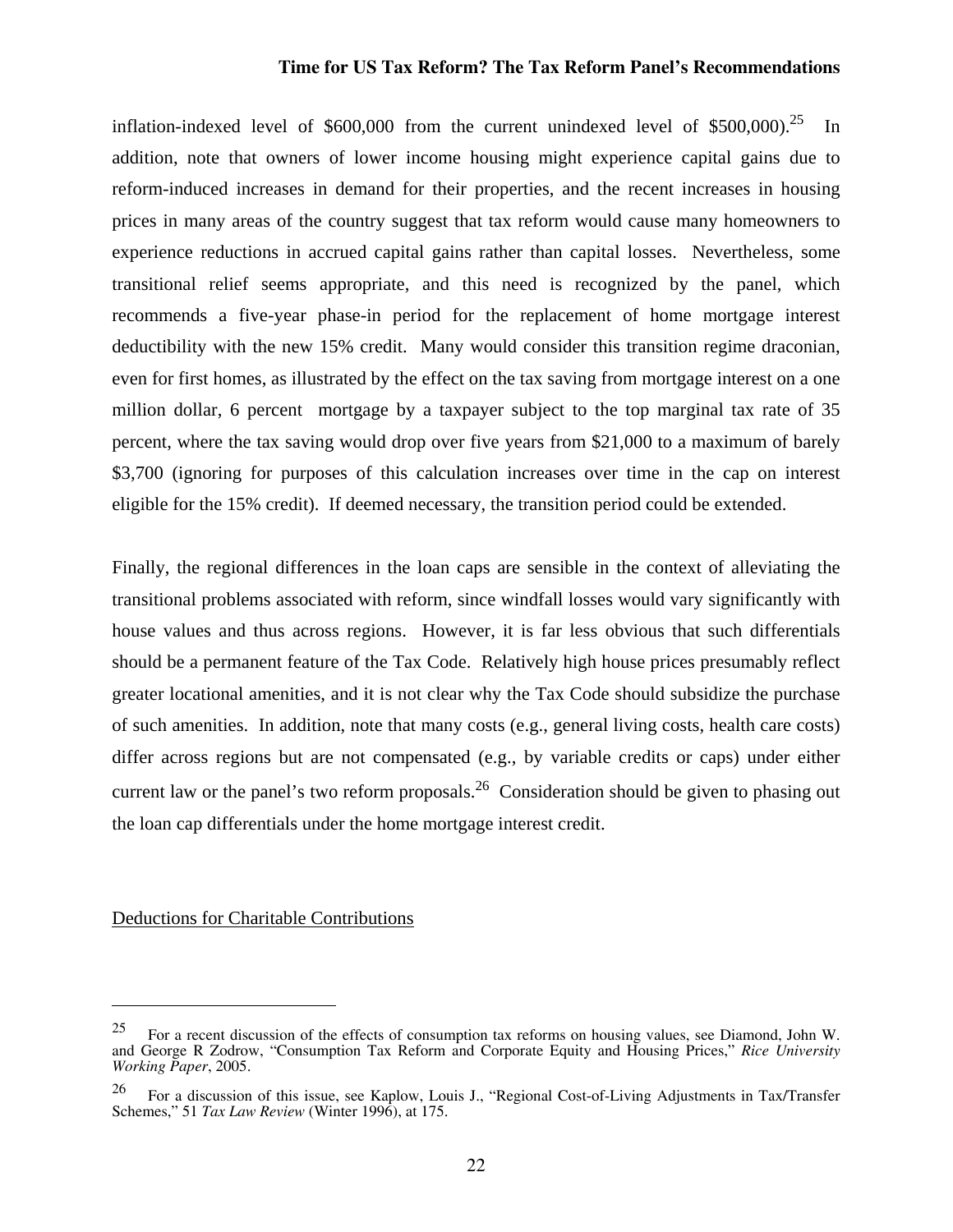The panel also proposes significant changes in the tax treatment of charitable contributions. Under current law, charitable contributions are generally deductible (but only for itemizers), on the grounds that they further important social goals and, in contrast to government expenditure programs, allow taxpayers to choose the beneficiaries of their munificence. By comparison, the panel recommends that the deduction for charitable contributions be made available to all individuals, but only for contributions in excess of 1% of adjusted gross income. Thus, a tax incentive for charitable contributions would be available to all taxpayers who make sufficiently large contributions, relative to their incomes. Allowing deductibility only for charitable contributions in excess of an income-based floor (as was also recommended in *Treasury I*) saves revenue by avoiding a tax preference for relatively small contributions that are not likely to be particularly tax sensitive, while still providing a significant marginal tax incentive for larger contributions which are more likely to be tax sensitive. The recommended approach also extends the benefit of the tax preference to all individuals, including those who do not itemize deductions under current law. Of course, one could argue that the tax preference for charitable contributions should be uniform across income groups, so that the deduction should be converted to a credit, as in the case of the proposed treatment of home mortgage interest. However, since charitable contributions represent a reduction in the ability to pay tax, arguably without a significant offsetting consumption benefit, the panel's recommendation to maintain deductibility is defensible. The panel also made numerous recommendations designed to limit abuses, especially in the area of overvaluation of charitable gifts.

#### Deductions for State and Local Taxes

Another of the panel's recommendations that is certain to provoke significant protest, especially in states with high average incomes and relatively high levels of state and local public services, is its proposal to eliminate deductibility of all state and local taxes. Again following the reasoning presented in *Treasury I*, the panel argues that state and local taxes primarily represent payment for state and local public services received, and thus should not be deductible since they are comparable to ordinary consumption expenditures, including those for private substitutes for public goods. In addition, state and local tax deductibility results in redistribution from low income states with low service levels to high income states with high service levels, and inefficiently lowers the price of state and local public services relative to private alternatives. On the other hand, a significant fraction of state and local expenditures are redistributive in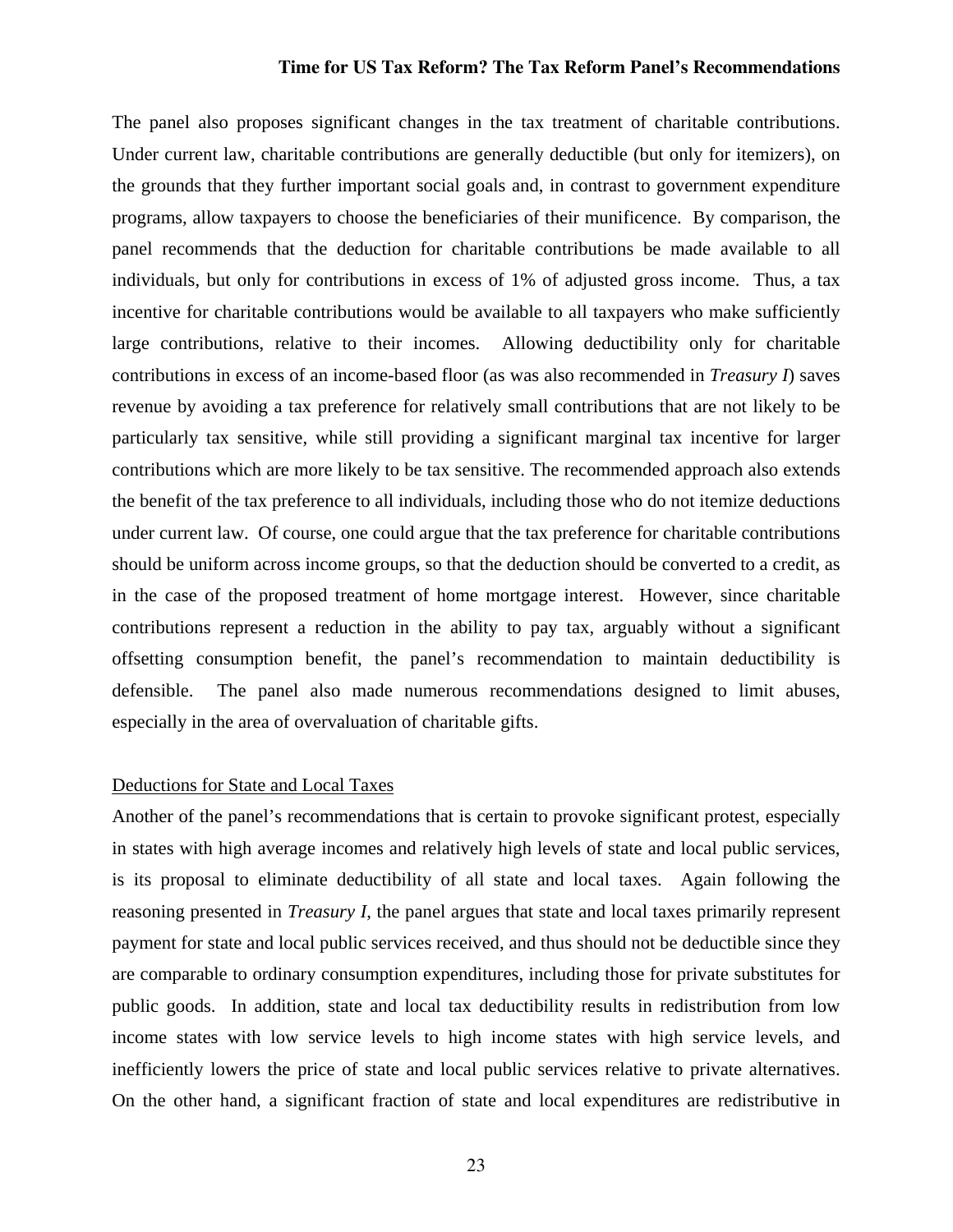nature, in which case the "benefit tax" argument made above arguably does not apply. Nevertheless, the rationale for eliminating deductions for state and local taxes at the individual level is reasonably compelling. Moreover, in the absence of reform, the alternative minimum tax would in any case eliminate much of the benefits of this deduction.

Three caveats are, however, in order. First, certain activities of state and local governments, especially poverty programs and expenditures mandated at the federal level, no doubt generate positive national externalities. Accordingly, elimination of state and local tax deductibility should be accompanied with carefully targeted increases in matching grants for such services (with the estimates of the revenue gains from eliminating deductibility adjusted appropriately). Second, as will be discussed further below, the panel would also – inappropriately in our view – eliminate business deductions for state and local income taxes paid. Third, the panel retained the exclusion of interest on state and local bonds, an inefficient subsidy to state and local expenditures that favors high bracket taxpayers; elimination of this provision, with generous transition rules for existing debt, would have been consistent with the elimination of deductibility of state and local taxes.

# The Exclusion for Employer-Provided Health Insurance

The appropriate tax treatment of employer-provided health insurance is also a contentious issue. Although it is clear that employer purchases of health insurance for employees should be deductible as a form of compensation, such payments would also be imputed to individuals and taxed as ordinary income under a comprehensive income tax. Such treatment is desirable on horizontal equity grounds, as individuals with generous health care packages clearly have a greater ability to pay tax than uncovered individuals with the same wage and salary income. It is also desirable on vertical equity grounds, as the value of an exclusion increases with the marginal tax rate, so that the current exclusion favors those with high incomes. Finally, it is desirable on efficiency grounds, as it avoids a tax bias favoring generous health insurance packages which in turn leads to over-consumption of health care; indeed, some observers have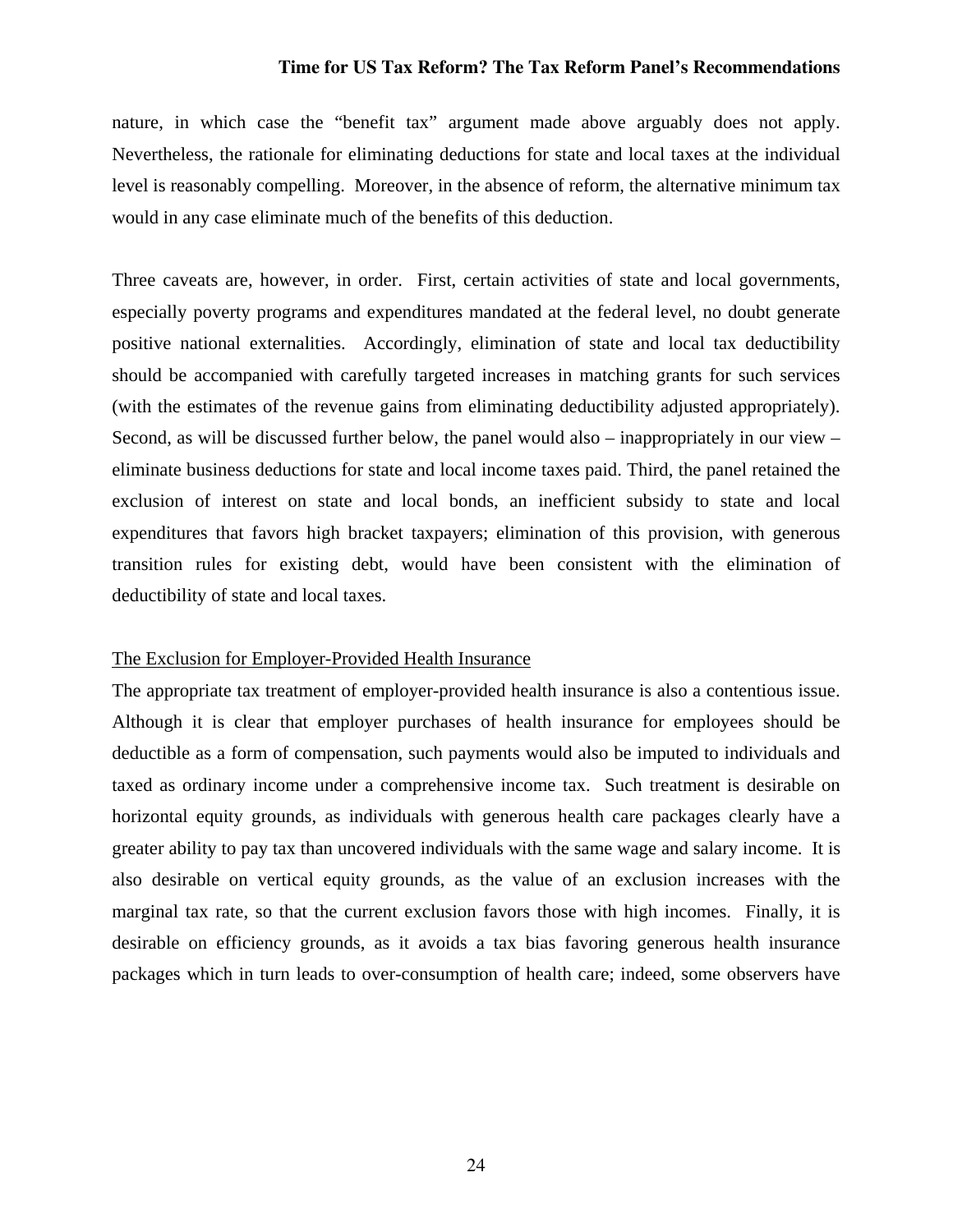argued that tax-induced increases in health care demand have been an important contributor to recent rapid inflation in health care costs.<sup>27</sup>

Nevertheless, two competing arguments make a compelling case for providing some preferential tax treatment of employer-provided health insurance. First, because employment and health care needs are typically not closely correlated, purchasing insurance at the workplace provides an effective means of solving the "adverse selection" problem typically associated with private insurance purchases – the tendency for insurance to be purchased disproportionately by individuals in relatively poor health, driving up prices for relatively healthy individuals, who then elect not to purchase insurance, which increases prices further in a vicious cycle. Second, because the cost of providing health care to uninsured individuals is ultimately a public responsibility (in the form of free or low cost service at public clinics or emergency rooms), the government has a clear incentive to encourage individuals to purchase health insurance.

The panel resolves this dilemma by recommending that the current exclusion of employer provided health insurance premiums from individual taxation be continued, but limited to the cost of an "average" policy in the US, calculated by the panel as \$5,000 for an individual and \$11,500 for a family. The caps would be indexed for inflation (to the general price level rather than to increases in health care costs), and premiums in excess of the caps would be imputed to individuals and taxed as ordinary income. The panel also proposes a deduction for the purchase of non-group health insurance, so that the tax preference would be extended to individuals who purchase insurance outside of the workplace.

Such an approach, similar to that recommended in *Treasury I*, represents a reasonable compromise. It leaves a significant tax preference for both employer-provided health insurance and purchases of non-group insurance, while limiting the tax benefits of extremely generous insurance policies that are most likely to lead to significant over-consumption of health care services. Given the reasonable expectation that health care costs will continue to rise at a significantly greater rate than the general price level, however, the caps will become increasingly

1

 $27$  For example, see Gruber, Jonathan and Ebonya Washington, "Subsidies to Employee Health Insurance Premiums and the Health Insurance Market," National Bureau of Economic Research, Working Paper No. 9567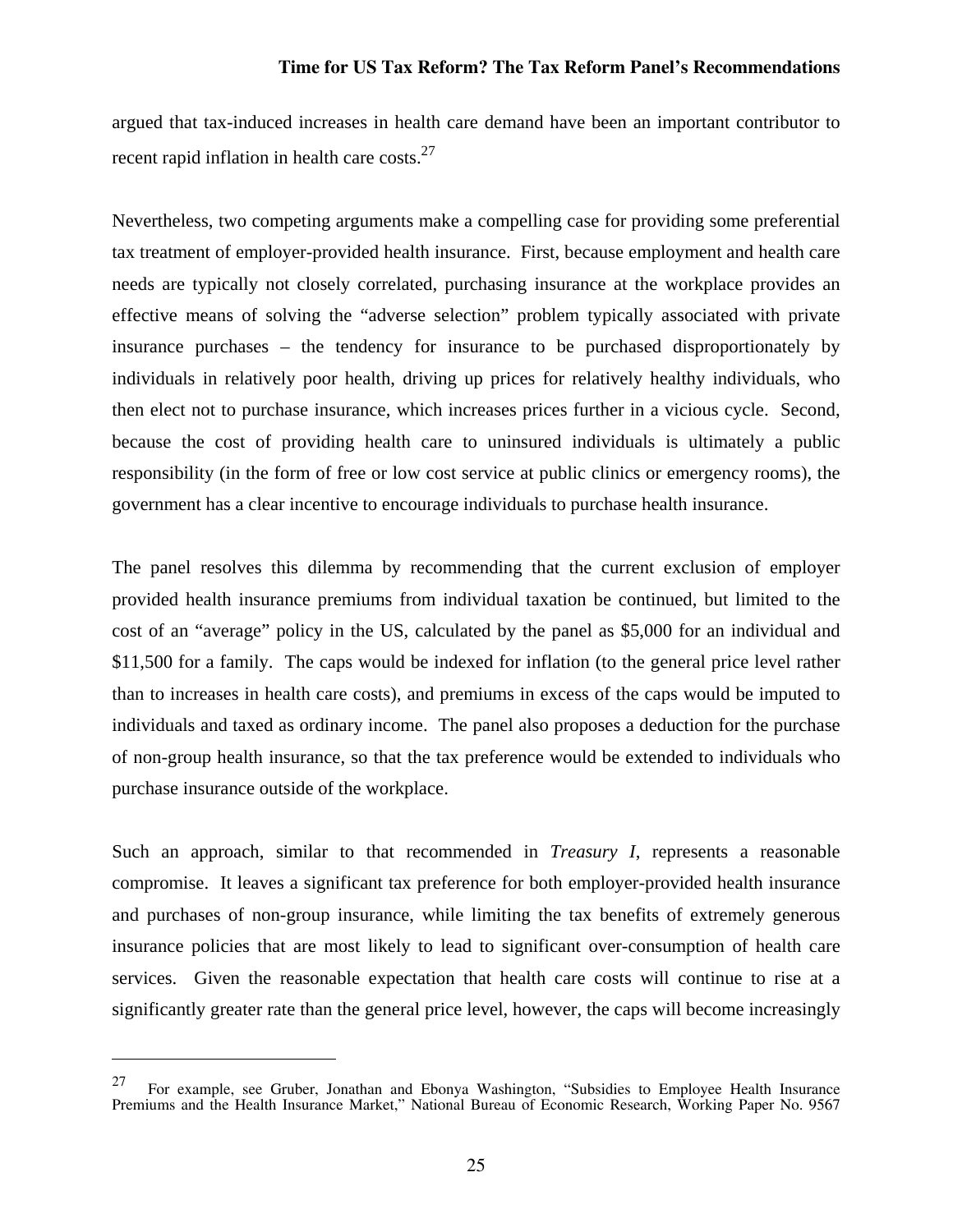binding over time, generating more revenue (especially outside the 10-year budget window) but also reducing the fraction of "basic" health insurance that is provided preferentially. It seems likely that at some point in the future, the caps should be indexed to health care costs (or perhaps a weighted average of general price inflation and increases in health care costs) in order to preserve a sufficiently large incentive for employers to provide their employees with health insurance. In addition, if it were deemed desirable to provide a tax preference for employerprovided health insurance that did not increase with income, the exclusion could be converted to an individual-level credit; however, such an approach, which would require that all insurance premiums be imputed to individuals and taxed as ordinary income, would be significantly more complicated than the deduction approach recommended by the panel.

The panel also recommends eliminating most other deductions under the personal income tax, including those for uninsured medical expenses in excess of 7.5% of adjusted gross income (AGI), employee business expenses in excess of 2% of AGI, and other miscellaneous deductions including those for uninsured casualty losses. It also proposes eliminating the exclusion of other fringe benefits, other than in-kind benefits available to all employees such as meals at an on site cafeteria, including life insurance premiums, child care costs, and educational expenditures. Such treatment is essential if the goal of significant simplification is to be achieved, and is also generally desirable on efficiency, equity and revenue grounds. In particular, eliminating the deductions of uninsured medical expenses and casualty losses would encourage the purchase of appropriate levels of insurance, since implicit insurance would no longer be provided through the tax system (although some provisions for uninsured losses due to natural disasters may prove necessary). The denial of deductions for employee expenses is undesirable in theory as long as they represent a legitimate cost of obtaining income, but results in significant simplification and reduces opportunities for abuse; note also that such treatment should encourage individuals to negotiate for reimbursement of reasonable work expenses.

# The Family Credit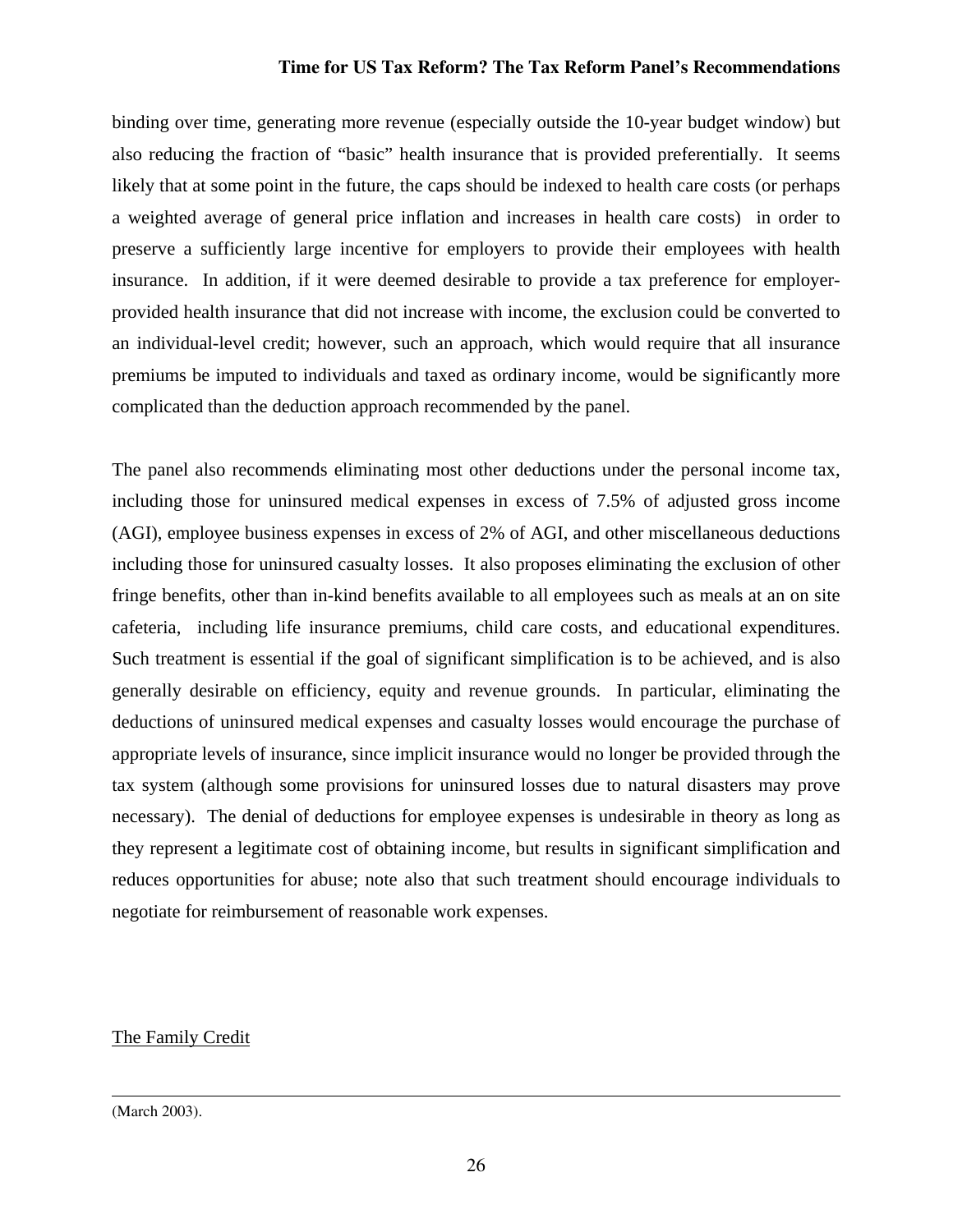The panel's proposals include two new credits, designed to simplify the tax system by combining a variety of existing provisions. The standard deduction, personal exemptions and child and dependent tax credits would be replaced with a single "Family Credit." The magnitude of the credit – \$3,300 for married couples, \$1,650 for singles, \$2,800 for heads of households, plus \$1,500 for each dependent child and \$500 for each other dependent (including children who are full-time students and between the ages of 21-23) – is chosen to roughly replicate for lower income individuals the benefits of the provisions it replaces.

The choice of a tax credit rather than a deduction again implies that tax benefits that are independent of income level. One could argue that a deduction is more appropriate, as family allowances reflect a reduction in ability to pay tax that should be reflected as a reduction in taxable income. However, this argument is not accepted even under current law, as the benefits of the standard deduction, personal exemptions and the childcare credit are phased out at higher income levels, resulting in higher implicit marginal tax rates over the phase-out range. The panel argues that such hidden taxes are undesirable and that the phasing out of many provisions greatly complicates the tax system. Although this argument is plausible, it is not entirely convincing, as much simplicity could be achieved by rationalizing and coordinating the phaseout structures of various provisions, while the complexity of higher implicit tax rates is relatively small, and the report does provide for phasing out of the Work Credit and Savers Credit (discussed below) for low income individuals, where complexity is more likely to be a problem. Nevertheless, the decision to avoid a phase-out of the Family Credit increases the transparency and simplicity of the tax system, and increases the likelihood that individuals will be fully aware of their marginal tax rates.

The Family Credit for married couples is exactly twice that of singles, consistent with the panel's goal of reducing marriage penalties. This approach will no doubt be attractive to married couples, who would generally benefit, either from reduced marriage taxes or increased marriage dowries. However, such treatment also implies that singles will pay even more tax, relative to couples with similar income levels than under current law, even though in principle they receive roughly half of the benefits received by their married counterparts. One can be sure that singles will be outraged by the new provisions, much as they were prior to the enactment of the tax structure changes in 1969 that initially gave rise to the marriage penalties under current law. The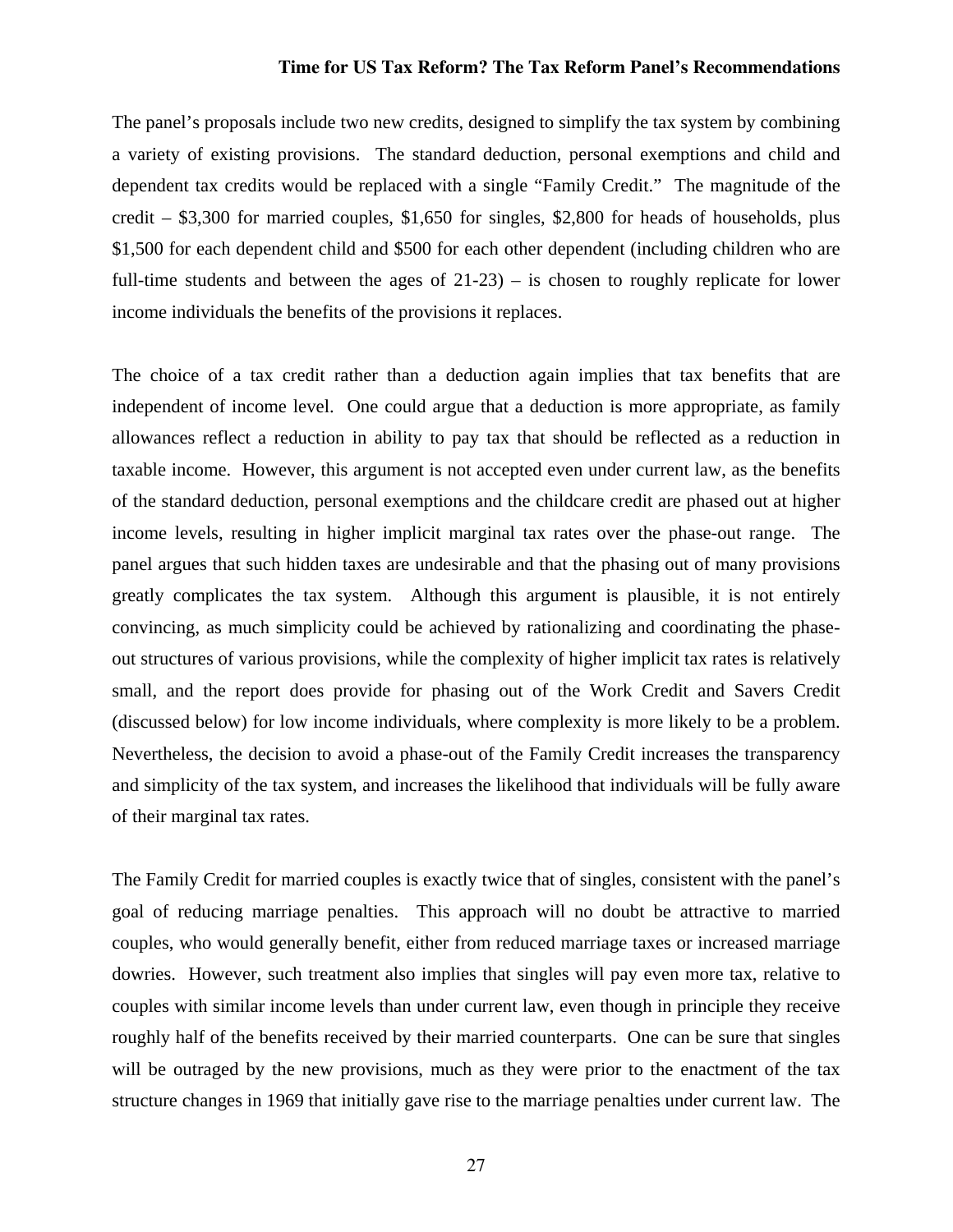panel chose not to recommend the alternative of individual filing, an approach used by many countries outside the US, which has the advantage of eliminating all marriage taxes and dowries, but the disadvantage of creating family tax burdens that vary significantly with the distribution of income among members of the family and encouraging the use of tax planning to equalize the incomes of spouses.

# The Work Credit

 $\overline{a}$ 

The panel would replace the current earned income tax credit (EITC) and the refundable portion of the child tax credit with a single new refundable "Work Credit." Like the EITC, this credit equals varying fractions of earned income depending on family size, and has a range over which earned income is supplemented and a phase-out range over which the credit is recaptured.<sup>28</sup> The structure of the new Work Credit closely matches that of the EITC, except that the phase-out range is larger, reducing the additional tax on earnings implicit in the recapture of the credit, and eligibility requirements are simpler, consistent with the general focus of the panel on simplification. Like the existing EITC, the credit is generous to singles, especially those with children, and thus gives rise to significant marriage penalties when two individuals who benefit from the credit decide to marry – another argument for an individual-based rather than a familybased approach to taxation.

# Savings Accounts and the Savers Credit

Although the SIT is an income tax in name, the plan – like the existing income tax in the US and other countries that utilize the tax – includes many provisions that provide for consumption tax treatment of individual saving. The panel's recommendations would expand opportunities for tax-preferred saving, while significantly simplifying the treatment of such saving by combining a wide variety of existing programs into three types of saving accounts with much simpler rules than under current law.

<sup>28</sup> More specifically, the new Work Credit consists of two components, the first of which refunds the difference between the Family Credit and income tax liability for low income families with sufficient earnings and thus a sufficiently large credit, and a second component, which applies only to families with children, which consists of the remainder of the credit.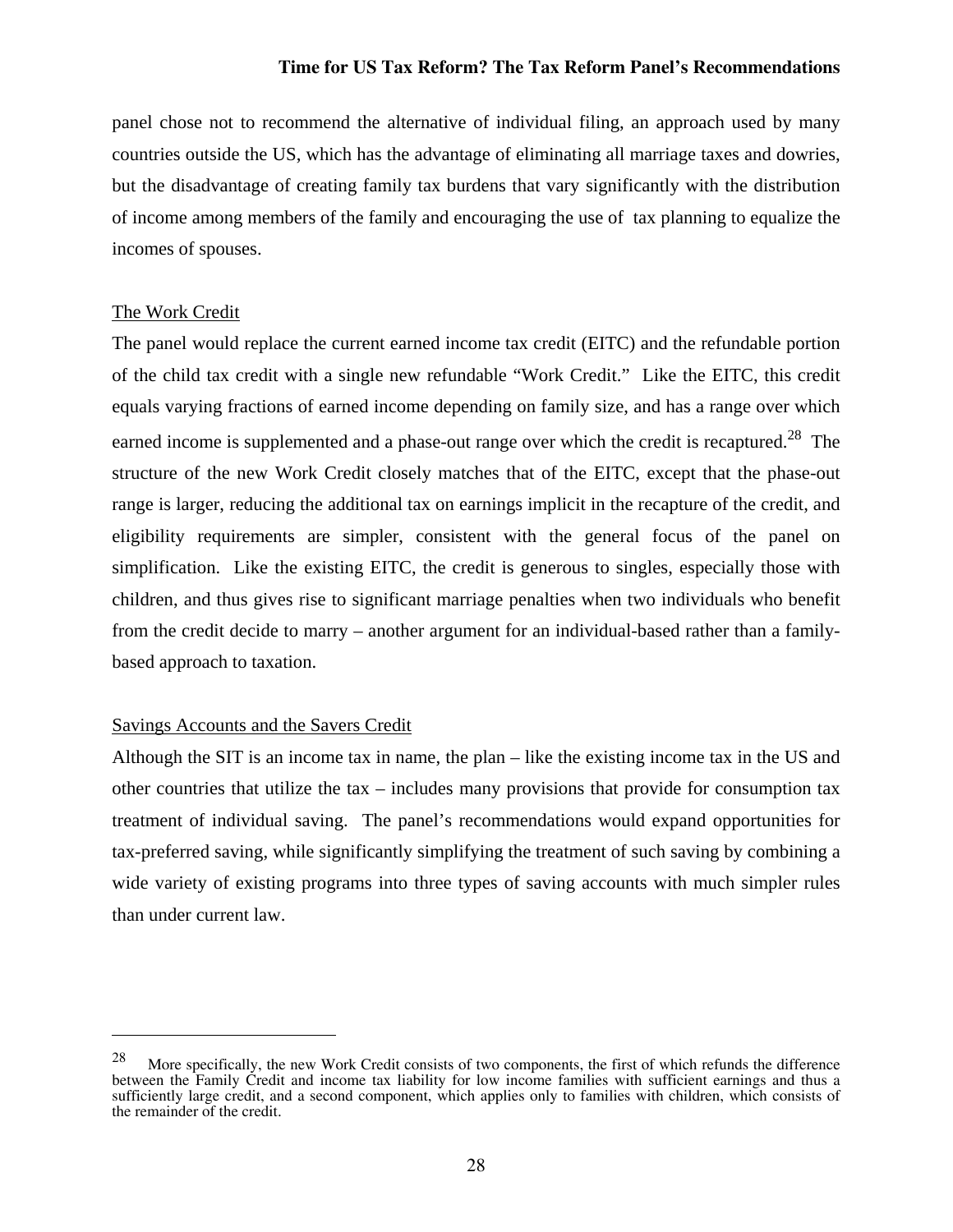First, defined contribution pensions and the wide variety of other employer-related tax postpaid savings plans, such as 401(k) and 403(b) plans, would be combined into a single "Save at Work" account, with limits equal to those under current law for  $401(k)$  plans. Under the SIT, these accounts would be tax postpaid, as under current law, but under the GIT, these accounts would be tax prepaid. (The panel notes that tax prepaid treatment of the Save at Work account is not an essential feature of the GIT, and that it increases revenues during the 10-year budget window but loses revenue in later years.) The Save at Work accounts would include "automatic saving" default provisions, as employees would be automatically enrolled, with automatic increases in contributions (perhaps tied to salary increases), automatic selection of balanced portfolios that would include well-diversified mutual funds, and automatic rollover in the event of a job change. Although employees could always select alternative options, considerable empirical evidence suggests that the default choices in pension plans significantly affect participation decisions and portfolio choices.<sup>29</sup> The panel's recommendations thus have the important advantage of increasing the likelihood that reform would increase domestic saving.

Second, saving for retirement not related to employment would occur in tax prepaid "Save for Retirement" accounts, which would replace a variety of tax prepaid plans, including Roth IRAs, non-deductible IRAs, deferred executive compensation plans, and inside buildup in life insurance policies and annuities. Up to \$10,000 per year could be contributed to these accounts, which would be available to all taxpayers, regardless of income level, and would not be subject to any minimum distribution rules. In addition, traditional tax postpaid IRAs could be converted to assets in the tax prepaid Save for Retirement account by including their assets in taxable income at the time of conversion<sup>30</sup>; this provision is estimated to raise significant revenues during the 10-year budget window, but would also lose significant revenues in future years. As under current law, early distributions made prior to retirement would be subject to a 10% penalty.

 $\overline{a}$ 

<sup>29</sup> These results are reviewed in Bernheim, B. Douglas, "Taxation and Saving: A Behavioral Perspective," *Proceedings of the Eighty-Ninth Annual Conference on Taxation* (Washington DC: National Tax Association, 1997).

<sup>30</sup> Shaviro, supra note 12, at 831 notes that the combination of tax prepaid and tax postpaid savings plans will require careful financial planning to minimize tax liabilities.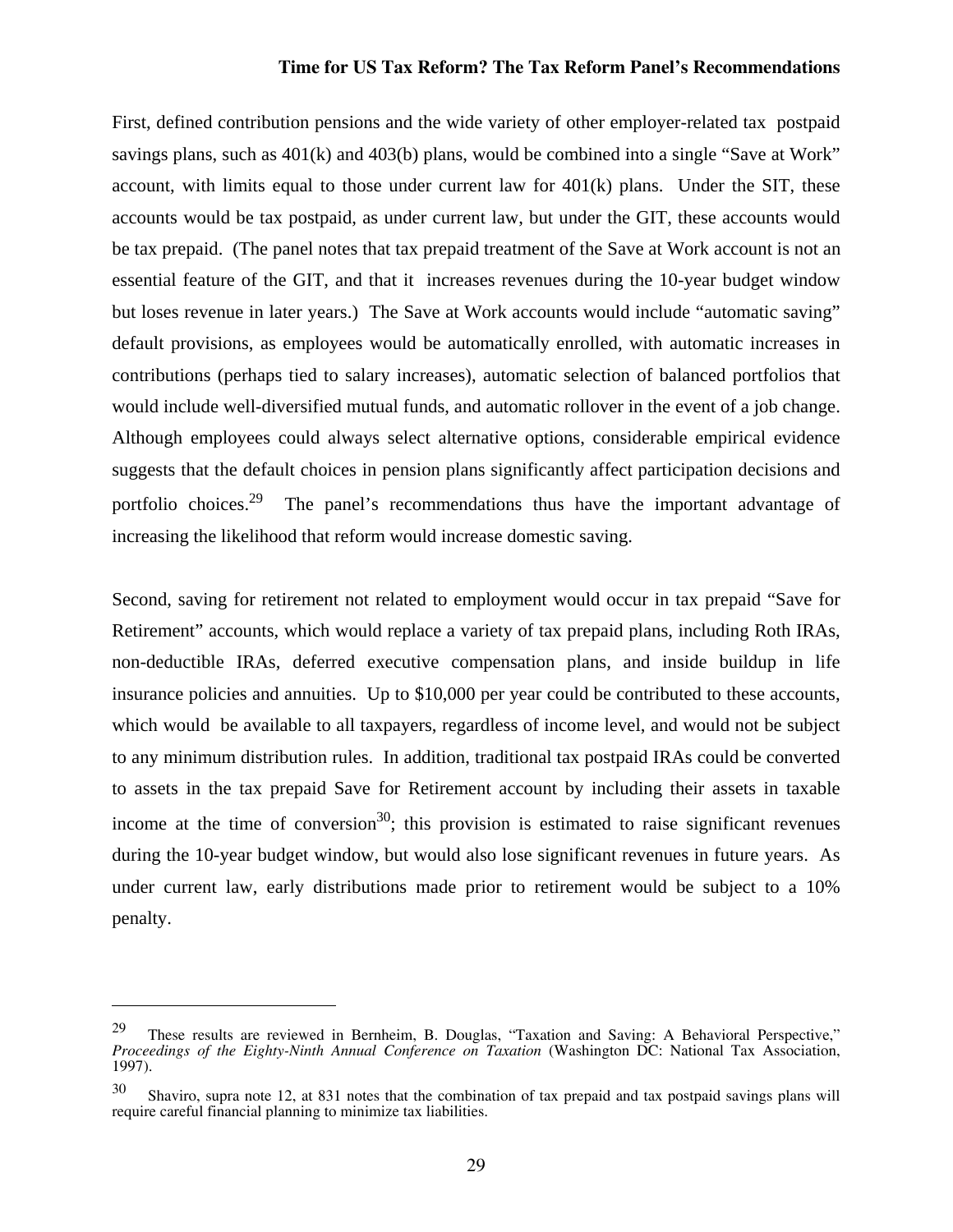Third, all other tax preferences for saving under current law, including various education and health care plans as well as health and dependent care flexible accounts would be replaced with a single "Save for Family" account. These accounts would also be subject to a \$10,000 per year contribution limit and would be available to all taxpayers regardless of income level. All withdrawals used to finance expenditures for health care, certain education or training expenses, home purchases (of a primary residence) and retirement would be free of tax, as would up to \$1,000 per year for any purpose. However, withdrawals for other purposes would be subject to a tax on accumulated earnings as well as a 10% penalty. When coupled with the retirement savings accounts, the Save for Family account implies that most individual level saving, except at the highest income levels, would occur in tax free accounts, as under any consumption tax. Note, however, that the absence of any additional deductions for higher education is problematical, since expenditures on investments in human capital (but not the consumption component of obtaining additional education) should be deductible even under an ideal consumption tax as long as the associated wage and salary income is subject to tax.<sup>31</sup>

Finally, the existing low income Savers Credit would be maintained, simplified (including eliminating existing notch effects under which small changes in saving behavior give rise to large changes in the credit), and significantly expanded by making it refundable, with a credit equal to 25% of contributions to any of the three tax-preferred accounts. This credit would be capped at \$2,000 and would be phased out at higher income levels (e.g., between \$30,000 and \$40,000 for married couples).

#### *Taxation at the Business Level*

1

Most of the differences between the two plans arise in their proposed treatments of business and capital income. Nevertheless, there are several common elements.

First, the panel would revise the rules that determine the residence of the business, which under current law specify that the place of incorporation determines a company's residence. Under the

<sup>31</sup> For a discussion of the effects of income and consumption taxation on investment in human capital, see Judd, Kenneth L., "The Impact of Tax Reform in Modern Dynamic Economies," in Kevin A. Hassett and R. Glenn Hubbard, *Transition Costs of Fundamental Tax Reform* (Washington DC: American Enterprise Institute Press,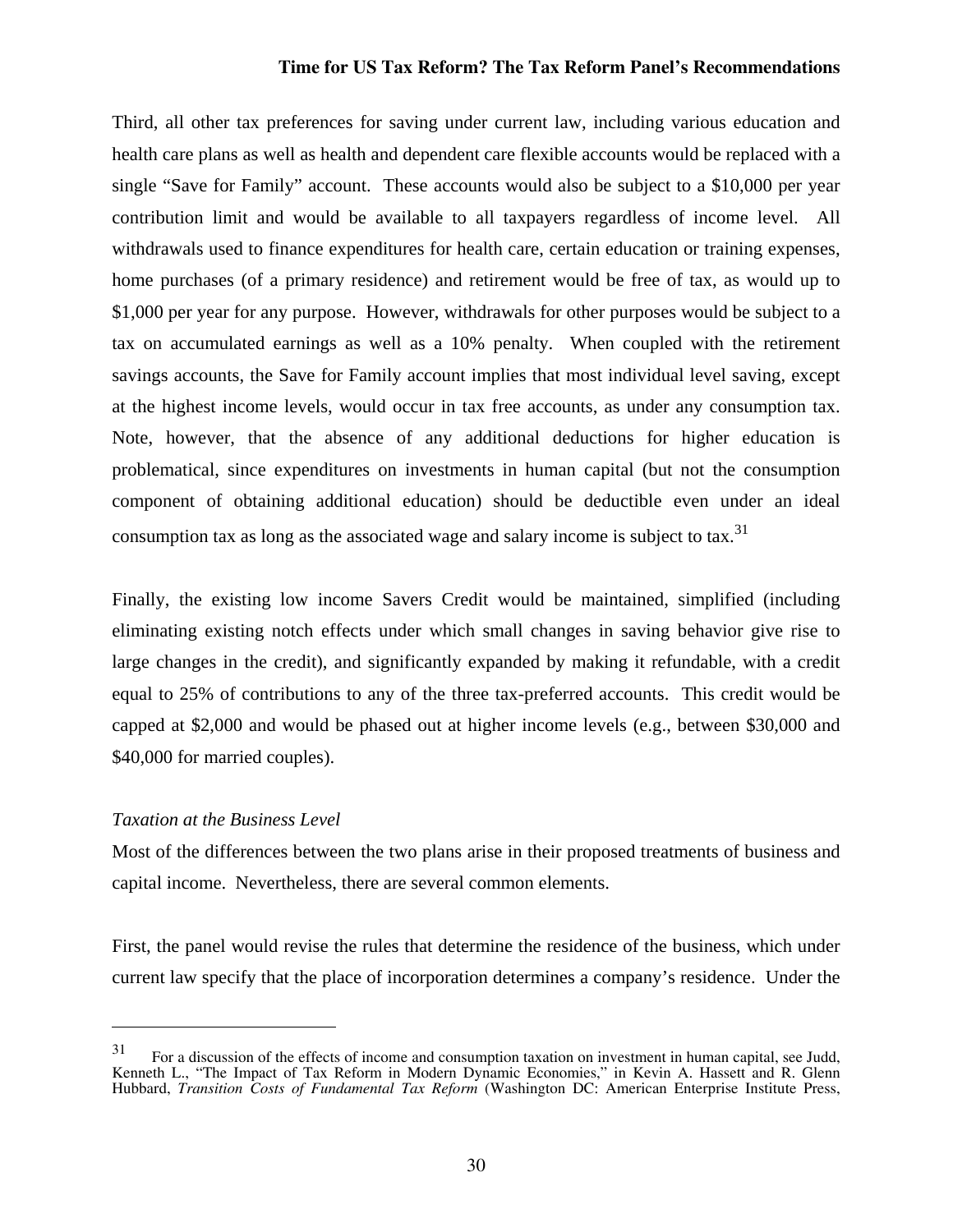panel's recommendations, a firm would also be classified as a US business if its place of "primary management and control" is in the US. This approach is clearly designed to eliminate the "inversion" problem, which arises when firms whose primary operations are in the US establish their legal residence in an offshore location. Many other countries already utilize this approach, which is long overdue in the US.

Second, as noted above, the panel would also inappropriately eliminate business deductions for state and local taxes paid, for "large" businesses, defined as those with gross receipts in excess of \$10 million, under the SIT, and apparently for all businesses under the GIT. The argument that state and local taxes represent payment for government services received is unlikely to be valid in the case of businesses.<sup>32</sup> More importantly, even if business taxes and benefits received were closely related, such taxes nevertheless merely represent purchases of publicly provided inputs and, like all other costs of doing business, should be deductible in the determination of business profits. Finally, because the imposition of state and local business taxes tends to be rather haphazard – for example, due to sales taxation of some business purchases but not others, formula-apportioned corporate income taxes with formulas that differ dramatically across states, and relatively high property taxation of capital-intensive businesses – the efficiency costs associated with eliminating deductibility of such taxes may be relatively high. For all these reasons, state and local business tax deductibility should be maintained. Note also that the panel's reported effective tax rates on business are understated because they consider only federal taxes and thus do not capture the effect of eliminating deductibility of state and local taxes.

Third, the panel provides for simpler accounting rules for small firms. Such treatment is reasonable, given the greater relative importance of compliance costs for small firms. However, it should be noted that differences in the treatments of different size businesses create a variety of opportunities for tax avoidance and evasion. For example, requiring accrual accounting for

 <sup>2001),</sup> at 5. Judd notes that deductibility is not sufficient to eliminate a tax bias against investment in human capital if the tax system is progressive.

<sup>32</sup> For estimates which suggest that taxes paid by businesses significantly exceed benefits received, see Oakland, William H. and William A. Testa, "The Benefit Principle as a Preferred Approach to Taxing Business in the Midwest," 14 *Economic Development Quarterly* at 154.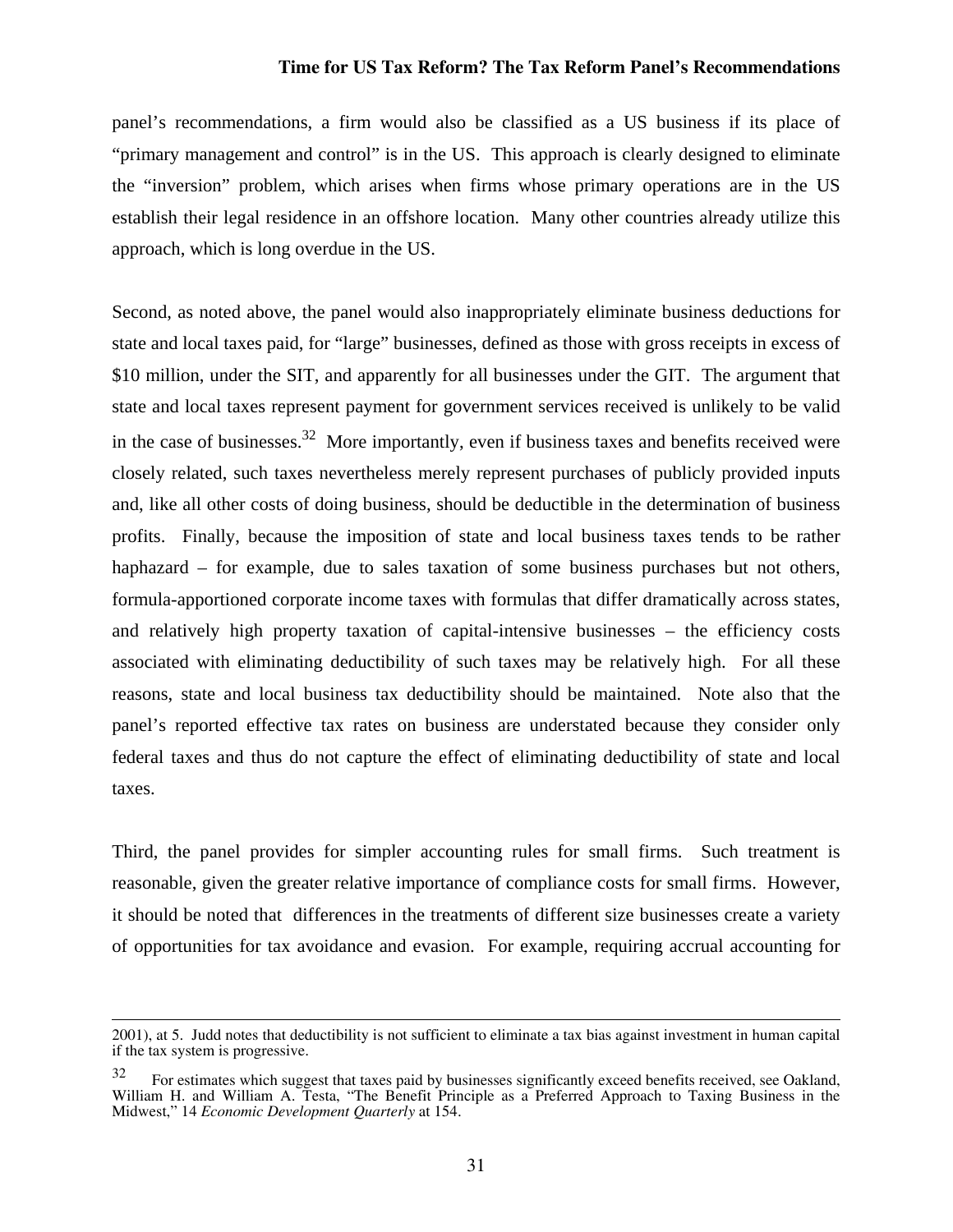large firms and cash flow accounting for small firms creates opportunities for end-of-year tax deferral schemes.

# **Elements Specific to the Simplified Income Tax Plan**

# *Integration of the Individual and Business Level Taxes*

 $\overline{a}$ 

An important goal of the SIT is to convert the tax system in the US from a "classical" income tax under which capital income is taxed at both the corporate and individual levels to an integrated system providing for a single level of tax. Such an integrated system would lower the effective tax rate on investment in the corporate sector and reduce distortions regarding the choice between debt and equity finance (a distinction that is becoming much less meaningful with ever increasing financial innovation) and the choice between retaining and distributing earnings.<sup>33</sup> In addition, the relevant business tax regime would be determined by the magnitude of the gross receipts of a firm, rather than by its legal status (e.g., as a C corporation).

The panel rejected, presumably on simplicity grounds, the shareholder credit method of integration used in many European countries, under which double taxation is alleviated by providing individual shareholders with credits for taxes paid at the corporate level. Instead, it opted for a system based on dividend exclusion, under which dividends distributed by "large" firms (those with average gross receipts over the past three years in excess of \$10 million) to individual shareholders are untaxed. Unfortunately, the panel rejected an approach, recommended earlier by the Bush administration.<sup>34</sup> under which tax exemption at the individual level would apply only for dividends paid from earnings that were actually subject to US corporate tax. (Under this approach, corporations would be required to calculate an "Excludable Dividend Amount" (EDA) of profits on which corporate tax had been paid, and dividends paid would be excluded from tax at the individual level only up to the EDA.) . In our view, the additional complexity due to such provisions is acceptable, especially since it affects only large

<sup>33</sup> The panel assumes the validity of the "traditional" double taxation view of the effects of dividend taxes, rather than the alternative "new" view which implies that dividend taxes do not affect marginal investment incentives for investment financed with retained earnings; for a discussion of these alternative views, see Zodrow, George R., "On the Traditional and New Views of Dividend Taxation," 44 *National Tax Journal,* December 1991, at 497.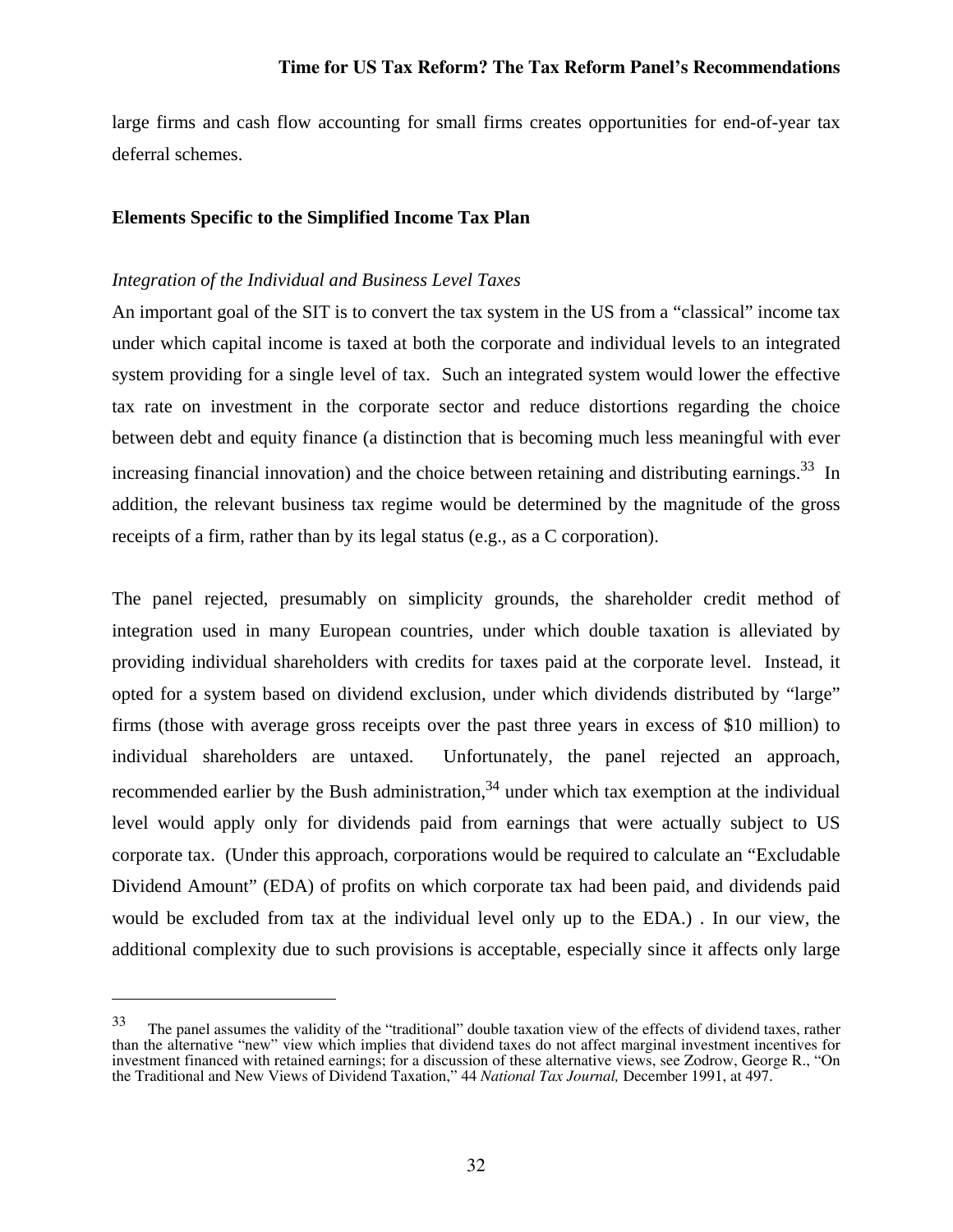businesses with commensurately large accounting departments, and serves the important function of ensuring that corporate income is subject to at least one level of tax under the SIT. Since the exclusion applies only to dividends paid from US income, dividends from foreign source income would continue to be taxed at the individual level. In addition, capital gains on corporate stock held for over a year would be subject to a 75% exclusion at the individual level. By comparison, interest income would generally be fully taxed at ordinary income tax rates.

This approach to integration is consistent with the cuts in dividend and capital gains taxes enacted in 2001 and 2003. In addition, by implementing the single level of tax in an integrated system at the business level rather than at the shareholder level, the proposal ensures that corporate income will be taxed (at least to the extent that the corporate income tax is enforced effectively) even if the shareholders are tax exempt institutions or foreigners.

Small firms (those with gross receipts less than \$1 million) and medium-sized businesses (those with gross receipts between \$1-10 million) would not be subject to a business level tax and instead would be taxed on a "pass-through" basis, with income attributed to the owners and taxed at ordinary rates under the individual income tax. Similarly, all sole proprietorships would be taxed on a pass-through basis.

The panel's approach to integration represents a reasonable solution to a long-standing problem. However, an even simpler approach to integration that imposes a single level of tax at the business level is the Comprehensive Business Income Tax (CBIT), recommended by the US Treasury in 1992, under which both interest expense and dividends are not deductible and are thus taxed at the business level, largely eliminating the need for any additional income taxation at the individual level. In addition to significant simplicity gains, due primarily to its identical treatment of debt and equity at the firm level (which eliminates the importance of classifying financial transactions as debt or equity<sup>35</sup>), this approach is attractive in terms of limiting transfer

 $\overline{a}$ 

<sup>34</sup> For a recent discussion, see Carroll, Robert, Kevin A. Hassett and James B. Mackie, III, "The Effects of Dividend Tax Relief on Investment Incentives," 56 *National Tax Journal,* September 2003, at 629.

<sup>35</sup> In a recent analysis, Edward Kleinbard stresses that, given recent financial innovations that blur or obliterate the distinctions between debt and equity, the differential treatment of interest and dividends is the "primal flaw" of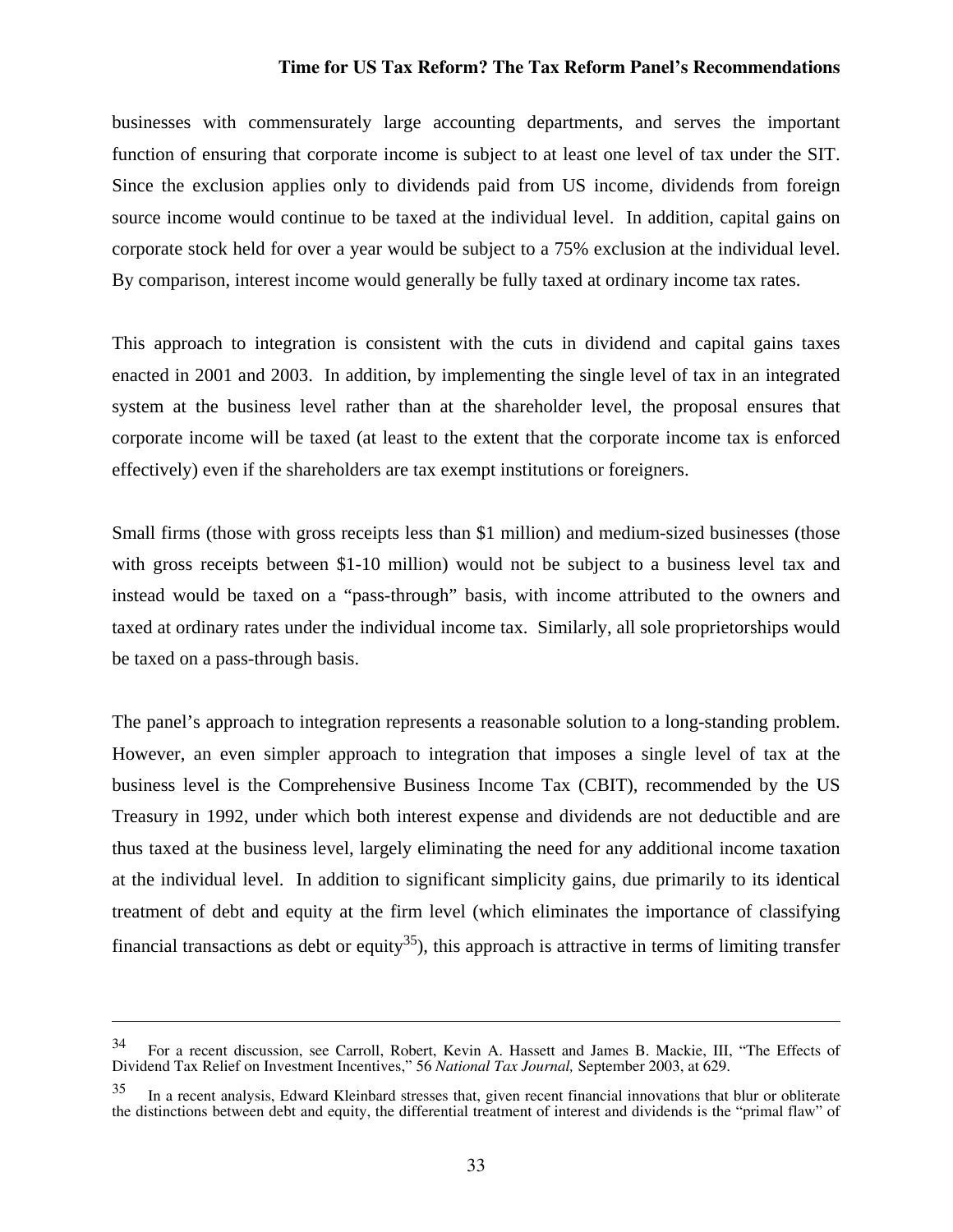pricing problems, as its broad base implies a relatively low statutory tax rate. It is also effective in ensuring that corporate income is taxed once, in contrast to the SIT, under which the interest on corporate bonds is untaxed if the debt is held by a tax-exempt institution or a foreigner. The CBIT thus represents a promising alternative to the approach recommended by the panel. It should be noted, however, that the disallowance of interest deductions would represent a radical departure from existing practice and would necessitate renegotiation of all foreign tax treaties.

# *Additional Features of the Business Level Tax*

Large businesses would be taxed at a flat rate of 31.5% under a simplified version of current law, and all special deductions and credits, including the research and experimentation credit, would be eliminated. Depreciation rules would be simplified, as all assets would be placed into four categories and depreciated at fixed annual rates. Most assets would fall into the first category, which would be depreciated at a 30% annual rate. Most land improvements, utility properties and assets used for energy production would be depreciated at a 7.5% annual rate. Residential structures would be depreciated at a 4% rate and nonresidential structures would be depreciated at a 3% rate. Current rules for calculating costs of goods sold from inventory would be maintained. Interest expense would continue to be fully deductible, with no inflation adjustment, and interest income would be fully taxable.

Similar rules would apply to medium-sized businesses, although such businesses would be taxed on a cash basis rather than an accrual basis. By comparison, small businesses would be taxed on a modified cash flow basis – specifically, they would be allowed to expense all business-related purchases other than land and structures (which would be depreciated as above), provided that the expenditures were registered in a designated business bank account subject to requirements for annual reporting to the IRS. Depreciation accounting for medium-sized and small businesses would be significantly simplified as they would be relieved of the requirement to track individual assets in their depreciation accounts, and instead would pool all assets in a given category and receive a deduction equal to the product of the depreciation rate and the size of the asset pool. Asset sales would be treated as withdrawals from the pool and would be fully taxed.

the income tax; see Kleinbard, Edward D., "Designing a Tax on Capital Income," in Aaron, Henry J., Len Burman and C. Eugene Steuerle, *Taxing Capital Income* (Washington DC: Urban Institute Press, forthcoming).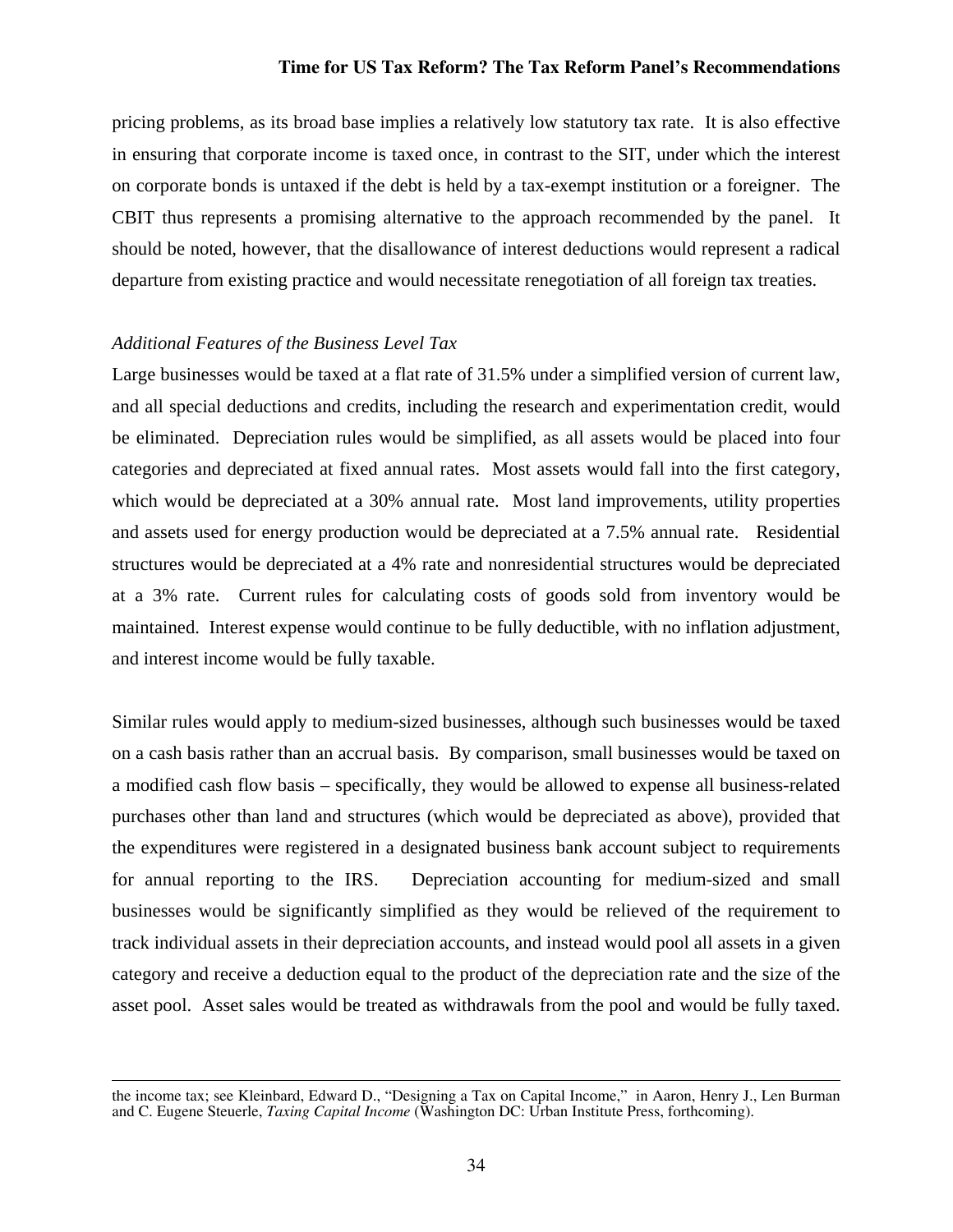The simplicity advantages of such a pooled approach have long been recognized; indeed, in our view, this approach should be extended to large firms as well.

Note that allowing expensing for small business coupled with full interest deductibility implies that such firms face significantly negative marginal effective tax rates, and pass-through treatment of such entities implies that business losses can be used to offset labor income. The proposed treatment thus creates the potential for significant tax sheltering, especially if consolidation provisions are not effectively enforced.

The biggest change in business taxation under the SIT is that it would be assessed on a "territorial" basis, with foreign source income from business activities tax exempt (passive income would continue to be taxed, subject to a foreign tax credit) and expenses attributable to the earning of such income nondeductible. Payments that are deductible abroad, such as royalties and interest expense, would continue to be taxed in the US.

Many observers have argued that the current US system, which taxes US multinationals on a worldwide basis but allows credits for foreign taxes paid and deferral of domestic tax until funds are repatriated by foreign subsidiaries to their domestic parents, raises relatively little tax revenue but imposes significant administrative costs, distorts the allocation of investment by multinationals, and reduces the international competitiveness of US firms. These arguments support the panel's decision to recommend taxation on a territorial basis. However, the biggest problem with such an approach is that it creates a huge incentive for US firms to use transfer pricing to allocate costs to domestic production and allocate revenues to foreign production, especially low tax countries. Thus moving to a territorial system is by no means a panacea, and it would remain to be seen whether such a system could be enforced effectively. In particular, the GIT would foster avoidance because, unlike the typical territorial regime, the plan does not require that foreign source income be taxed abroad before becoming exempt in the US.

#### **Elements Specific to the Growth and Investment Tax Plan**

Although the panel considered and discusses a proposal based on a pure version of the X-tax described in section 4.3, this approach did not receive unanimous support and was thus not included among the panel's recommendations. The GIT differs from the X-Tax primarily in that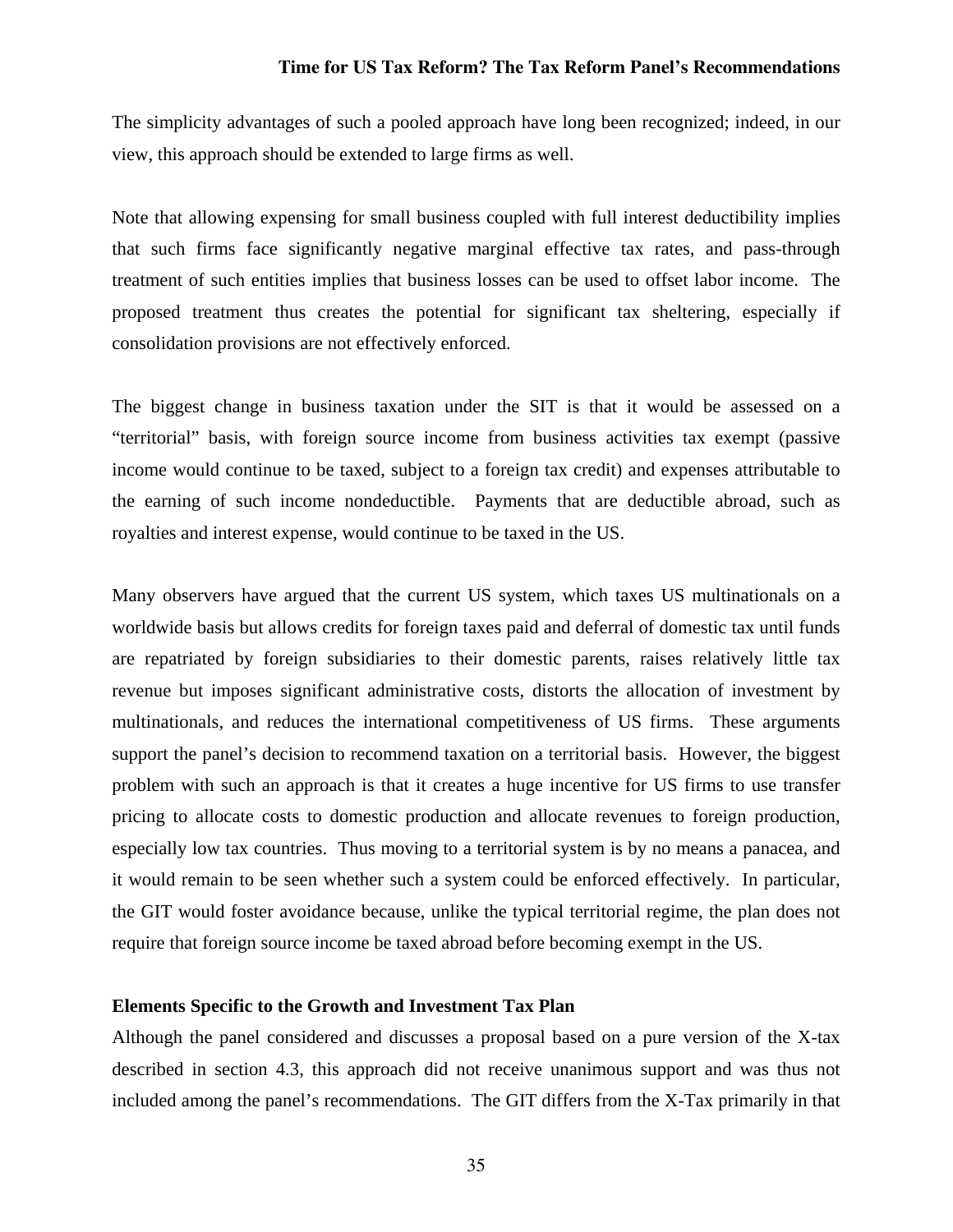it includes a flat rate tax on interest, dividends and capital gains at the individual level, an approach that is similar in spirit to the "dual income tax" utilized in the Nordic countries.  $36$ 

#### *The Individual Level Tax*

At the individual level, labor compensation would be taxed at progressive rates of 15, 25, and 30%, subject to the same individual level provisions for credits, deductions and savings plans described above, except that new contributions to the "Save at Work" account would be treated on a tax prepaid basis. Although this treatment is consistent with the tax prepaid approach that generally characterizes the X-Tax and Flat Tax proposals, it clearly generates larger revenues during the 10-year budget window. In addition, the GIT plan allows individuals to convert certain existing tax postpaid retirement plans to tax prepaid plans (requiring payment of tax on the entire value of the accounts), clearly raising short run revenues at the expense of future receipts. Thus, as explicitly recognized by the panel, the long run revenue neutrality of this proposal is open to question. Finally, the GIT plan provides for a flat 15% tax on interest, dividends and capital gains.

#### *The Business Level Tax*

 $\overline{a}$ 

For most companies, the business level tax under the GIT would be a cash flow tax on real transactions. Financial transactions, including interest income and expense, would have no tax consequences. (An exception is provided for financial institutions, which would be subject to a cash flow tax on both real and financial transactions to ensure that they are taxed on their interest rate spread. Given the extent to which many firms engage in financial transactions as part of their normal business operations, distinguishing between financial and nonfinancial businesses would be exceedingly difficult under the GIT, and avoidance problems involving mischaracterization of interest income and expense would arise – problems duly noted by the panel. $37$ )

<sup>36</sup> For a description of the Nordic dual income taxes, see Cnossen, Sijbren, "Taxing Capital Income in the Nordic Countries: A Model for the European Union?" in Cnossen, Sijbren, *Taxing Capital in the European Union* (Oxford UK: Oxford University Press, 2000), at 180.

<sup>37</sup> Partly for these reasons, we recommended in our "hybrid" consumption tax proposal that all businesses be taxed under a cash flow tax that includes financial transactions while individuals be taxed at progressive rates on labor compensation (although pensions would continue to be treated on a tax postpaid basis). In our view, such an approach combines the best feature of the X-Tax – simplicity at the individual level – with the best features of a tax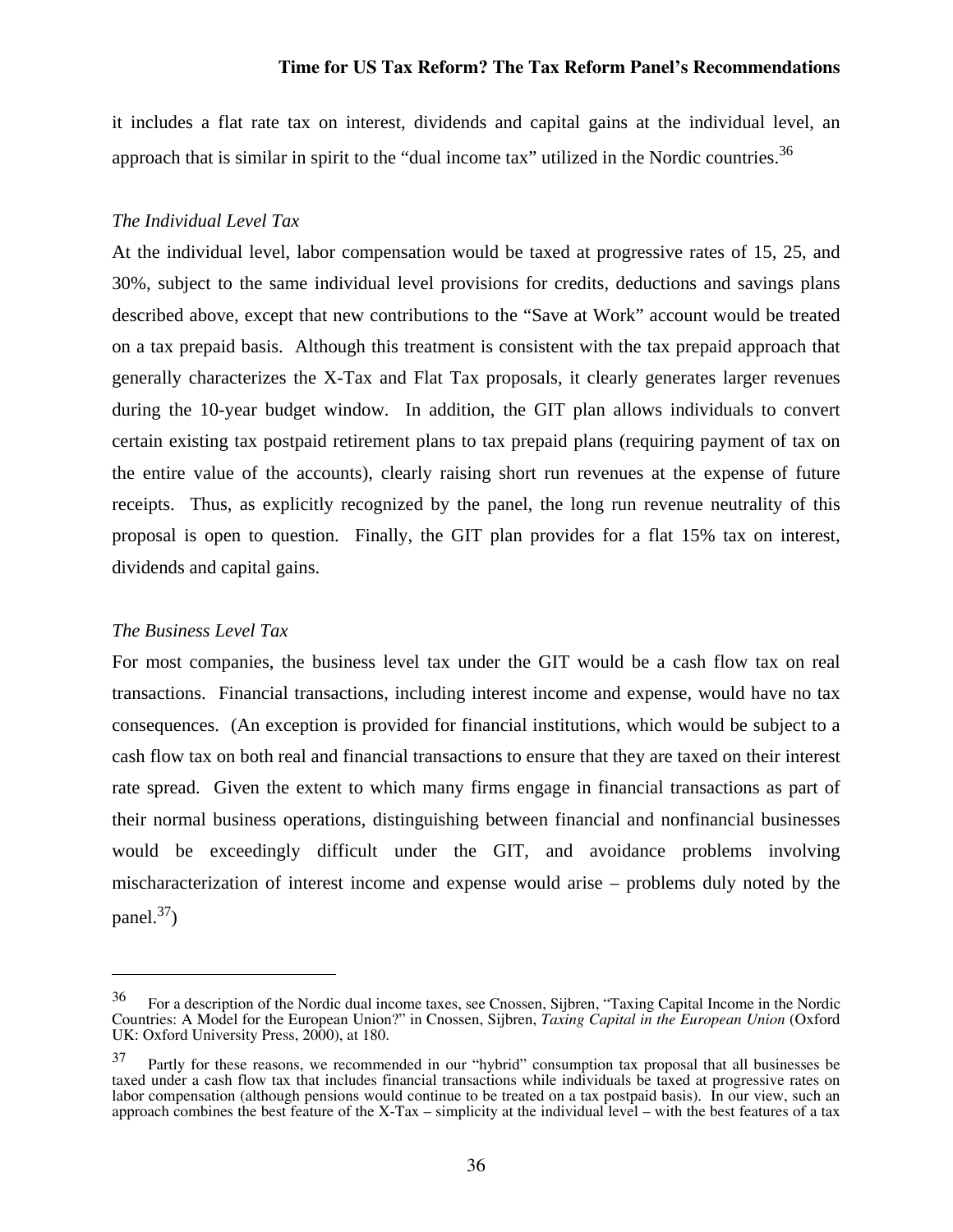In general, all business-related purchases would be expensed, including purchases of capital assets. Such purchases, however, would have to be made from other businesses (and thus included as receipts in their tax base). Although such treatment is desirable to limit potential tax avoidance and evasion schemes based on capital asset purchases from entities not subject to the business level tax including individuals, tax exempt institutions and foreigners<sup>38</sup>, it is quite harsh for some legitimate transactions involving assets not held by businesses. For example, an individual who converts an existing home to rental housing would never receive a deduction for the cost of the home. The proposed treatment thus effectively imposes a windfall transitional tax on such assets.

The panel recommends that the GIT be assessed on a destination basis, with exports excluded from the tax base (production costs would be rebated through a border tax adjustment) and no deduction for purchases of imported inputs. Imports of consumption goods would also be subject to border tax adjustment. Such treatment has the significant advantage of eliminating transfer pricing problems.<sup>39</sup> However, as recognized by the panel, such border adjustments add significant complexity to the tax system and quite probably would not be allowed under the WTO rules, which allow border tax adjustments only for indirect taxes like the VAT and not for direct taxes like the GIT; the allowance of border tax adjustments would have to be negotiated for the GIT to be a viable option if it contained this feature. Note that, given the current US trade deficit, border tax adjustments for the GIT would be another factor giving rise to additional revenues during the 10-year budget window that would be offset at some point in the future with revenue reductions.40

on consumed income – cash flow treatment at the business level that is relatively easy to implement, especially in a world where most US trading partners would continue to tax income. See McLure, Charles E., Jr. and George R. Zodrow, "A Hybrid Approach to the Direct Taxation of Consumption," in Boskin, Michael J. (ed.), *Frontiers of Tax Reform* (Stanford CA: Stanford University Press, 1996), at 70.

<sup>38</sup> For a discussion of the avoidance possibilities, see Weisbach, David A., "Ironing Out the Flat Tax," 52 *Stanford Law Review*, at 599.

<sup>39</sup> For a discussion of the relative advantages and disadvantages of destination-based and origin-based versions of the X-Tax, see Bradford, David F., "Addressing the Transfer-Pricing Problem in an Origin-Basis X-Tax," 10 *International Tax and Public Finance*, at 591.

<sup>40</sup> Note also that the GIT would probably be deemed a non-creditable tax by US trading partners that tax on a residence basis but allow credits for foreign taxes paid, especially given US reluctance to allow credibility for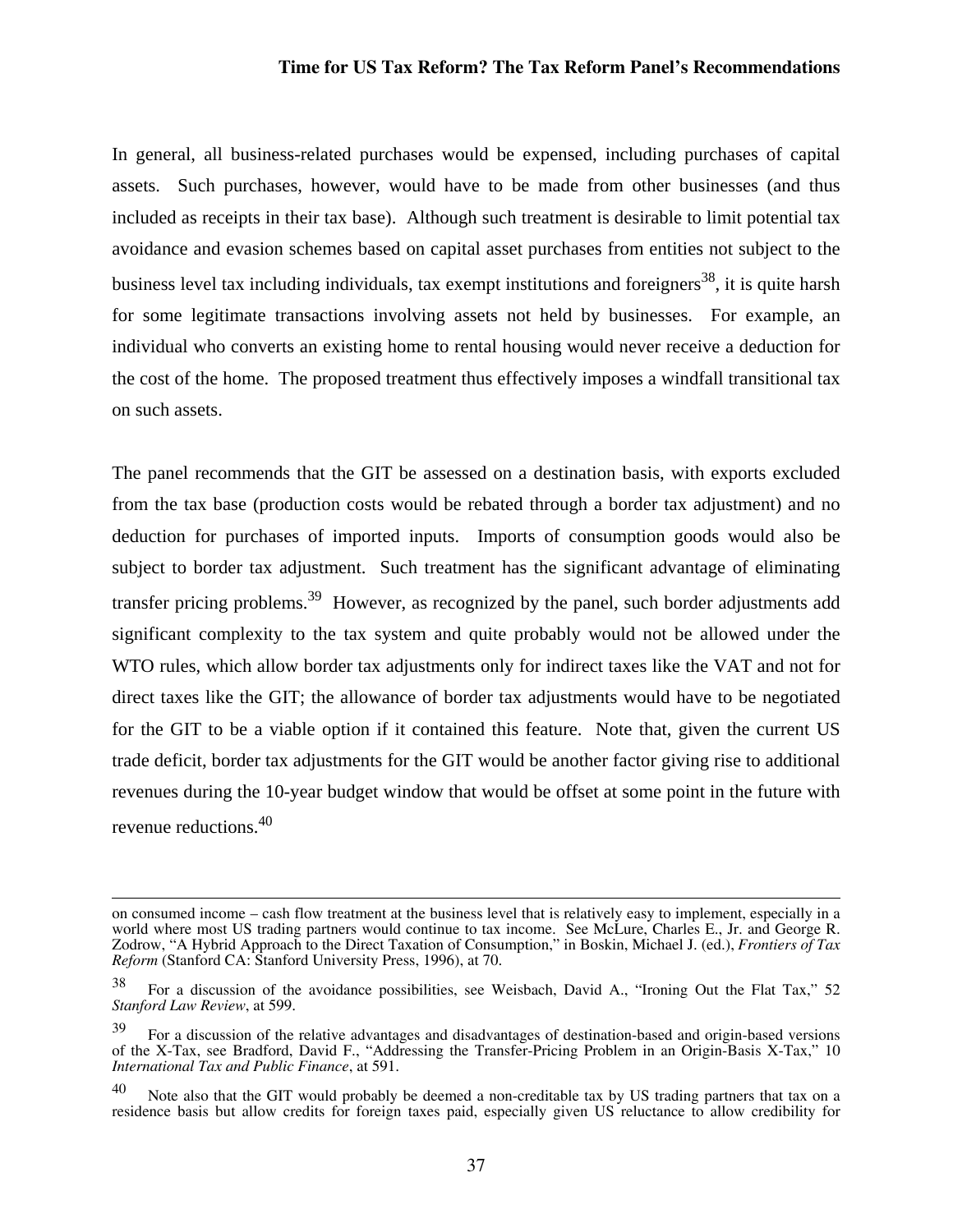The enactment of any (approximately) consumption-based tax reforms such as the GIT raises significant transitional issues, especially with respect to the treatment of depreciation deductions on existing assets and interest income and expense on existing loans. In particular, immediate enactment of the GIT with no transition provisions (i.e., denial of all depreciation and interest deductions) would create a one-time windfall tax on existing capital owners (Zodrow, 2002).

On the other hand, the provision of extensive transition rules is complicated, costly from a revenue standpoint, and may be unnecessary to the extent that the windfall losses noted above are offset by other reform-induced factors, including rate reductions, efficiency gains, expanded tax exempt savings accounts that can be used to shelter existing assets from tax, and reduced tax rates on dividends and capital gains on existing assets under the GIT. The panel strikes an arguably reasonable compromise by phasing out depreciation deductions on existing assets and deductions for interest expense (as well as taxation of the associated interest income) on existing loans over a five-year period, and also providing a four-year transition period for border tax adjustments. However, given the other features of the reform which generate windfall gains for the owners of existing capital, it is quite possible that these transition provisions – although perhaps essential from a political standpoint – are overly generous.

The GIT would significantly simplify the tax system and reduce (although not eliminate) tax distortions of savings and investment decisions. Moreover, maintaining some taxation of capital income may be essential for political reasons, helps in achieving distributional neutrality, and may even be desirable from a theoretical perspective.<sup>41</sup> However, the taxation of capital income at the individual level under the GIT will ensure that all the complexity of taxing capital income is retained in the system while relatively little revenue is raised, especially given the proliferation

similar taxes proposed by other countries; see McLure, Charles E., Jr. and George R. Zodrow, "The Economic Case for Foreign Tax Credits for Cash Flow Taxes," 51 *National Tax Journal*, at 1.

 $^{41}$  In particular, within the context of an overlapping generations dynamic computable general equilibrium lifecycle model, a relatively low level of taxation of capital income may be desirable because leisure and consumption are not separable as assumed in many analyses which suggest that pure consumption taxation is optimal; see Erosa, Andres and Martin Gervais, "Optimal Taxation in Life-Cycle Economics," 105 *Journal of Economic Theory*, at 338. However, this argument does not apply if individuals are effectively "infinitely-lived" due to intergenerational links in individual welfares. For a discussion of the advantages and disadvantages of consumption-based taxation of capital income, see Zodrow, George R., "Should Capital Income Be Subject to Consumption-Based Taxation?" supra note 10.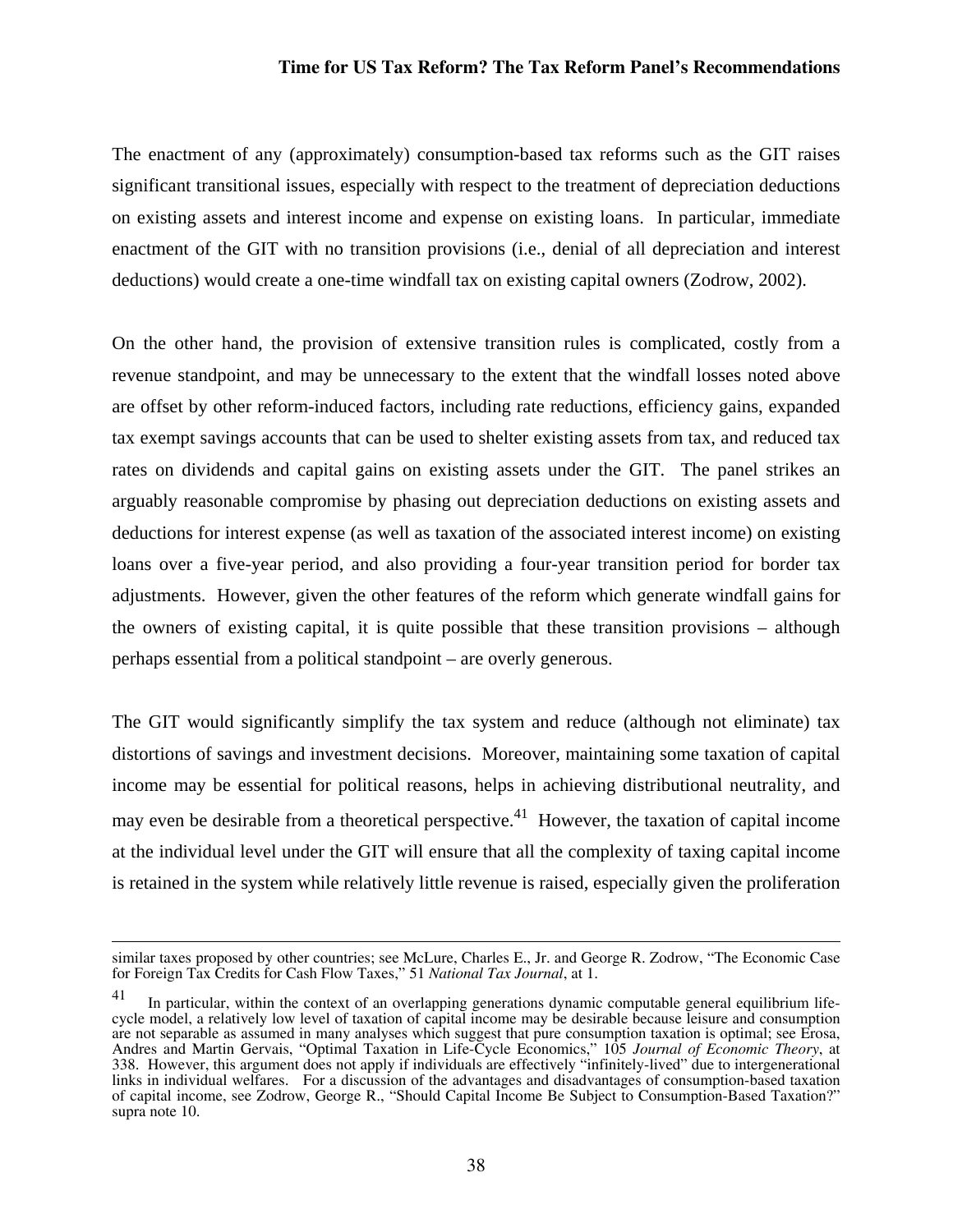of generous tax-exempt savings accounts that exist under the plan. The uniformity of the tax rate applied to capital income is also illusory, as the effective tax rate on capital gains, taking into account the benefit of deferral and exemption at death (depending on what happens to the estate tax), would be significantly lower than the effective tax rate on interest and dividends, leaving some (admittedly much smaller) distortions of investment allocation, financing and retention decisions.

The asymmetric treatment of capital income at the individual and business levels will also give rise to avoidance opportunities as individuals will be able to form businesses solely for the purpose of holding their capital assets and obtaining tax free income; rules designed to limit this avoidance technique would no doubt be enacted but would add to the complexity of the system and be difficult to enforce. Other avoidance techniques would no doubt limit the revenue yield from the proposed individual level capital income taxes. It is thus far from clear that a full-scale consumption-based X-Tax option, perhaps with somewhat higher rates, a reformed AMT targeted to capture tax shelter income<sup>42</sup>, or a modest estate tax to achieve distributional neutrality, would not be preferable to the GIT. In any case, in our view, such an approach should have been recommended by the panel as an alternative to the two income-consumption tax hybrids proposed.

#### **VI. Conclusion**

1

The report of the President's Advisory Panel on Federal Tax Reform is a landmark effort that will no doubt take a prominent place among similar volumes that have proposed fundamental reform of the US tax system, including the celebrated *Blueprints for Basic Tax Reform*<sup>43</sup> and *Treasury I* reports. The panel's report is especially to be commended for its single-minded focus on simplification, including its proposed elimination of a wide variety of special interest

<sup>&</sup>lt;sup>42</sup> For such a proposal, see Burman, Leonard, William G. Gale and Jeff Rohaly, "The Expanding Reach of the Individual Alternative Minimum Tax," supra note 13.

<sup>43</sup> U.S. Department of the Treasury, *Blueprints for Basic Tax Reform* (Washington DC: U.S. Government Printing Office, 1977). Also available as Bradford, David F. and the U. S. Treasury tax Policy Staff (Arlington VA: Tax Analysts, 1984).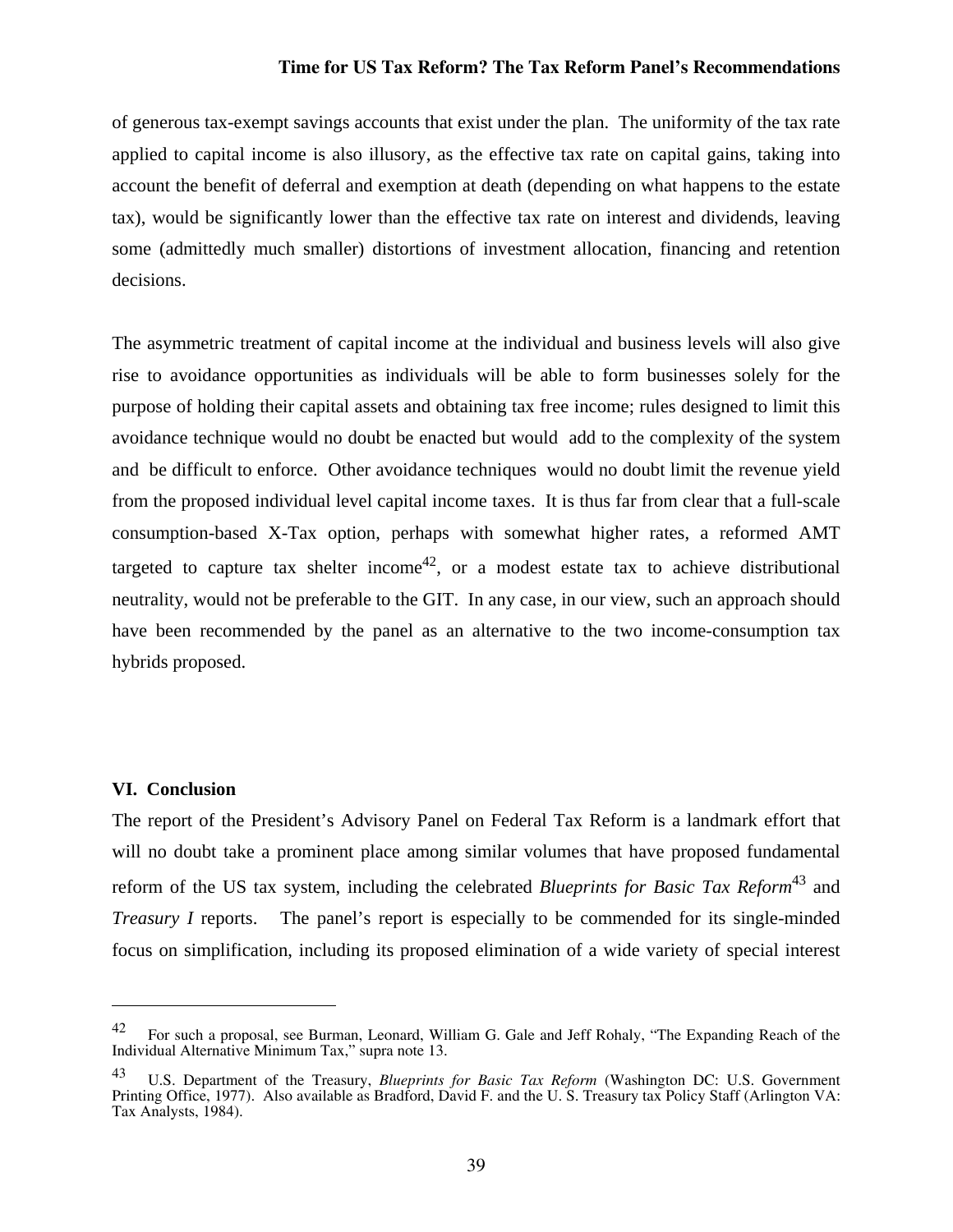tax preferences, its proposed elimination of the individual and business level alternative minimum taxes, and its rationalization of those tax incentives it deemed essential. Implementation of either of the proposed plans would significantly reduce the costs of administering and complying with the tax system in the US (although not by as much as the implementation of a true consumption tax). In many cases, especially in its base-broadening rate-reducing proposals at the individual level, the panel reinforced the recommendations made in these earlier reports. In other cases, it developed new ideas, especially in its conversion of various itemized deductions, which are available to only to certain taxpayers and have benefits that increase with income, to flat rate credits that are generally available and provide all taxpayers with the same benefit regardless of income. In addition, both of the panel's recommended plans – the Simplified Income Tax and the Growth and Investment Tax – would reduce the distortions of saving and investment decisions that arise under the current income tax system and would foster economic efficiency and growth – conclusions supported by most empirical and simulation studies of the effects of such reforms.<sup>44</sup> The report thus provides an excellent plan of attack for tax reformers in the United States.

Nevertheless, the short term prospects for enactment of either of the panel's recommendations or some combination thereof do not appear particularly favorable, beyond the customary problem of fierce opposition from the special interests whose tax preferences are being eliminated or curtailed. The enactment of fundamental tax reform would provide the Bush administration with a prominent legacy to leave to future generations, a factor that may be perceived internally as highly significant, given the administration's current political unpopularity. However, the administration has already deferred consideration of tax reform to 2007 or 2008, and it seems unlikely that Congress would be willing to tackle seriously a topic as contentious as fundamental tax reform so close to a general election, especially given the nature of the tax reform problem that the US currently faces.

Fundamental tax reform would have been much easier if the tax cuts of 2001, 2003 and 2004 had not already been enacted. Some of the surplus revenues available could have been used to

 $\overline{a}$ 

<sup>44</sup> For a recent discussion of such studies, see Zodrow, George R., "Should Capital Income Be Subject to Consumption-Based Taxation?" supra note 10.